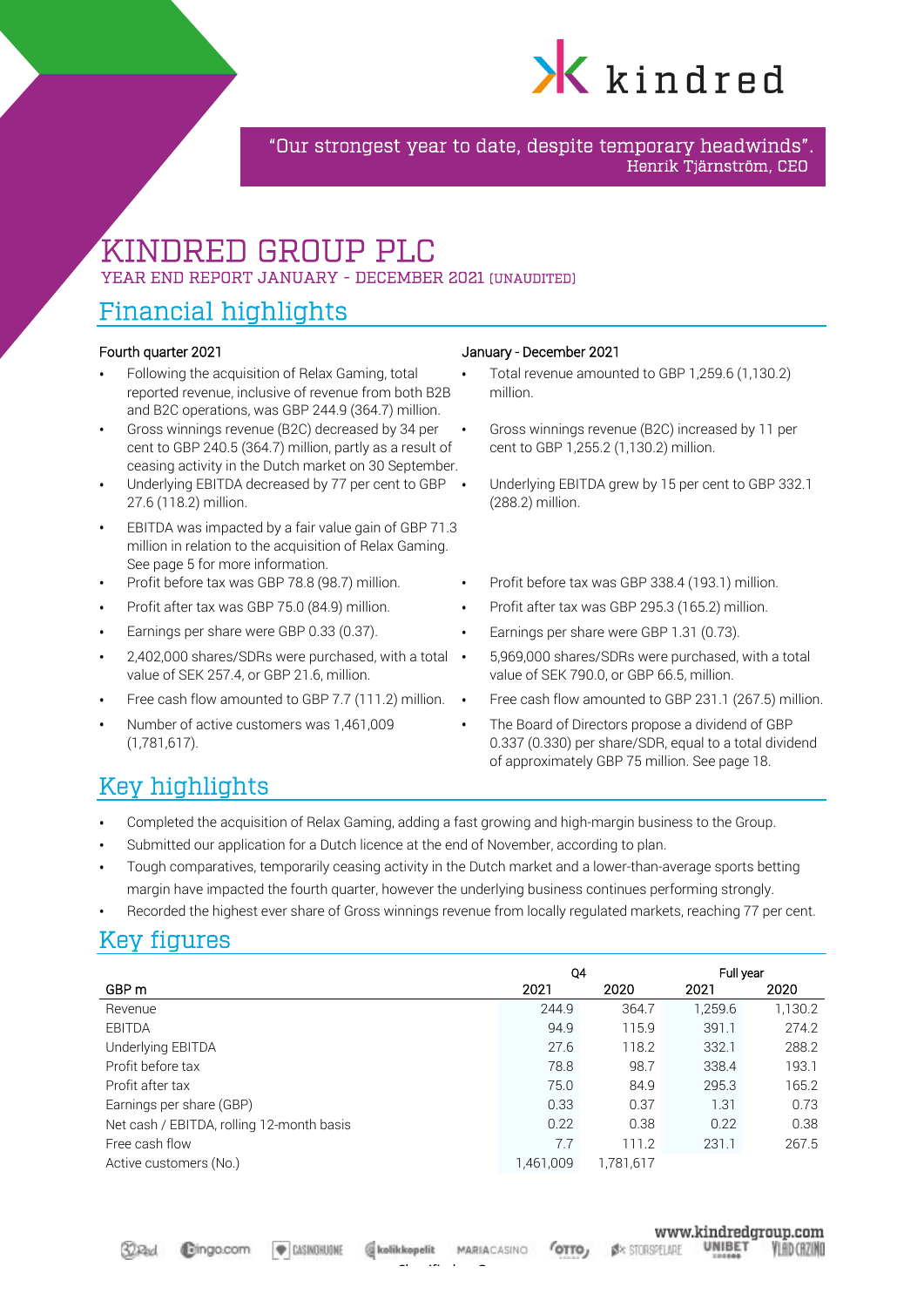# CEO comment

# Our strongest year to date, despite temporary headwinds

Closing off 2021, we can look back at a strong year despite a slightly more challenging fourth quarter. Exceptionally strong numbers in 2020 led to tough comparatives for the quarter but despite the low sports betting margin at the beginning of the quarter, and the fact that we ceased services to Dutch residents, our fourth quarter delivered solid revenues of GBP 244.9 million, underlying EBITDA of GBP 27.6 million, and an underlying EBITDA margin of 11 per cent. During November and December, once the sportsbook margin had normalised, the underlying EBITDA margin was closer to 20 per cent, which is a testament to our long-term efforts to increase profitability from locally regulated markets.

# Temporary headwinds impacting sportsbook while casino shows continued strong performance

The final quarter of the year was impacted by normalisation of the sporting calendar following an exceptional comparative quarter in 2020, and increased competition following the lifting of COVID-19 restrictions, as mentioned in our Q3 2021 report. After an exceptionally low sports betting margin at the start of the quarter, it came in at 8.5 per cent after free bets for the full quarter, lower than the long-term average. Casino continues to perform well and, adjusted for the Netherlands, showed stable growth.

## Application for a licence in the Netherlands submitted

Kindred currently operates in 17 locally regulated markets globally, with 77 per cent of our Gross winnings revenue in the fourth quarter coming from these markets.

At the end of the third quarter, we took the decision to cease services to Dutch residents as the market in the Netherlands opened its local licence scheme. We have long advocated for this regulation, and it is great to see it finally materialising. Our Dutch licence application was submitted at the end of November as our "coolingoff" period ended, and the licensing process is advancing according to plan. Subject to licence application approval, we look forward to being a close partner to the Dutch community stakeholders and contributing to a sustainable gambling industry in the Netherlands.

## Efforts to materialise synergies from the Relax Gaming acquisition well under way

2021 was a record year for Relax Gaming, with its highly scalable business model leading to revenue of EUR 28.9 million, growth of 31 per cent from the prior year, and underlying EBITDA of EUR 13.0 million, representing an underlying EBITDA margin of 45 per cent. Our acquisition of Relax Gaming closed on 1 October, and we are working towards achieving the identified annual synergies of GBP 6.9 million, as well as leveraging unique Relax content to differentiate our B2C product suite. Relax Gaming is focused on continued growth, with plans to enter the North American market during 2022, where we see long-term significant potential growth.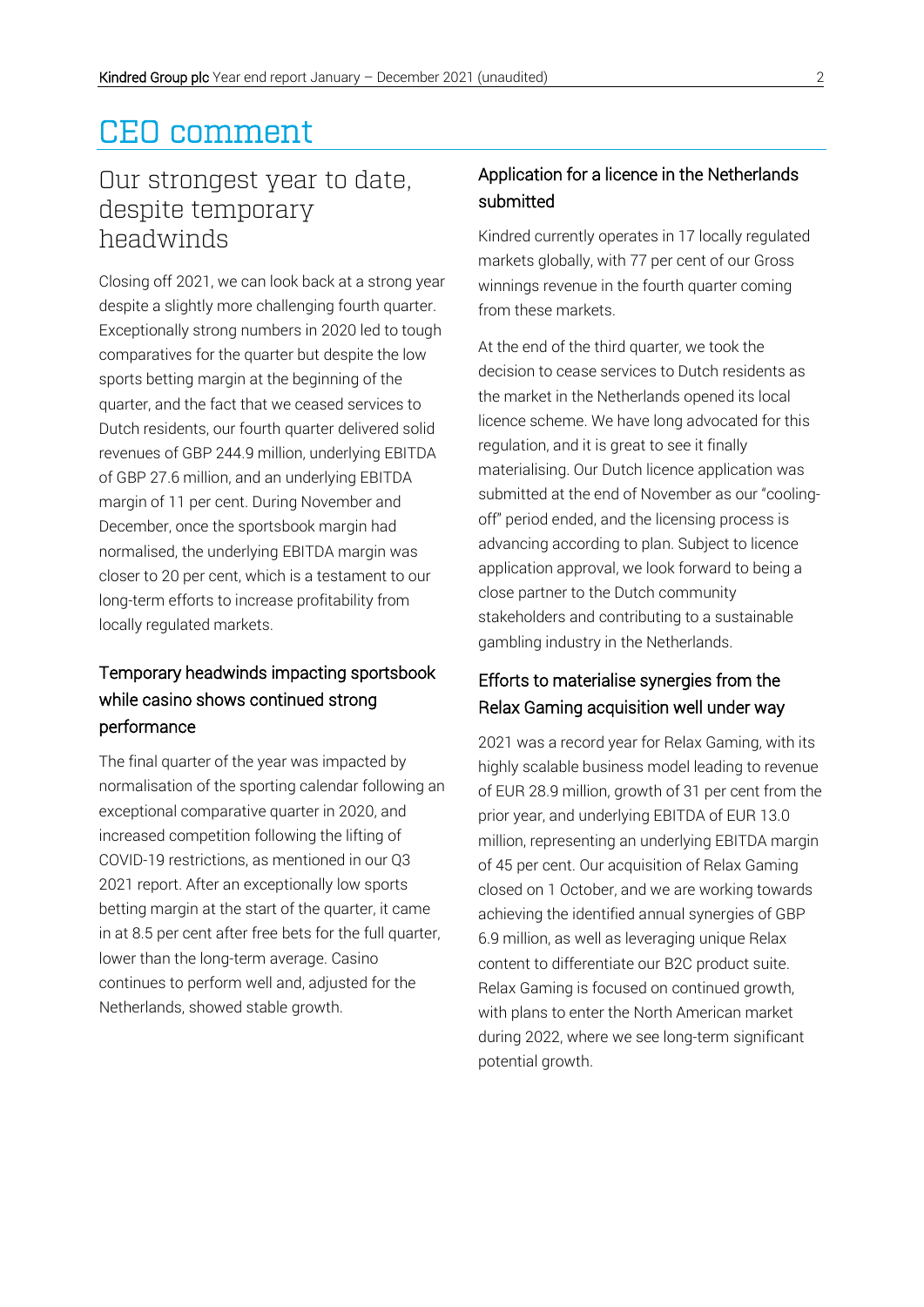## Canada and our proprietary platform are key focus areas in North America

North America remains our most important growth market and we are expanding according to plan. While competition in the US remains tough, we can see the strength and quality of our diversified product mix in states that offer both sports betting and casino. We have adopted a measured approach to marketing by not providing unsustainable customer incentives, allowing the Group to continue to work on the fundamentals and scale up once we have our product offering and brand in place. Our expansion into Canada, with a direct market access licence in Ontario expected in Q2 2022, will also give us the opportunity to use our strong Unibet brand, which we are very excited about.

An important part of our long-term growth plan in North America is our proprietary platform, set to launch in New Jersey in Q3 2022, following the certification process that starts in Q1. We have been working on our proprietary platform for a long time and see huge opportunities in terms of customer experience, marketing and customer data analysis, product integration, cost efficiencies, as well as safer gambling improvements. Once we have launched the platform in New Jersey, other states will follow.

#### Strong core business in Europe and Australia

With the North American business in its infancy, our more mature markets in Europe and Australia have performed well during the fourth quarter. Belgium, Denmark, Finland and the UK have all

delivered encouraging performance over the year. If we exclude the US, our markets in Europe and Australia grew revenue for the full year by 12 per cent compared to 2020 and delivered growth in underlying EBITDA of 19 per cent. This indicates the strength in our core market performance.

#### Dedicated focus on our journey towards zero

We maintain our dedicated focus on achieving our ambition to reach zero revenue from harmful gambling by 2023 and to be a trusted contributor towards fact-based dialogue. During Q4, revenue from high-risk customers was 4.0 per cent, an increase from Q3. We continue to focus efforts on eliminating this revenue through investing in proprietary technology and resources, and by working with partners inside and outside of the gambling industry.

#### Exciting opportunities for the future

Looking ahead, we have another exciting year of sports with the Winter Olympics in progress, and the first ever Winter FIFA World Cup in November. I'm also very excited about the opportunities we see as a licensed operator in the Netherlands, and our North America expansion together with the Relax team. We have now truly shifted gear on our transformation into a locally regulated operator with clear ambitions for the future.

Henrik Tjärnström, CEO



Locally regulated GWR

 Underlying EBITDA GBP 244.9m GBP 185.3m GBP 27.6m GBP 7.7m 1,461,009 GBP 87.0m<br>
(33%) (77% of GWR) (77%) (-103.5m) (-103.5m) (-18%) (-33%) (77% of GWR) (-77%) (-103.5m) (-18%)

Free cash flow

 Active A<sup>LUVE</sup> Net Cash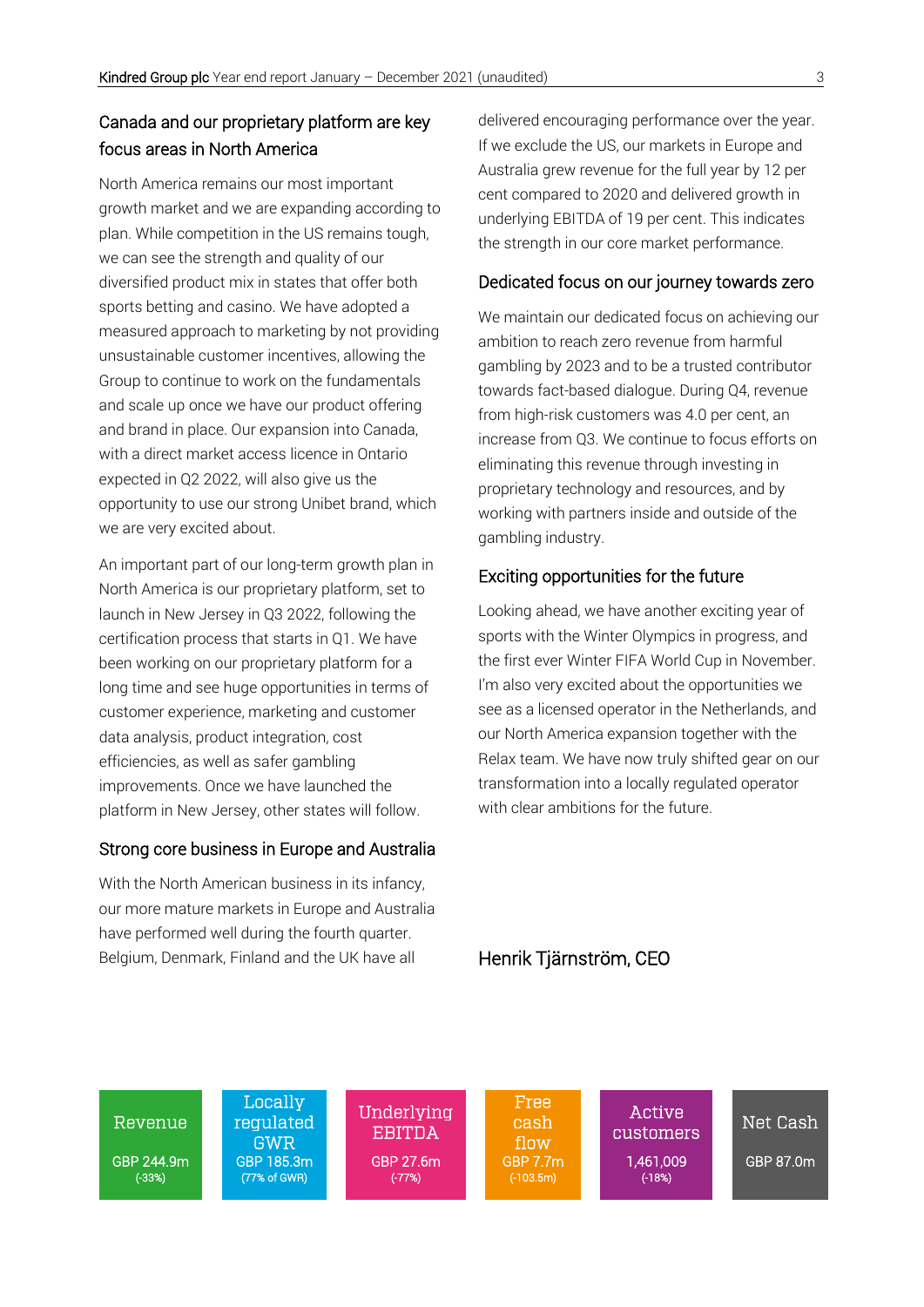# Significant events

## During the quarter

- On 1 October 2021, Kindred completed the previously announced acquisition of the remaining outstanding shares in Relax Gaming, a leading and rapidly growing B2B iGaming supplier. See page 5 for full detail of the transaction and its impact on the Group for the fourth quarter.
- On 26 October 2021, Kindred communicated that its services would remain closed to Dutch residents until a Dutch licence was awarded. Subsequently, in November 2021, Kindred submitted its application for a local licence in the Netherlands. The licence process is advancing according to plan and, subject to KSA licence application approval, we look forward to being awarded our licence in Q2 2022. Kindred's ambition is to be a sustainable operator in the Netherlands and to contribute positively to the Dutch society. For further details please see the relevan[t press release](https://www.kindredgroup.com/media/press-releases/2021/kindred-services-remain-closed-to-dutch-residents-until-licence-is-awarded/) (dated 26 October 2021).
- On 11 November 2021, Kindred announced that it had signed a new EUR 216.7 million multi-currency revolving credit facility agreement with two Nordic banks. The agreement spans a three-year period, with a one-year extension option, and the loan proceeds will be used to refinance the amounts outstanding under Kindred's existing facilities agreement and for the Group's general corporate purposes.
- On 29 November 2021, Kindred submitted its application for a local licence in Ontario, Canada, for its Unibet brand.
- During the quarter, under the buy-back mandate received at the Extraordinary General Meeting (EGM) on 10 June 2021, 2,402,000 shares/SDRs were purchased, with a total value of SEK 257.4, or GBP 21.6, million. At 31 December 2021, the total number of issued shares in the company is 230,126,200 and Kindred's holding of its own shares is 7,486,839. The intention of the Board is to cancel repurchased shares not required for the Group's employee share schemes, with approval already obtained from the shareholders at the EGM in June 2021.

## After the end of the quarter

- On 7 February 2022, Kindred published its latest report on its share of revenue derived from high-risk customers, as part of its "journey towards zero". For the fourth quarter of 2021, this was 4.0 per cent. As previously reported, for the third quarter of 2021 this was 3.3 per cent.
- On 8 February 2022, Kindred announced that it is developing its proprietary awardwinning Kindred Racing Platform into a complete in-house Sportsbook platform. This reflects Kindred's long-term strategy to gain greater end-to-end control of its product offering and customer experience. Kindred has also signed a new agreement with its trusted partner, Kambi, to use their B2B sports betting services until the end of 2026. For further details please see the relevant [press release](https://www.kindredgroup.com/media/press-releases/?year=2022) (dated 8 February 2022).

# Trading update

The average daily Gross winnings revenue for the Group up to and including 6 February 2022 was 26 per cent (23 per cent in constant currency) lower than the daily average for the full first quarter of 2021.

Excluding the Netherlands, the average daily Gross winnings revenue for the Group up to and including 6 February 2022 was in line with (4 per cent higher in constant currency than) the daily average for the full first quarter of 2021.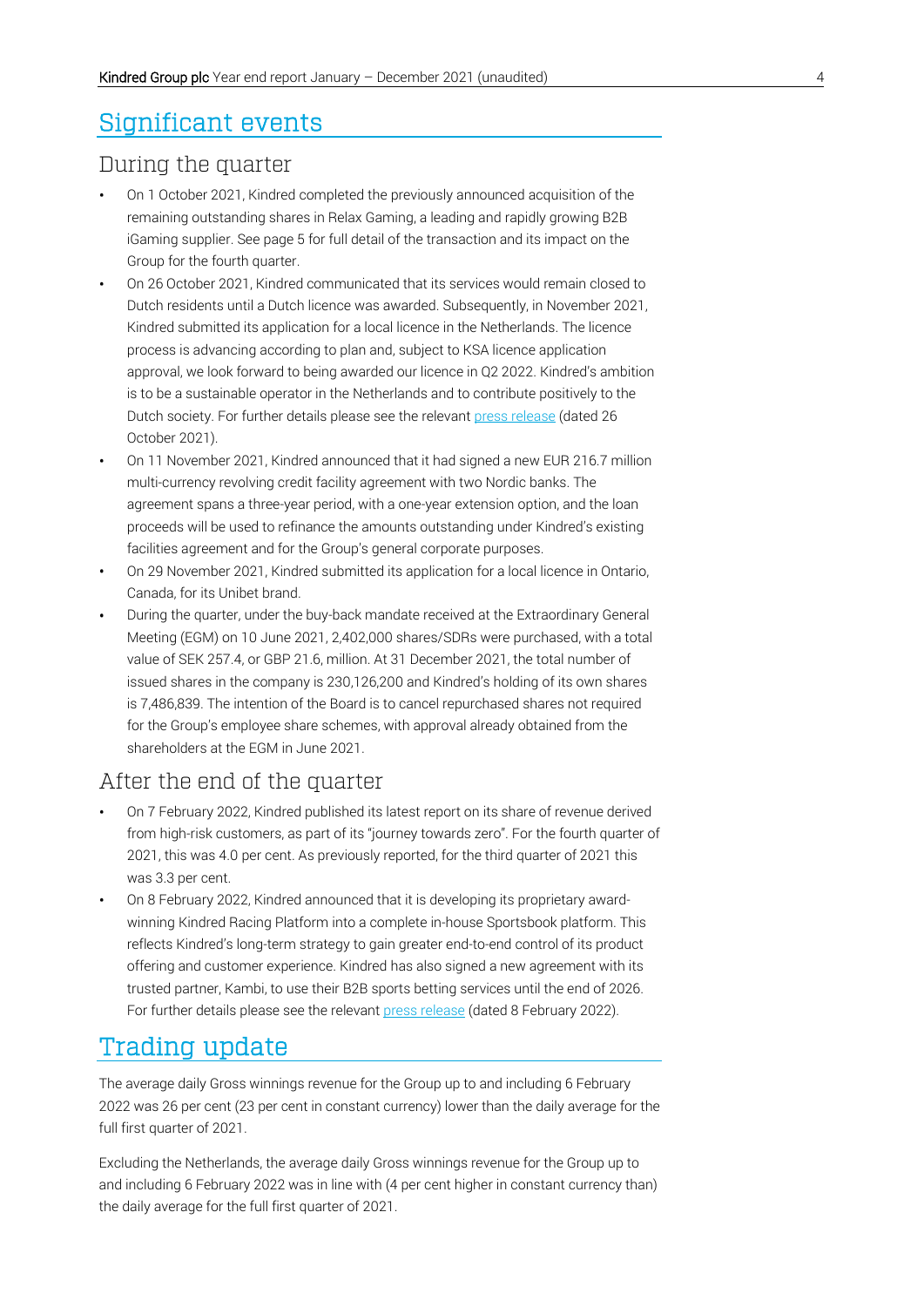# Acquisition of Relax Gaming

On 1 October 2021, Kindred completed the acquisition of the remaining outstanding shares in Relax Gaming, a leading and rapidly growing B2B iGaming supplier. Kindred had been invested in Relax Gaming since 2013, and the transaction meant that the Group acquired the remaining 66.6 per cent of the outstanding shares.

The transaction valued Relax Gaming at up to EUR 320 million on a cash and debt free basis (enterprise value) and the total value of all outstanding shares at EUR 297.3 million. The transaction was financed through the Group's existing cash and credit facilities.

As a 'business combination achieved in stages' the Group was required to remeasure its previously held equity holding in Relax Gaming, of 33.4 per cent, at the acquisition date. The acquisition date fair value of the Group's interest in Relax Gaming immediately before obtaining control was GBP 76.2 million and, as a result, the Group recognised a fair value gain of GBP 71.3 million. This gain is a non-cash item and has been reported within items affecting comparability in the condensed consolidated income statement.

On completion of the transaction, all existing employee share option programmes in Relax Gaming were exercised and Relax Gaming's management retains an ownership of 7 per cent of the total fully diluted shares in the company. As a result, non-controlling interests are now presented in the condensed consolidated financial statements and valued as their proportionate share in the recognised amounts of Relax's net assets. Kindred's ownership in Relax Gaming after the transaction is 93 per cent of the total fully diluted shares. There is a put/call option structure in place which allows management to sell their shares to Kindred, and Kindred to buy management's shares, in the future. This structure includes a pre-agreed time period and applies a pre-defined valuation methodology.

The key balance sheet movements during the fourth quarter of 2021 in relation to the acquisition of Relax Gaming include:

- EUR 92.9 million settled in cash, which includes the initial consideration for the remaining outstanding shares of approximately EUR 85 million and approximately EUR 8 million for the acquisition of the newly issued shares in Relax from its management.
- Earn-out payments that may become payable in 2022 and 2023, subject to Relax Gaming achieving certain earnings thresholds, which were provisionally fair valued in accordance with relevant accounting standards to EUR 93.1 million at the acquisition date.
- The net assets of Relax Gaming which were also provisionally fair valued at the acquisition date, to EUR 101.3 million.
- Provisional goodwill of EUR 180.8, or GBP 154.8, million, calculated using the fair value of the previously held equity interest, along with consideration and non-controlling interest, less the fair value of identifiable net assets.

As a result of the acquisition, and to reflect that it now offers business-to-business (B2B) and business-to-consumer (B2C) services, the Group is now disclosing revenues from both revenue streams in one single line item, "Revenue", on the face of the condensed consolidated income statement. Further analysis and information can be found on page 12 and page 31.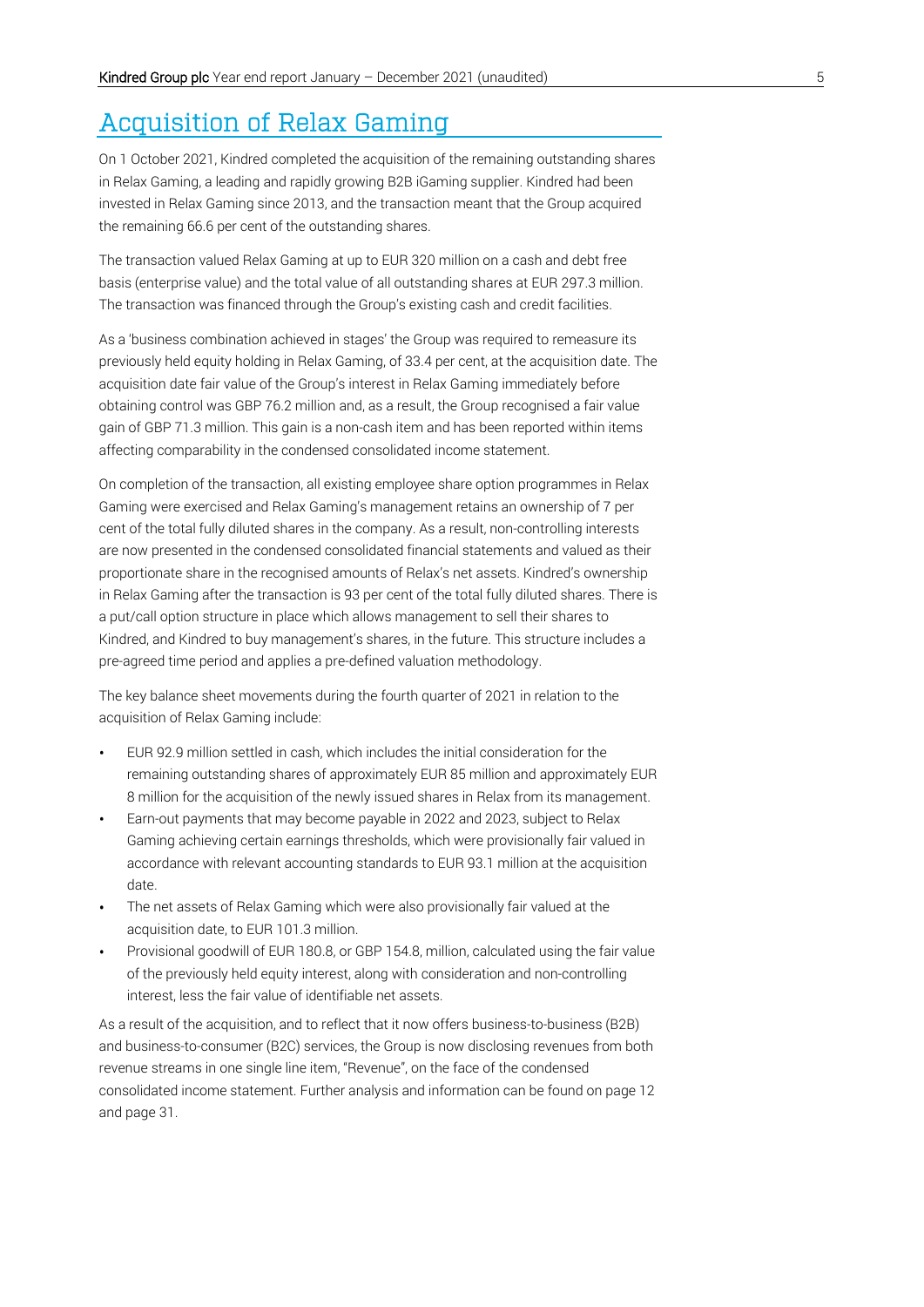Since the acquisition date Relax Gaming has contributed GBP 4.4 million of revenue and GBP 3.7 million of underlying EBITDA to the Kindred Group consolidated numbers.

Overall, 2021 was a record year for Relax Gaming in terms of revenue and underlying EBITDA, reflecting the success of its highly scalable business model. Revenue for the full year 2021 amounted to EUR 28.9 million, growth of 31 per cent from the full year 2020, and underlying EBITDA was EUR 13.0 million, representing an underlying EBITDA margin of 45 per cent. These numbers are Relax Gaming standalone numbers for the full year and do not correspond to what is included with the Kindred Group full year condensed consolidated financial statements.

# Customer activity (B2C)

The total number of registered customers in the Group's B2C business increased to around 31.9 (29.7) million at 31 December 2021, whilst at 30 September 2021 over 31.4 million customers were registered.

For the fourth quarter of 2021, the number of B2C active customers amounted to 1,461,009 (1,781,617), an 18 per cent decrease compared to the fourth quarter of 2020 and a 16 per cent decrease compared to the third quarter of 2021. Active customers for the quarter have been negatively impacted by the decision to temporarily cease activity in the Dutch market on 30 September 2021, however, some strong performances in other markets across the Group have helped to compensate.

The trend in the number of active customers can be seen in the graph below, with an active customer defined as one placing a bet in the last three months.



#### Active customers

# 1,461,0 Active customers for Q4 2021

-18% Active customer decline from Q4 2020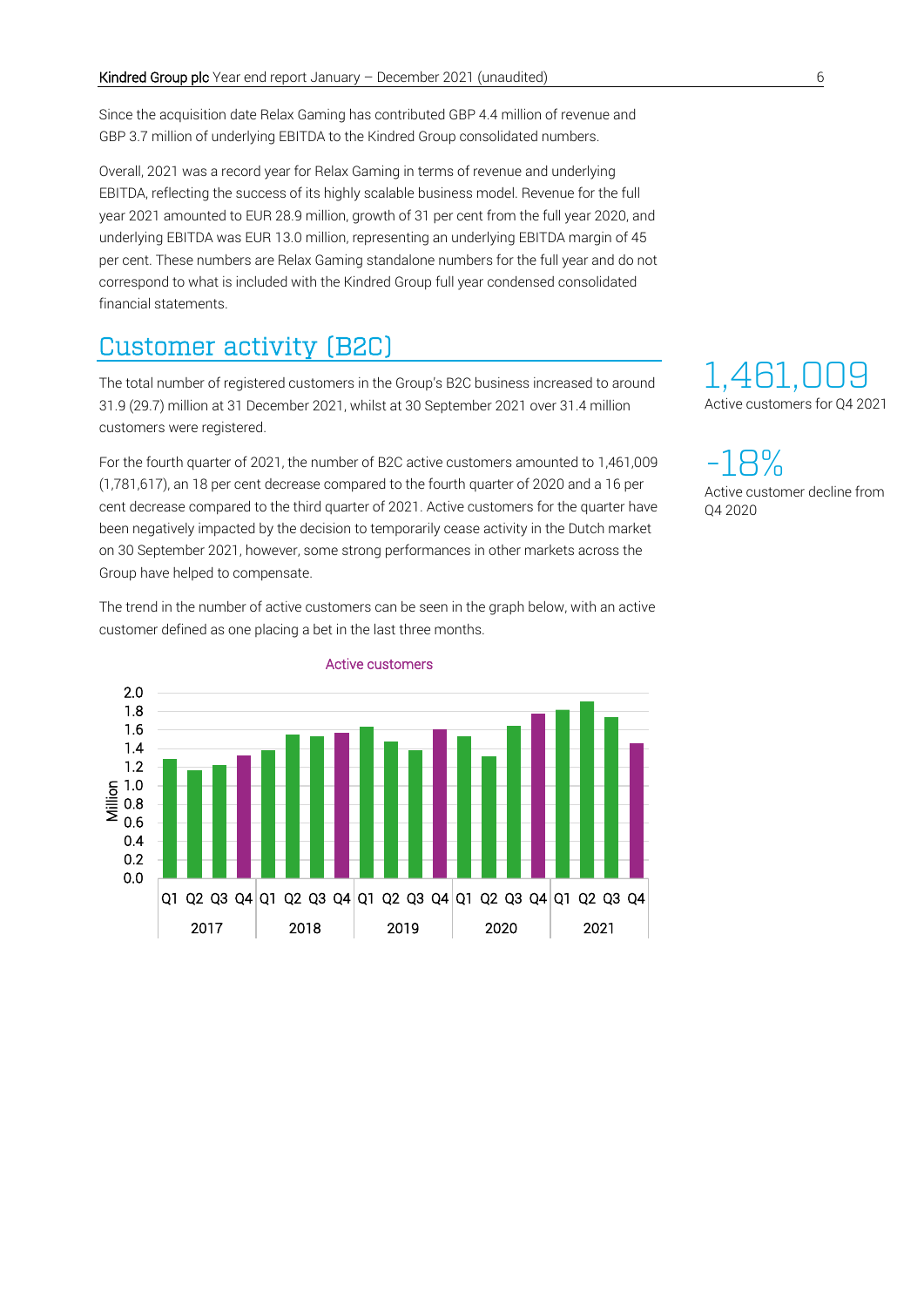# Financial review

## Revenue

|                              | 04    |          | Full year |         |
|------------------------------|-------|----------|-----------|---------|
| GBP m                        | 2021  | 2020     | 2021      | 2020    |
| Gross winnings revenue (B2C) | 240.5 | 364.7    | 1.255.2   | 1.130.2 |
| Other revenue (B2B)          | 44    | $\equiv$ | 44        |         |
| Revenue                      | 244.9 | 364.7    | 1.259.6   | 1.130.2 |

Total reported revenue for the fourth quarter of 2021 amounted to GBP 244.9 (364.7) million and GBP 1,259.6 (1,130.2) million for the full year 2021. Included within this total is Gross winnings revenue, as previously reported by the Group for its B2C business, and other revenue, which is new for the quarter and derived from its B2B business, Relax Gaming.

For explanation of variances to the comparative periods in the prior year, refer to the relevant sections below and for further analysis of these numbers refer to page 31. For further detail on the change to revenue reporting, see page 22.

#### Gross winnings revenue (B2C)

Gross winnings revenue for the fourth quarter of 2021 amounted to GBP 240.5 (364.7) million and GBP 1,255.2 (1,130.2) million for the full year 2021. For the fourth quarter of 2021, Gross winnings revenue declined by 34 per cent (31 per cent in constant currency) from the same period in the prior year as it was impacted heavily by the decision to temporarily cease activity in the Dutch market on 30 September 2021. Excluding the Netherlands impact, the corresponding decline was reduced to 13 per cent and is primarily a result of the weaker sports betting margin and the impact of COVID-19 on the 2020 comparative. Despite these factors, Gross winnings revenue still grew by 11 per cent (13 per cent in constant currency) for the full year 2021, with strong growth across both the sports betting and casino product segments.

Gross winnings revenue from locally regulated markets, a key priority for the Group, stood at 77 (61) per cent of the total quarterly Gross winnings revenue, as shown in the graph on the following page. The percentage can vary slightly between quarters due to marginal variances in market performances, however the significant increase in the fourth quarter of 2021 is a direct result of the decision to temporarily cease activity in the Dutch market. Subject to licence application approval, on re-entering the Dutch market in the second quarter of 2022 the Group expects to further increase Gross winnings revenue from locally regulated markets, reflecting its progress in its ambition to be a locally regulated operator and to generate sustainable profits.

More information on Gross winnings revenue, split by both region and product segment, is provided on the following pages and in the appendix on pages 32 and 33.

## GBP

24 4.9m Total revenue for Q4 2021

-33% Total revenue decline from Q4

2020 (-30% in constant currency)

GBP

240. 5 Gross winnings revenue for Q4 m 2021

-34%

Gross winnings revenue decline from Q4 2020 (-31% in constant currency)

77% Gross winnings revenue from locally regulated markets for Q4 2021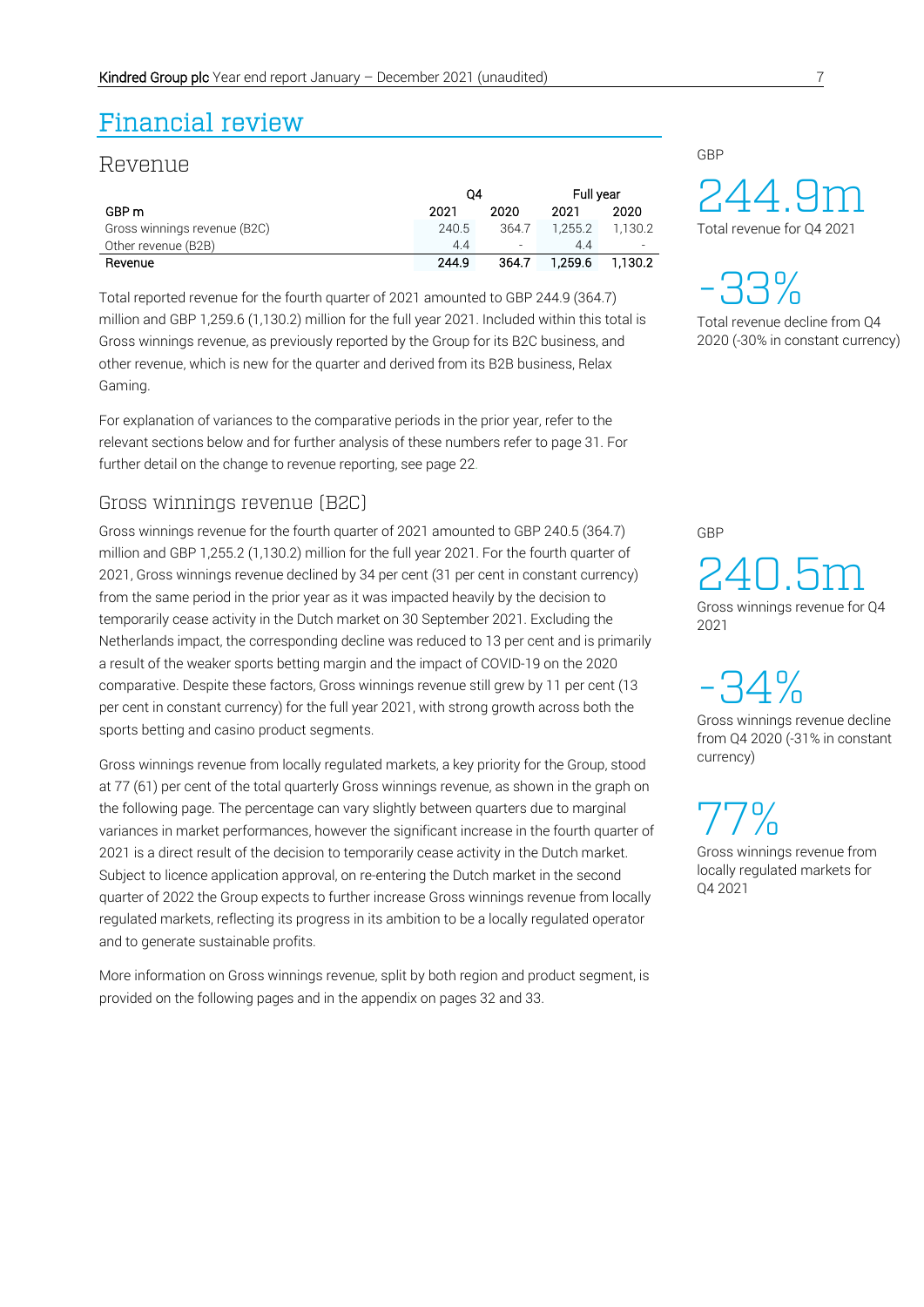

Total Gross winnings revenue and locally regulated market split

#### Gross winnings revenue by region

#### Western Europe

Western Europe Gross winnings revenue amounted to GBP 122.9 (238.3) million for the fourth quarter of 2021, a decrease of 48 per cent from the same period in 2020. On 30 September 2021, the Group announced that it had temporarily ceased all activity in the Dutch market, and this accounts for a large part of the decline. Excluding the Netherlands, Western Europe Gross winnings revenue for the fourth quarter decreased by 18 per cent compared to the same period in 2020 but increased by 10 per cent compared to the third quarter of 2021. The fourth quarter of 2020 reported record revenues in this segment across all key markets and offered a very tough comparative for 2021. For the Western Europe segment, excluding Netherlands, sportsbook had a particularly strong period with over-indexed margins and high activity, making up almost 60 per cent of Gross winnings revenue in the fourth quarter of 2020. Lockdown restrictions continued in several markets which limited other leisure opportunities, and there was also a condensed sportsbook schedule following disruption earlier in 2020.

UK active customer growth remains strong, with the fourth quarter of 2021 reporting an increase of 8 per cent compared to the same period in 2020, and we are confident this will continue to fuel revenue development. The market has seen a slight decline in the fourth quarter of 2021 compared to the same period in 2020 (less than 10 per cent) but this should however be considered against the extremely strong growth achieved in recent years with 2021 reporting 46 per cent growth in the fourth quarter compared to the equivalent period in 2019. Whilst prior year comparatives will continue to be tough going into the first half of 2022, we continue to take market share and our mid-term growth outlook remains very positive.

For Belgium, the number of active customers continues to take strides increasing by 9 per cent in the fourth quarter of 2021 against the same period in 2020. This supports the 2 per cent increase in local currency reported in Belgium Gross winnings revenue this quarter. Gross winnings revenue from sports betting was impacted by a lower margin, however casino Gross winnings revenue reported growth of 12 per cent in the fourth quarter of 2021 compared to the equivalent 2020 period.

GWR by region (Q4 2021)



#### Western Europe GWR (GBP m)

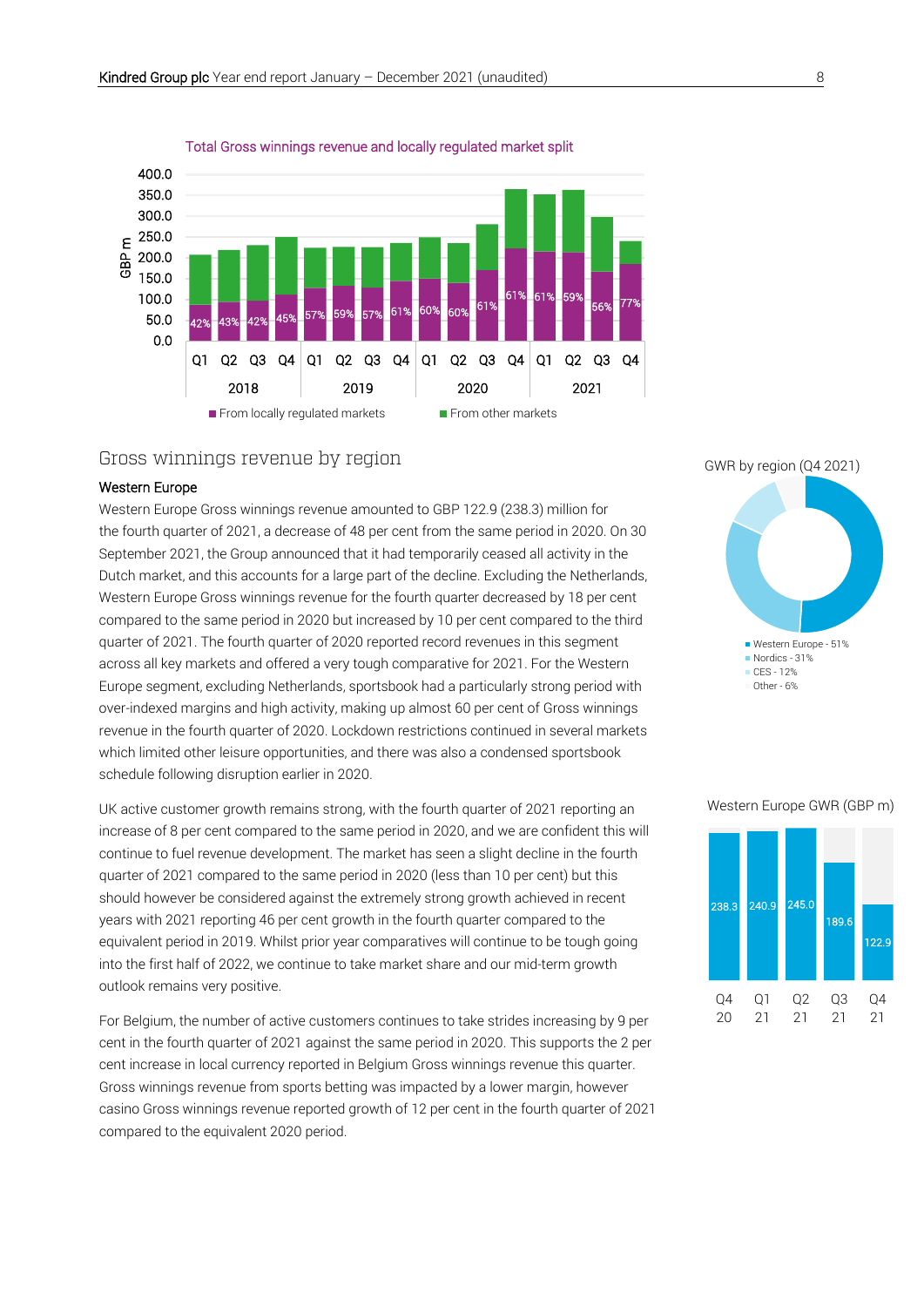France Gross winnings revenue was negatively impacted by the sports betting margin (before free bets) which saw a decrease of 2 percentage points in the fourth quarter of 2021 compared to the same period in 2020. The fourth quarter of 2021 again saw very strong comparatives, with a busy 2020 schedule that included French Open Tennis. Football turnover was also negatively impacted by COVID-adjusted scheduling when comparing to 2020. France saw a 28 per cent reduction in Gross winnings revenue in local currency in the fourth quarter of 2021 compared to the same period in 2020. Full year development was strong, however, with Gross winnings revenue increasing by 10 per cent in local currency compared to 2020. Sequentially, France achieved very strong growth of 32 per cent in local currency against the third quarter of 2021 which was the combined impact of improved activity and margin.

#### Nordics

Nordic Gross winnings revenue amounted to GBP 74.8 (75.3) million for the fourth quarter of 2021 and therefore landed broadly in line with the comparable period in 2020. Casino Gross winnings revenue has seen particularly positive performance in this segment, achieving growth of 24 per cent in the fourth quarter of 2021 compared to the same period in 2020.

The COVID-19 temporary restrictions in Sweden ended on 14 November, having been effective since mid-2020. Gross winnings revenue in Sweden for the fourth quarter of 2021 decreased 9% in local currency compared to the same period in 2020, despite strong development in the casino segment.

Gross winnings revenue in Finland has increased by 37 per cent in local currency in the fourth quarter of 2021 compared to the same period in 2020. This is partly driven by the Otto Kasino brand, which was launched in July 2020.

#### Central, Eastern and Southern Europe (CES)

Central, Eastern and Southern Europe Gross winnings revenue amounted to GBP 27.6 (33.3) million in the fourth quarter of 2021, a decrease of 17 per cent compared to the same period in 2020. Romania continues to make a significant contribution to this segment but is reporting a 16 per cent decline in Gross winnings revenue in local currency in the fourth quarter of 2021 compared to the same 2020 period. Casino performance in Romania holds well, with the VladCazino brand achieving Gross winnings revenue growth of 12 per cent in local currency compared to the same period in 2020. Most of the performance gap compared to 2020 therefore relates to Gross winnings revenue from sports betting due to lower activity driven by more normalised sports scheduling and retail betting returning to being fully operational, as well as lower product margins. Active customers continue to develop well in Romania with 4 per cent growth noted in the fourth quarter of 2021 compared to the same period in 2020, and casino active customers increasing by 9 per cent in the same period.

#### Other regions

Other regions Gross winnings revenue amounted to GBP 15.2 (17.8) million for the fourth quarter of 2021, a decrease of 15 per cent from the same period in 2020.

Gross winnings revenue in Australia has increased by 21 per cent in local currency in the fourth quarter of 2021 compared to the same period in 2020. Sportsbook turnover has held well and, together with improved margin and bonus efficiencies, this has driven the improved performance.





Central, Eastern and Southern Europe GWR (GBP m)



Other regions GWR (GBP m)

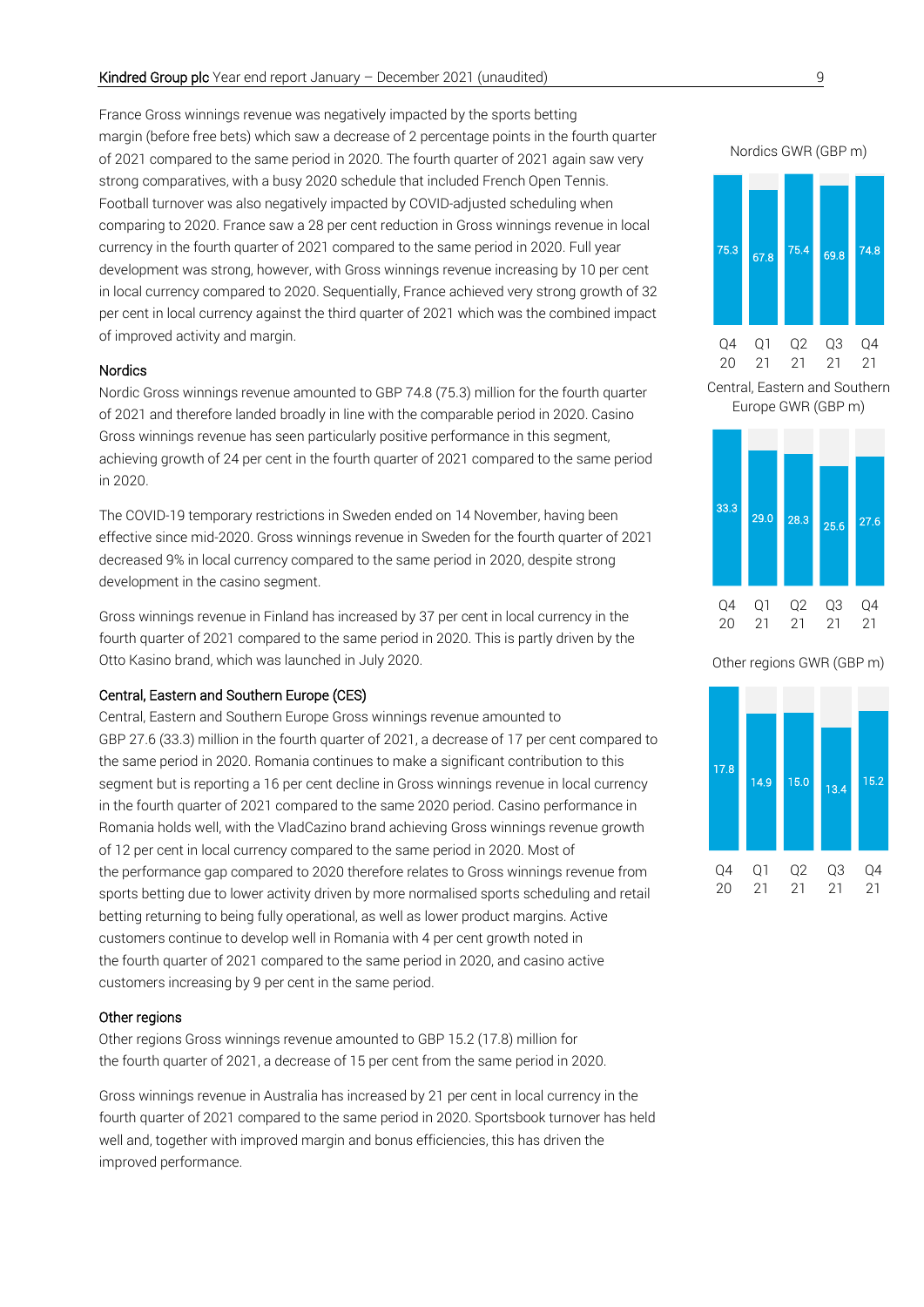Gross winnings revenue for the US market amounted to GBP 6.2 (7.9) million in the fourth quarter of 2021, a decrease of GBP 1.7 million due to COVID-19 normalisation effects and tough competition in our active US states. Kindred continues to adopt a measured approach to marketing by not providing unsustainable customer incentives, allowing the Group to continue to work on the fundamentals and scale up once we have our product offering and brand in place. During the quarter, focus has also been placed on improving bonus efficiency within its six operational states, and thus reducing the percentage of bonuses as a proportion of revenue. We still see good growth opportunities for the market in the medium term, particularly in states where both sports betting and casino are live, and this will be supported by product strengthening thanks to the development of our proprietary platform (with roll-out planned for New Jersey in 2022). The 2022 marketing strategy will reflect this new focus.

During the fourth quarter of 2021, Kindred, alongside its partner the Quechan Tribe of Yuma, successfully launched a sportsbook retail site in Arizona within The Paradise Casino. Kindred continues to invest in opportunities aligned to its sustainable growth strategy, and the retail site presents an opportunity to expand Kindred's footprint and brand awareness.

In September, Kindred launched sports betting in both Iowa and Arizona. Throughout the fourth quarter of 2021, Kindred has continued to invest in both marketing and bonuses within these states, and Arizona is already Kindred's third largest state in terms of quarterly active customers. 3 new states have been added to Kindred's US portfolio when compared to the fourth quarter of 2020 (Virginia, Iowa and Arizona) and launch in these sportsbookonly states supports the strong growth in sports activity for the fourth quarter of 2021, with sports betting turnover increasing by 31 per cent in local currency compared to the same period in 2020.

#### Gross winnings revenue by product segment

#### Sports betting

The gross margin for total sports betting for the fourth quarter of 2021 before free bets was 9.7 (11.4) per cent and after free bets was 8.5 (10.0) per cent, lower than the Group's long-term average sports betting margin of 9.1 per cent after free bets.

In recent years, the typical average sports betting margin for the Group has increased. This is generally due to the fact that the French sports business has grown faster than the average growth for other markets and, like all operators, Kindred is required to cap pay-out to customers at 85 per cent. However, sports betting gross margins can vary quite significantly from one quarter to the next, depending on the outcome of sporting events, and this quarter noted some normalisation of the longer-term trend. It is expected that over time these margins will even out. This can be seen in the graph on the next page.

The bars show total sports betting gross margin by quarter and full year. Please refer to page 33 for more information on sports betting margins.

#### GWR by product segment (Q4 2021)



8.5% Sports betting margin after free bets for Q4 2021, below the longterm average of 9.1%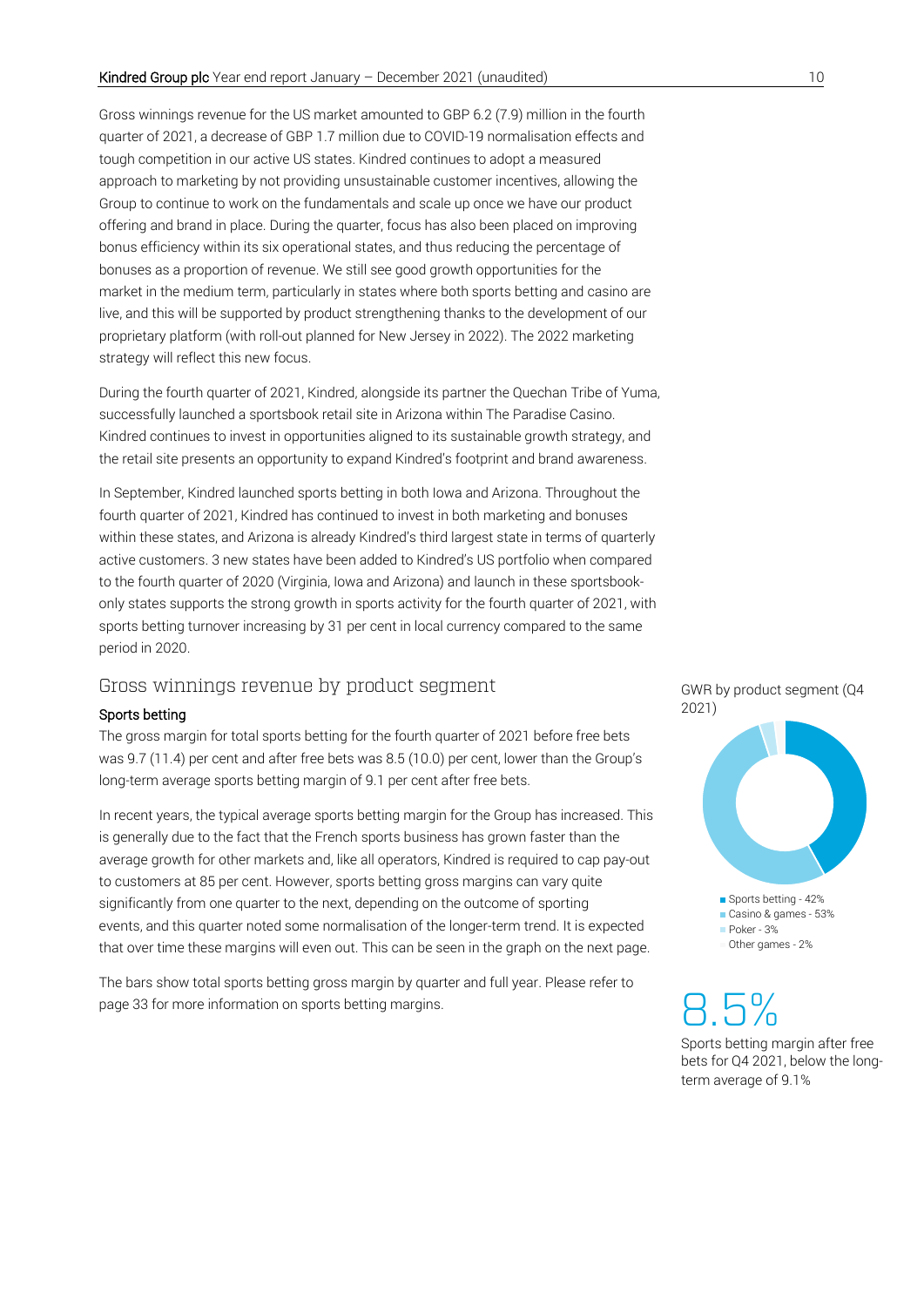

#### Gross margin on sports betting

In the fourth quarter of 2021, Sports betting turnover has performed in line with expectation in most markets, whilst the ceasing of Dutch activity hurts comparisons to the same period in 2020. Gross winnings revenue finished 43 per cent behind the tough comparative set in the fourth quarter of 2020. Excluding Netherlands, Sportsbook Gross winnings revenue decreased by 28 per cent in the fourth quarter of 2021 compared to the same period in 2020, however this stood for a 13 per cent increase sequentially (when compared to the third quarter of 2021). Kindred's proprietary racing product contributed 7 per cent to total sports betting Gross winnings revenue in the fourth quarter of 2021.

In line with previous quarters, football was the top sport for sports betting turnover and the quarter benefitted from a busy schedule of international and domestic league games. Activity was however somewhat reduced in mid-December (usually one of the busiest periods in the quarter) as we saw several top-flight game postponements due to new COVID outbreaks. Match scheduling also returned to pre-COVID timetables, which has naturally reduced turnover compared to 2020, where we benefitted from increased spread of kick-off times and higher proportion of televised fixtures. As usual, the Champions League made up a significant portion of football turnover, however revenues from this league were negative due to a string of unfavourable results.

For other Sportsbook, seasonal comparatives are somewhat distorted due to COVID scheduling impacting 2020 numbers. In the fourth quarter of 2020, Sportsbook benefitted from the end of the French Open tennis as well as US Election betting – neither of which occurred in the fourth quarter of 2021. Comparatively, ice hockey and basketball betting has seen significant improvement in the fourth quarter of 2021 compared to the same period in 2020 where fans enjoyed the commencement of the 2021/22 NHL and NBA seasons at the start of the quarter against season postponements last year.

#### Casino & games

In the fourth quarter of 2021, Gross winnings revenue from casino is 25 per cent lower than the same quarter of the previous year. Excluding the Netherlands, Gross winnings revenue and quarterly active customers are both 4 per cent higher than the same quarter of the previous year, which is very encouraging considering the strong casino activity already seen in 2020. Our casino product continues to improve with the launch of new exclusive games and a more personalised experience.

-43% Sports betting Gross winnings revenue decrease from Q4 2020

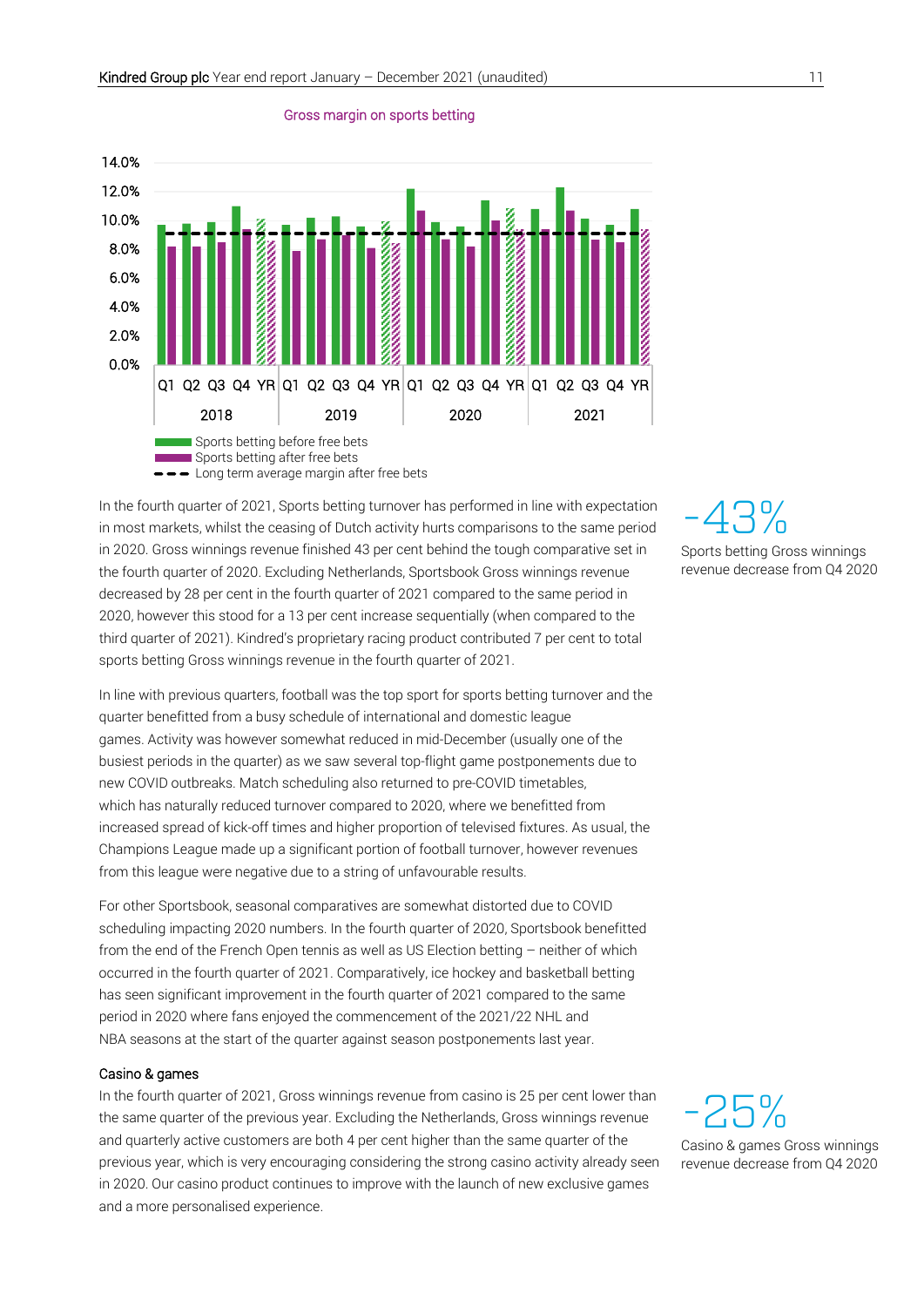#### Poker and other products

Gross winnings revenue for the fourth quarter of 2021 from poker and other products amounts to GBP 12.2 million, a decrease of 27 per cent when compared to the same period of the prior year. The ceasing of Dutch activity had a negative effect on poker beyond the direct loss of revenue due to the loss of liquidity from Dutch customers. Excluding the Netherlands, Gross winnings revenue from poker and other products is 13 per cent lower than the same quarter of the previous year.

## Other revenue (B2B)

Other revenue for the fourth quarter of 2021 amounted to GBP 4.4 (nil) million and comprises solely of a full quarter of revenue from the Relax Gaming B2B business acquired by the Group on 1 October 2021, hence there are no comparative figures. Other revenue included in the condensed consolidated income statement relates only to revenue generated by Relax Gaming from all other gaming operators. See pages 22 and 31 for further information.

The fourth quarter of 2021 was the best performing quarter ever for Relax Gaming due to the continued growth in its customer base and successful launch of new games and content.

For the full year 2021, Relax Gaming's total revenue (standalone revenue for the full year and not as reported by Kindred in its condensed consolidated financial statements) amounted to EUR 28.9 million, growth of 31 per cent from the full year 2020.

# Group costs and profitability

Cost of sales

|                         | 04       |         | Full year |          |
|-------------------------|----------|---------|-----------|----------|
| GBP m                   | 2021     | 2020    | 2021      | 2020     |
| Betting duties          | $-58.5$  | $-75.4$ | $-255.3$  | $-231.0$ |
| Marketing revenue share | $-10.6$  | $-15.5$ | $-52.0$   | $-53.6$  |
| Other cost of sales     | $-38.4$  | $-52.2$ | $-198.7$  | $-180.4$ |
| Cost of sales           | $-107.5$ | -143.1  | -506.0    | $-465.0$ |

Cost of sales movements generally correlate directly with movements in revenues, with betting duties and marketing revenue share relating to the Group's B2C operations only. From the fourth quarter of 2021 other cost of sales also includes Relax Gaming.

For the fourth quarter of 2021 all elements of cost of sales decreased when compared to the same period in the prior year in line with the significant decrease in revenues previously discussed. Betting duties decreased at a lower rate than Gross winnings revenue given the significant impact of the cessation of activity the Dutch market had on Gross winnings revenue but not betting duties.

## Gross profit

Gross profit for the quarter was GBP 137.4 (221.6) million, a decrease of 38 per cent from the fourth quarter of 2020. Gross profit for the full year 2021 was GBP 753.6 (665.2) million, an increase of 13 per cent from the full year 2020. Movements in gross profit are led by movements in revenue as previously explained.

-19% Poker Gross winnings revenue decrease from Q4 2020

GBP

 $\Delta$ Other revenue for Q4 2021 m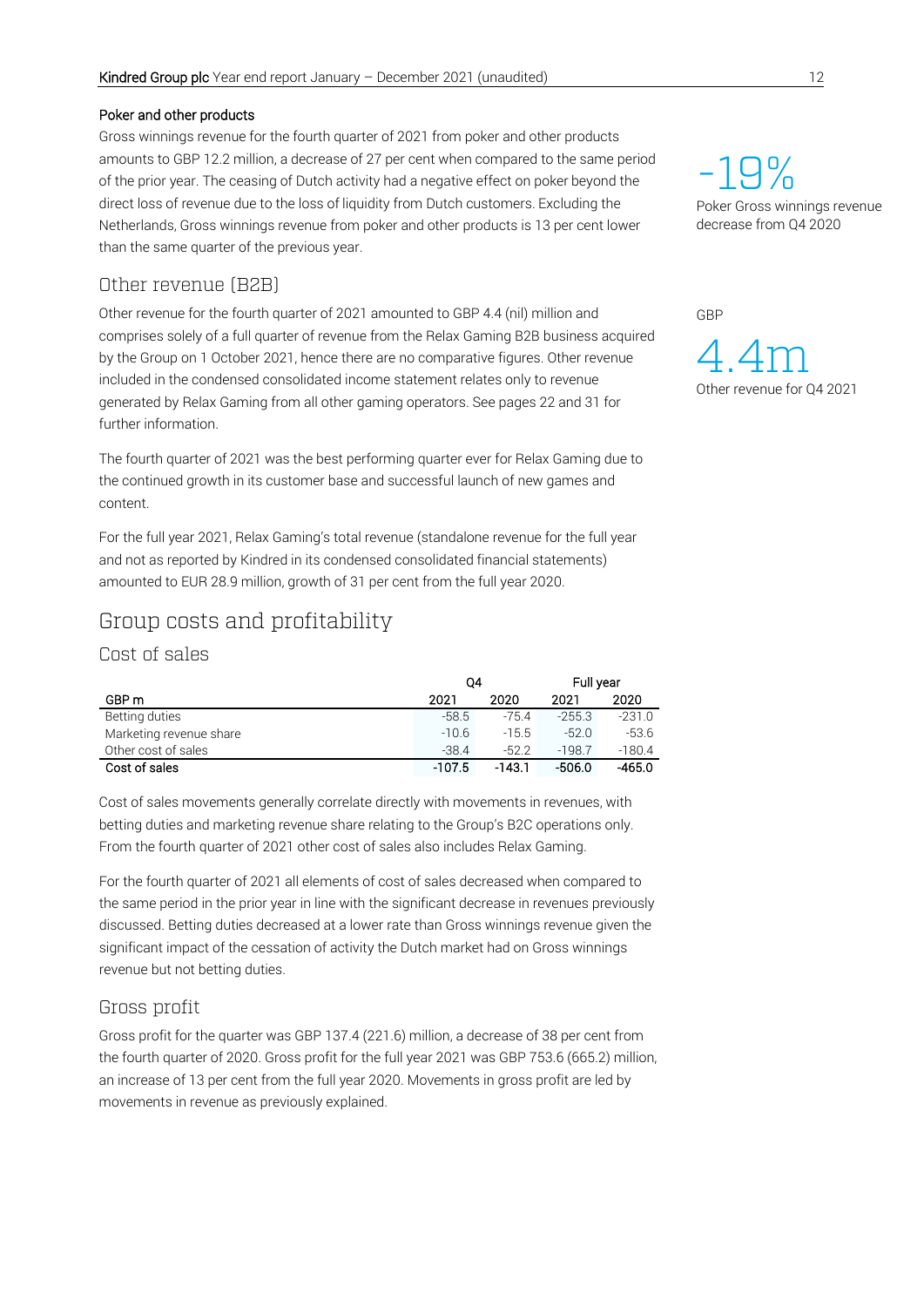## Marketing costs

Marketing costs amounted to GBP 59.1 (60.9) million for the quarter and GBP 234.7 (203.6) million for the full year 2021. Although the Group continues to invest in marketing to drive future business growth, the variances to the same periods of 2020 were generally impacted by the effect of COVID-19 on sporting events during 2020. Marketing costs in 2020 were lower as a result, however the full sporting calendar in the final quarter of 2020 led to higher comparatives and thus explains the reduction in costs when comparing to the final quarter of 2021.

Marketing for the B2C business (including marketing revenue share within cost of sales) as a percentage of Gross winnings revenue remains a key performance indicator for the Group's B2C business. Following the acquisition of a B2B business this metric remains in line with previous quarters and relates to the B2C business only. See page 22 for more information. This metric has increased to 29 (21) per cent for the quarter when compared to the same period of 2020, primarily because of the significant decrease in revenue already discussed. For the full year 2021 this brings the percentage to 23 (23) per cent. Although prior year marketing levels were impacted by COVID-19 the level of marketing has been maintained, demonstrating the Group's focus on marketing efficiencies throughout 2021.

## Administrative expenses

The Group's increased focus on costs in recent quarters has resulted in a stable cost base, and scalability, as can be seen in the graph "Expenses as a % of revenue (LTM)". See page 22 for more information on the change in this metric from Gross winnings revenue to total revenue following the acquisition of Relax Gaming. In the fourth quarter these metrics have increased slightly, predominantly due to the significant decrease in revenue, as previously explained.

|                                               | Q4      |         | Full year |          |
|-----------------------------------------------|---------|---------|-----------|----------|
| GBP m                                         | 2021    | 2020    | 2021      | 2020     |
| Salaries                                      | $-31.1$ | $-27.2$ | $-117.5$  | $-109.7$ |
| Other operating expenses                      | $-19.6$ | $-15.3$ | $-69.3$   | $-63.7$  |
| Depreciation of property, plant and equipment | $-3.8$  | $-3.8$  | $-14.8$   | $-15.1$  |
| Depreciation of right-of-use assets           | $-3.0$  | $-2.9$  | $-111$    | $-11.3$  |
| Amortisation of intangible assets             | $-7.7$  | $-5.6$  | $-23.0$   | $-34.2$  |
| Total administrative expenses                 | $-65.2$ | $-54.8$ | $-235.7$  | $-234.0$ |

The increases in salaries in the fourth quarter of 2021 and the full year 2021 when compared to the same periods in 2020 are due to the acquisitions of Blancas and Relax Gaming during 2021, as well as selected growth in headcount across the rest of the existing business where we expect to see future benefit from further investment.

Other operating expenses for the quarter increased by GBP 4.3 million from the same period in 2020, and by GBP 5.6 million for the full year 2021 due to anticipated business growth during 2021, including the acquisitions made during the year. The prior year comparatives were also lower than usual as a result of the impact of COVID-19.

The increase in total amortisation of intangible assets in the fourth quarter of 2021 compared to the same period in 2020 is predominantly a result of additional amortisation charges following the fair valuing of intangibles from the acquisition of Relax Gaming. These are expected to result in additional charges of approximately GBP 2.1 million each quarter going forward. The decrease for the full year 2021 when compared to the same period in 2020 is largely a result of the one-off charges of GBP 6.9 million taken during the first quarter of 2020 following the discontinuation of certain brands and assets from the 32Red acquisition in 2017 which were fully amortised by the end of the second quarter of 2020.

# 29%

B2C marketing, as a percentage of Gross winnings revenue for Q4 2021

23%

B2C marketing, as a percentage of Gross winnings revenue for FY 2021

#### Expenses as a % of revenue (LTM)

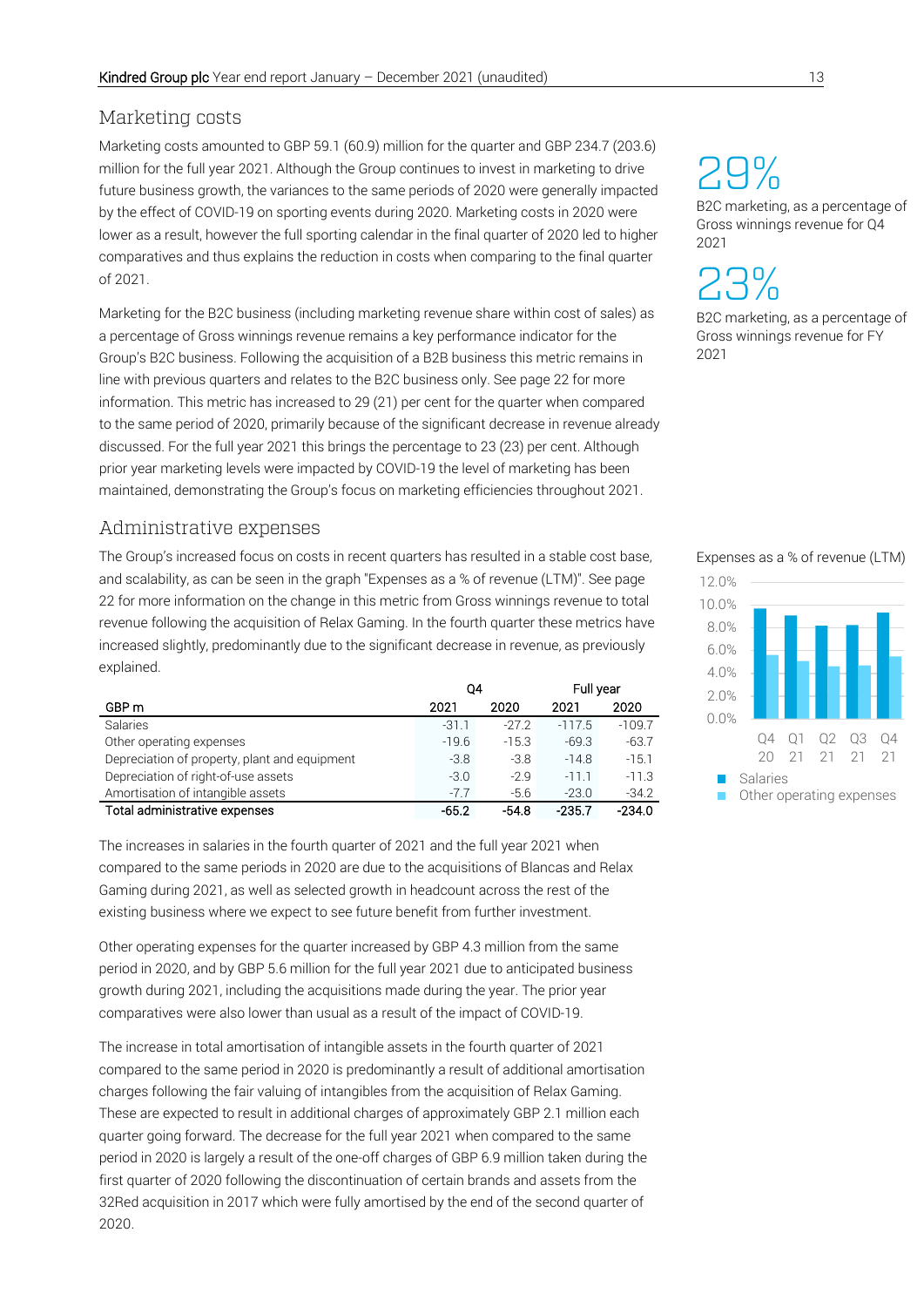#### Underlying EBITDA

|                          | Q4      |         | Full year |          |
|--------------------------|---------|---------|-----------|----------|
| GBP <sub>m</sub>         | 2021    | 2020    | 2021      | 2020     |
| Gross profit             | 137.4   | 221.6   | 753.6     | 665.2    |
|                          |         |         |           |          |
| Marketing costs          | $-59.1$ | $-60.9$ | $-234.7$  | $-203.6$ |
| Salaries                 | $-31.1$ | $-27.2$ | $-117.5$  | $-109.7$ |
| Other operating expenses | $-19.6$ | $-15.3$ | $-69.3$   | $-63.7$  |
| Underlying EBITDA        | 27.6    | 118.2   | 332.1     | 288.2    |

From the fourth quarter of 2021, the definition of underlying EBITDA has been updated and the comparatives updated for ease of comparison. See page 22 for further information and page 29 which includes comparatives for the previous twelve quarters for ease of comparison.

Underlying EBITDA for the quarter, as defined above, decreased by 77 per cent from the same period in the prior year and was driven by the decrease in Gross profit and increase in salaries and other operating expenses, both explained previously. Despite the impact of the fourth quarter, for the full year 2021 underlying EBITDA increased by 15 per cent from the full year 2020, an increase that is testament to the underlying growth of the business.

The underlying EBITDA for the quarter includes a negative underlying EBITDA contribution from the US market of GBP 9.3 (5.7) million as the Group continues to invest in marketing, in line with its strategy to build our brand and grow this market for the future. It also includes the impact of Relax Gaming on the Group's consolidated numbers of GBP 3.7 million.

## Items affecting comparability

|                                                 | Q4     |                          | Full year |         |
|-------------------------------------------------|--------|--------------------------|-----------|---------|
| GBP m                                           | 2021   | 2020                     | 2021      | 2020    |
| Personnel restructuring costs                   | $-0.5$ | $-2.0$                   | $-1.0$    | $-4.2$  |
| Merger and acquisition costs                    | $-1.8$ | $-0.1$                   | $-5.8$    | $-0.4$  |
| Disputed regulatory sanction                    |        | $\overline{\phantom{a}}$ | 4.2       | $-8.0$  |
| Other gains/(losses) - net                      | $-1.7$ | $-0.2$                   | $-9.7$    | $-1.4$  |
| Gain on remeasurement of previously held equity | 71.3   | $\overline{\phantom{a}}$ | 71.3      |         |
| interest to fair value upon obtaining control   |        |                          |           |         |
| Impairment losses                               |        | $-3.9$                   |           | $-7.8$  |
| Items affecting comparability                   | 67.3   | $-6.2$                   | 59.0      | $-21.8$ |

Items affecting comparability amounted to a positive contribution of GBP 67.3 (negative contribution of 6.2) million for the quarter and a positive contribution of GBP 59.0 (negative contribution of 21.8) million for the full year 2021. During the quarter, certain changes have been made to items affecting comparability and the relevant comparatives updated. See page 22 for more information.

During the fourth quarter GBP 1.8 (0.1) million of merger and acquisition costs were recognised in relation to the acquisition of Relax Gaming on 1 October 2021, taking the total costs for the full year 2021 to GBP 5.8 (0.4) million.

During the second quarter of 2021 the disputed regulatory sanction from the Swedish Gambling Authority of SEK 100.0 (GBP 8.0) million, recognised in the first quarter of 2020, was reduced to SEK 50.0 million, with the reduction of the provision of GBP 4.2 million recognised as a credit to the income statement. Kindred has since applied for permission to appeal this decision and it is only once a final judicial decision has been issued that a fine, if any, becomes payable. Kindred maintains a full provision for its current exposure.

Other gains/(losses) – net primarily comprises foreign currency losses of GBP 0.7 (0.2) million for the fourth quarter of 2021 and GBP 8.7 (1.4) million for the full year 2021. Kindred operates internationally and its results are therefore naturally impacted by currency GBP

27.6 mUnderlying EBITDA for Q4 2021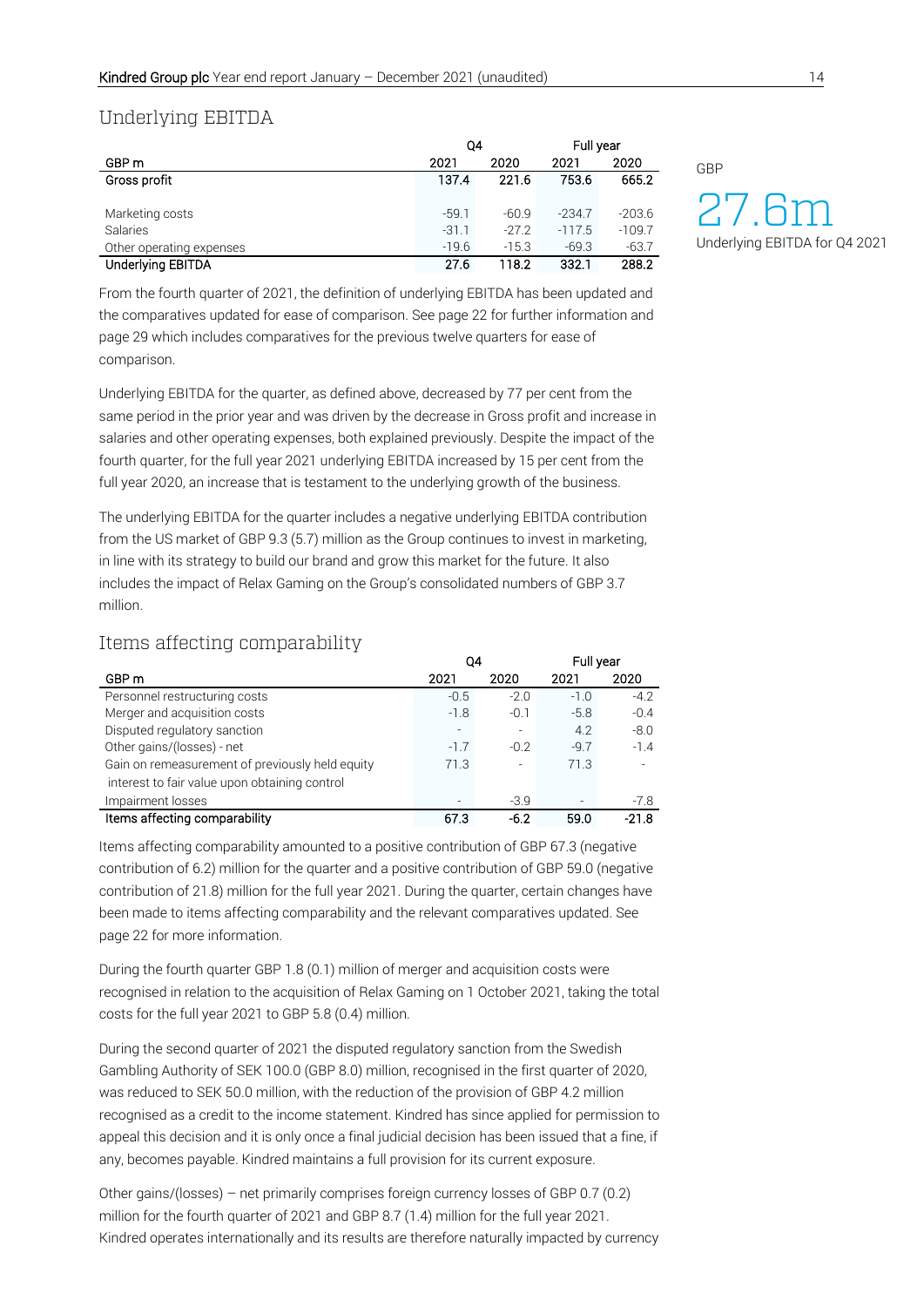fluctuations. This primarily comprises unrealised foreign currency differences relating to the retranslation of foreign currency current assets and liabilities, including both cash and customer balances. The significant loss for the full year 2021, as previously communicated, was due to a larger than usual impact in the first quarter of 2021 as a result of significant rate movements impacting the Group's significant cash balances. For the fourth quarter of 2021, fair value adjustments on contingent consideration in relation to the Relax Gaming acquisition and on forward contracts, both new in the quarter, were also included in this balance.

The Relax Gaming acquisition was deemed a 'business combination achieved in stages' and, as a result, the Group was required to remeasure its previously held equity holding at the acquisition date to fair value. This has resulted in the recognition of a non-cash fair value gain of GBP 71.3 million in the Group's condensed consolidated income statement. See page 5 for further information.

Impairment losses for the full year 2020 were one-off charges from the reassessment of the fair value of goodwill balances and are not relevant for 2021.

## EBITDA and profit from operations

|                                                 | Q4                       |                          | Full year |         |
|-------------------------------------------------|--------------------------|--------------------------|-----------|---------|
| GBP m                                           | 2021                     | 2020                     | 2021      | 2020    |
| Underlying EBITDA                               | 27.6                     | 118.2                    | 332.1     | 288.2   |
|                                                 |                          |                          |           |         |
| Personnel restructuring costs                   | $-0.5$                   | $-2.0$                   | $-1.0$    | $-4.2$  |
| Merger and acquisition costs                    | $-1.8$                   | $-0.1$                   | $-5.8$    | $-0.4$  |
| Disputed regulatory sanction                    | $\overline{\phantom{a}}$ | $\overline{\phantom{a}}$ | 4.2       | $-8.0$  |
| Other gains/(losses) - net                      | $-1.7$                   | $-0.2$                   | $-9.7$    | $-1.4$  |
| Gain on remeasurement of previously held equity |                          |                          |           |         |
| interest to fair value upon obtaining control   | 71.3                     |                          | 71.3      |         |
| EBITDA                                          | 94.9                     | 115.9                    | 391.1     | 274.2   |
|                                                 |                          |                          |           |         |
| Depreciation of property, plant and equipment   | $-3.8$                   | $-3.8$                   | $-14.8$   | $-15.1$ |
| Depreciation of right-of-use assets             | $-3.0$                   | $-2.9$                   | $-11.1$   | $-11.3$ |
| Amortisation of intangible assets               | $-7.7$                   | $-5.6$                   | $-23.0$   | $-34.2$ |
| Impairment losses                               |                          | $-3.9$                   |           | $-7.8$  |
| Profit from operations                          | 80.4                     | 99.7                     | 342.2     | 205.8   |

EBITDA for the fourth quarter of 2021 was GBP 94.9 (115.9) million, and for the full year 2021 was GBP 391.1 (274.2) million. Profit from operations for the fourth quarter of 2021 was GBP 80.4 (99.7) million, and for the full year 2021 was GBP 342.2 (205.8) million. On top of the reasons provided previously for underlying EBITDA, the variances in these metrics from the prior year were impacted by changes in items affecting comparability and amortisation charges as detailed on the previous page.

## Net finance costs/income

Net finance costs for the fourth quarter of 2021 were GBP 1.5 (1.3) million. Net finance costs for the full year 2021 were GBP 5.2 (5.8) million. This primarily comprises interest and fees on borrowings which amounted to GBP 1.7 (1.0) million for the fourth quarter and GBP 4.6 (4.9) million for full year 2021.

#### Profit before tax

Profit before tax for the fourth quarter of 2021 was GBP 78.8 (98.7) million. Profit before tax for the full year 2021 was GBP 338.4 (193.1) million.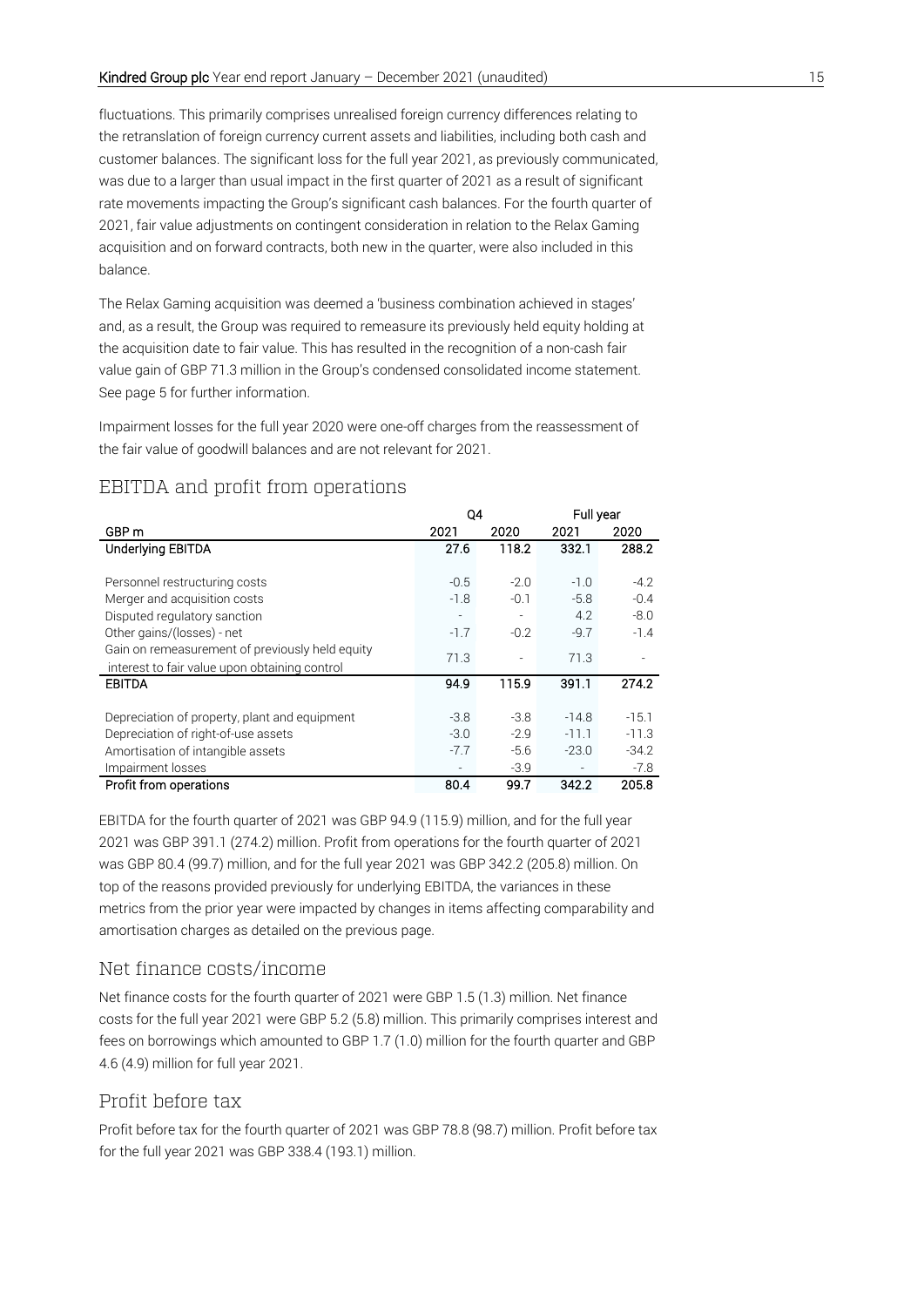#### Profit after tax

Profit after tax for the fourth quarter of 2021 was GBP 75.0 (84.9) million. Profit after tax for the full year 2021 was GBP 295.3 (165.2) million.

## Other comprehensive income

The foreign currency gains and losses on borrowings reported in the condensed consolidated income statement during 2020 relate to the revaluation of the Group's multicurrency facilities. On 1 January 2021, the Group implemented a net investment hedge relationship between its EUR and SEK multicurrency facilities and its foreign operations' net assets denominated in the same currencies. During the period, the Group assessed the 'effectiveness' of the net investment hedge in accordance with the requirements of IFRS 9 and accordingly the foreign exchange difference on revaluation of the Group's facilities was recognised in other comprehensive income as 'gains on net investment hedge'. This amounted to a gain of GBP 2.2 million for the fourth quarter and a gain of GBP 6.4 million for the full year 2021. At 31 December 2021, GBP 6.4 million in relation to the cumulative effective portion of the current hedging relationship is held within the Group's currency translation reserve.

Other amounts reported within other comprehensive income, as 'currency translation adjustments', and subsequently held within the Group's currency translation reserve, predominantly relate to exchange differences arising on the translation of subsidiary reserves, goodwill and fair value adjustments arising on acquisition of a foreign entity and translation differences relating to long-term non-trading inter-company balances.

# Financial position

On 11 November 2021, the Group signed a new EUR 216.7 million multi-currency revolving credit facility agreement with two Nordic banks. The agreement spans a three-year period, with a one-year extension option, and has an uncommitted accordion feature that permits, under certain conditions, an increase in total commitments up to EUR 325 million.

At 31 December 2021, GBP 112.5 (119.0) million of the Group's facilities was utilised out of a total of GBP 182.1 (280.0) million. The total borrowings recognised in the statement of financial position of GBP 111.6 (118.3) million are reported net of the associated transaction fees which were incurred upon entering the facilities agreement and which are being expensed over its duration. During the quarter the total borrowings have been reclassified from current to non-current liabilities as the new facility is repayable in full in November 2024 at the earliest.

The Group remains in a net cash position, amounting to GBP 87.0 (104.7) million at the 31 December 2021. Net cash/EBITDA (rolling 12-month basis) for the quarter was 0.22 (0.38).

Cash and cash equivalents at the end of the fourth quarter of 2021 stood at GBP 270.6 (300.5) million while at the beginning of the quarter it was GBP 409.0 (207.8) million. Please refer to the cash flow section for more detail on the movement during the period and to page 29 for a reconciliation of the unrestricted cash balance.

GBP

## 7 Profit after tax for Q4 2021 5.0m

GBP

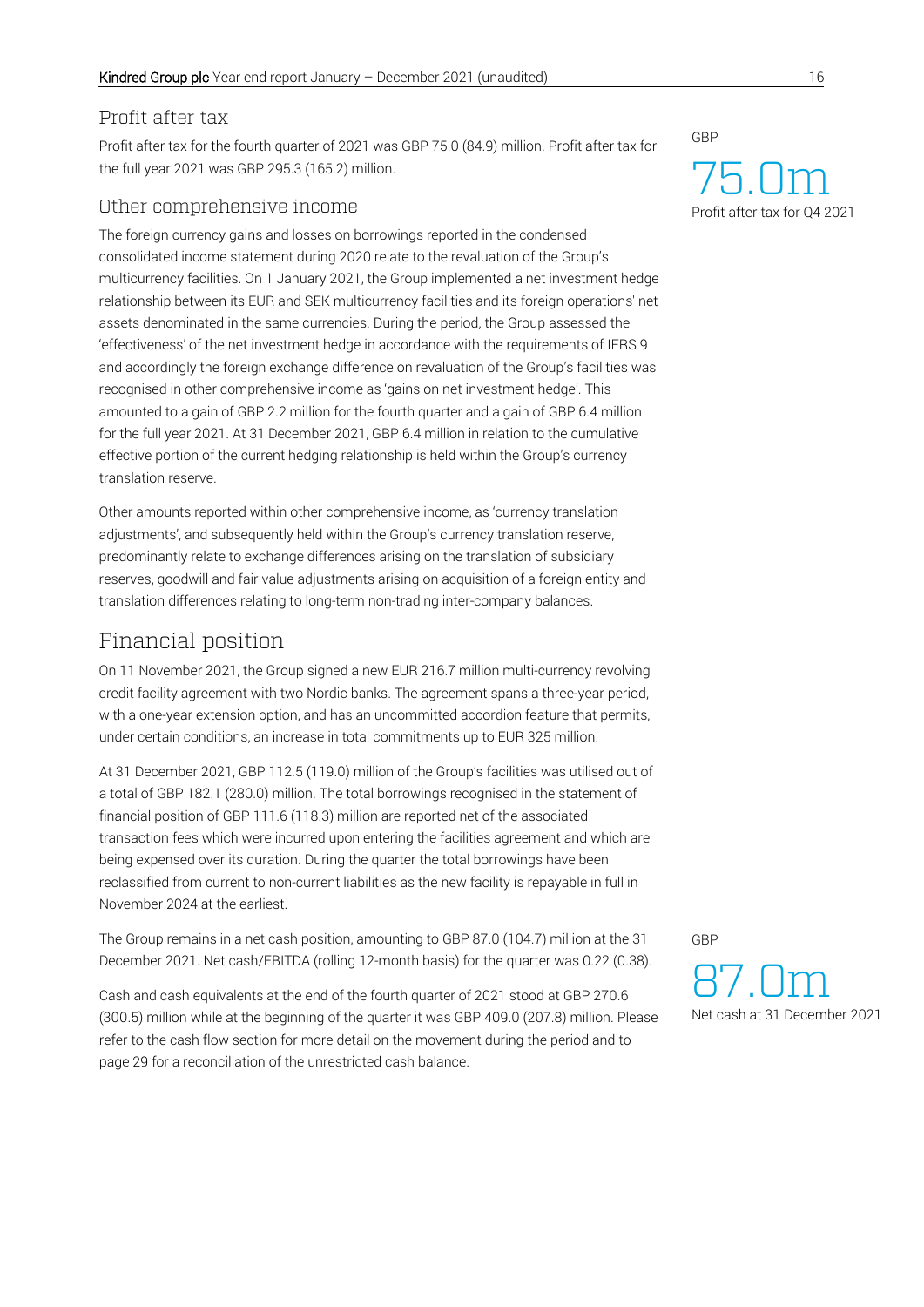During the quarter, the Group acquired Relax Gaming with the impact of the acquisition seen across several line items in the condensed consolidated balance sheet. On top of the impact on cash balances, as noted in the cash flow section, the impact is most notably seen in goodwill and other intangible assets and other financial liabilities through profit and loss (relating to the contingent consideration). Full detail is disclosed on page 5.

## Capital investments

The most significant capital investments for the Group are in relation to the development and acquisition of intangible assets. Intangible assets, excluding those arising from acquisitions, comprise development costs, computer software and licences.

In the fourth quarter of 2021 intangible assets of GBP 8.7 (5.0) million have been capitalised, bringing the total capitalised for the full year 2021 to GBP 34.4 (20.7) million. During the quarter, the increase relates primarily to an increase in capitalised development costs, as explained below. On top of this, for the full year the increase is also attributable to GBP 4.2 million for global exclusivity rights on several slot games, allowing these games to only be offered by Kindred, as well as gaming licences due to the Group's continued expansion in the US.

Capitalised development costs primarily represent capitalised salary costs for those working on the development and enhancement of the platform. Capitalised development costs for the fourth quarter of 2021 were GBP 8.5 (5.0) million, bringing the total capitalised for the full year 2021 to GBP 27.7 (20.4) million. This development is driving economic benefit through customer experience improvements, local licensing requirements, data analytics and information mining. The increase when compared to the same periods in 2020 is a result of increased headcount and capitalisation levels returning to more normal levels in 2021. For the fourth quarter there is also an additional impact of GBP 0.9 million for Relax Gaming development costs.

## Cash flow

Net cash generated from operating activities amounted to GBP 13.2 (123.9) million for the fourth quarter of 2021, with the significant decrease when comparing to the same quarter in 2020 a result of the significant decline in underlying EBITDA. This brought the total for the full year 2021 to GBP 282.3 (316.1) million. Both the quarter and the full year variances were also impacted by working capital movements, to different extents. This was caused by the difference in activity between the fourth quarter of 2020, which was boosted by the impact of COVID-19, and the fourth quarter of 2021, impacted by the reduction in activity following the cessation of activity in the Dutch market. There were also significant variations caused by the timing of the invoicing and payment of costs during the fourth quarter of the full year 2021 in contrast to the full year 2020.

Cash flows used in investing activities were GBP 82.8 (7.1) million for the fourth quarter and GBP 141.8 (25.5) million for the full year 2021. For the fourth quarter of 2021, the increase from the same period in 2020 is predominantly due to the acquisition of Relax Gaming. For the full year 2021, the increase from the same period in 2020 also includes the acquisition of Blancas NV during the second quarter of 2021, as previously reported, with the remaining increase relating to capital investments, as detailed above.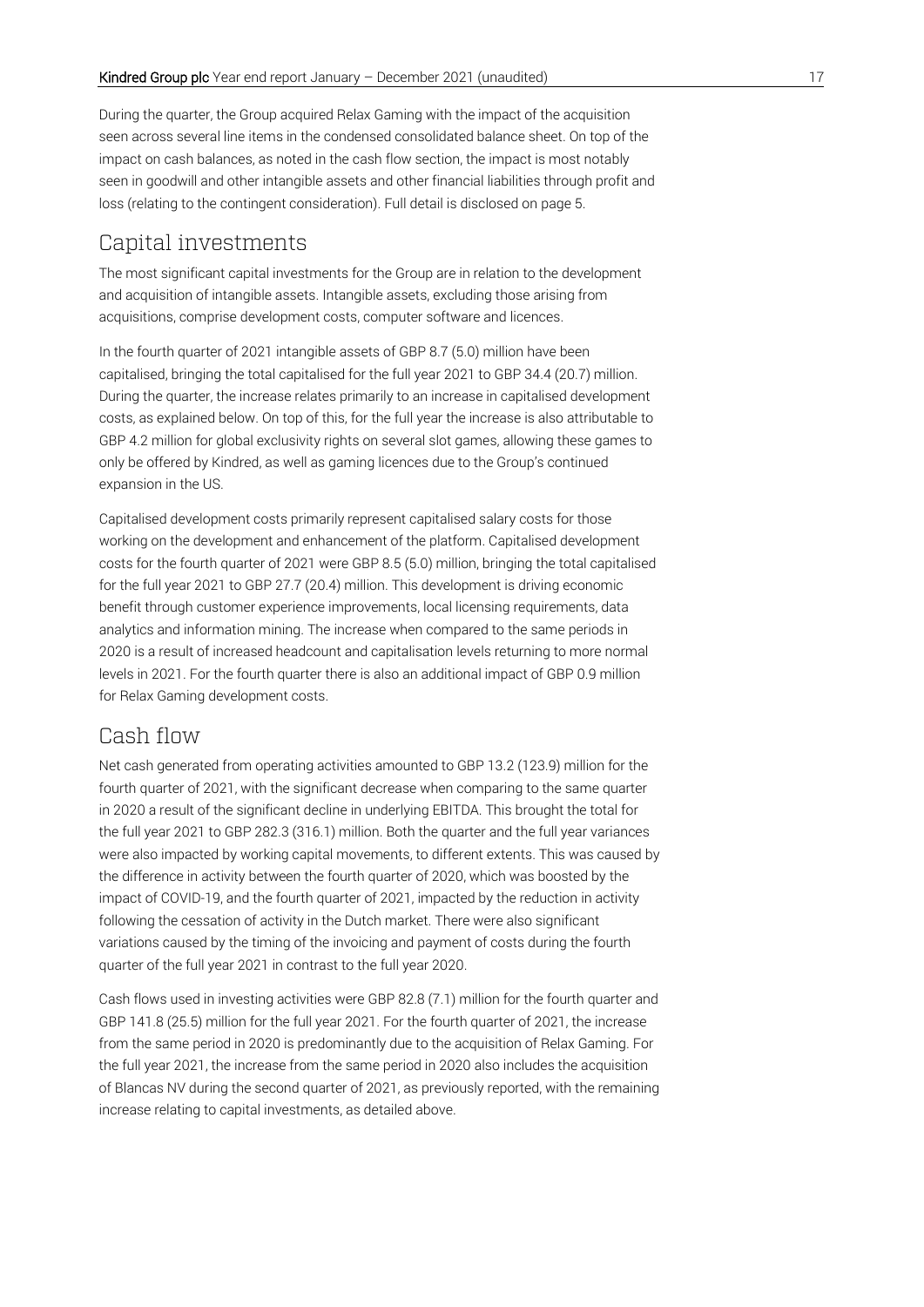Cash flows used in financing activities for the quarter were impacted by share purchases totalling GBP 21.6 (nil) million as well as the payment of the second instalment of the 2020 dividend of GBP 37.0 (nil) million. As part of the transfer to its new credit facility agreement in November the Group also drew down from the new facility to repay the outstanding amount of GBP 113.7 million on the old facility at that date, although this had no overall impact on cash flow.

|                                                        | 04     |        | Full year |         |
|--------------------------------------------------------|--------|--------|-----------|---------|
| GBP m                                                  | 2021   | 2020   | 2021      | 2020    |
| Net cash generated from operating activities           | 13.2   | 123.9  | 282.3     | 316.1   |
|                                                        |        |        |           |         |
| Purchases of property, plant and equipment             | $-27$  | $-21$  | $-10.6$   | $-5.2$  |
| Development and acquisition costs of intangible assets | $-8.7$ | $-5.0$ | $-34.4$   | $-20.7$ |
| Interest paid on lease liabilities                     | $-0.3$ | $-0.4$ | $-1.3$    | $-1.3$  |
| Repayment of lease liabilities                         | $-2.3$ | $-2.9$ | $-10.4$   | $-11.3$ |
| Adjust for: customer balance movement                  | 8.5    | $-2.3$ | 5.5       | $-10.1$ |
| Free cash flow                                         | 77     | 111.2  | 231.1     | 267.5   |

Free cash flow, as defined in the table above, for the fourth quarter of 2021 was GBP 7.7 (111.2) million, a decrease of GBP 103.5 million from the fourth quarter of 2020 and GBP 231.1 (267.5) million for the full year 2021, a decrease of GBP 36.4 million from the same period of 2020. This is predominantly a result of movements in net cash generated from operating activities and capital investments, as explained above.

The quarterly underlying EBITDA and free cash flow is shown in the graph below, with cash conversion for the fourth quarter of 2021 standing at 28 (94) per cent. The decrease from the fourth quarter of 2020 is primarily due to the decline in underlying performance, as explained previously. Cash conversion over the last twelve months to the end of the fourth quarter of 2021 amounts to 70 (93) per cent and is therefore more aligned with the previous year comparative, however, still reflects the significant impact of the decline in the fourth quarter of 2021.



#### Underlying EBITDA and free cash flow

# Dividend proposal for 2021

In respect of the financial year 2021, the Board of Directors propose an ordinary dividend of GBP 0.337 per share, equal to a total dividend of approximately GBP 75 million, to be paid out in two equal tranches, in the second quarter and the fourth quarter of 2022.

GBP

7.7m Free cash flow for Q4 2021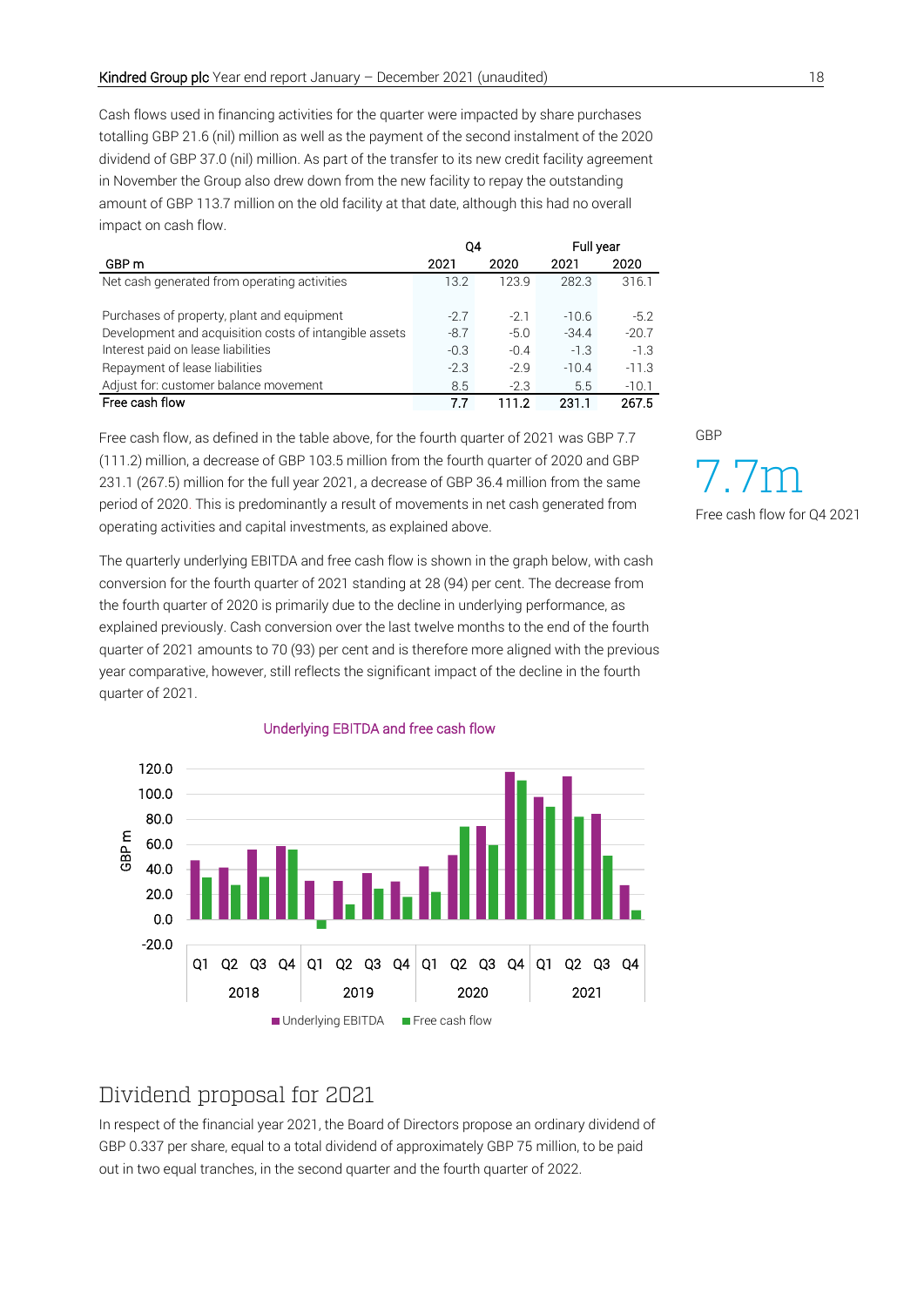# Operational review

## Market update

Following the exceptionally busy 2020 sporting calendar, activity levels in the fourth quarter of 2021 normalised to pre-pandemic levels. Mindful of scrutiny around the volume of customer communications in some markets, Kindred took the decision to reduce acquisition messaging and bonus campaigns in these markets to avoid further negative attention. The Norwegian government is also discussing a new gambling act and these developments are being monitored by the Group.

Advertising volumes and calls for advertising restrictions remain common topics across most markets. Kindred is taking part in discussions via trade associations to push for more sustainable marketing content and volumes in markets where we operate, as well as across Europe via the European Gaming and Betting Association.

In Denmark, the Minister for Taxation has presented a roadmap for new gambling legislation, including increased focus on AML as well as responsible gambling requirements targeting younger adults. Details are expected to be discussed in parliament during Q1 2022. During the fourth quarter, Kindred was warned by the Danish Gambling Authority (DGA), as part of a wider industry review by the regulator, for failings regarding AML related actions and measures in a specific customer case and is under investigation in additional cases. Kindred has been working with the DGA to improve internal procedures.

The Group also currently has open reviews by both the UK Gambling Commission and the Financial Intelligence Analysis Unit in Malta. Management has been and will continue cooperating with the relevant authorities by supplying them with any additional requested information. These reviews, which are expected within the industry, are ongoing and fully accounted for based on the information available to date, although a final outcome is only expected to be known in the coming months.

In Belgium, the Constitutional Court annulled the provision in law stipulating that betting operators were obligated to pay horse racing bodies in order to offer bets on horse racing.

In the Swedish market, the second year of the Swedish Elite Football sponsorship has been wrapped up, with great feedback from partners, clubs, fans and customers. A similar response has been seen in Denmark following the previously communicated shirt sponsorship deal with FC Copenhagen.

The chess World Champion, and Unibet Ambassador, Magnus Carlsen defended his World Championship title in Dubai wearing the Unibet brand. Kindred continues its commitment to chess in Norway through the partnership with Offerspill.

## Product segment update

#### Racing update

Kindred's proprietary horse racing product has received further recognition at the annual EGR Awards, winning the EGR Horse Race Betting Operator of the Year 2021. This is a great acknowledgement to the Kindred Racing team and a testament of Kindred's ability to build world-class content in house. During the quarter, work was completed on the promotion mechanic toolbox on the Kindred Racing Platform, which allows Kindred to take more control over Best Odds Guaranteed. Furthermore, a new contract was signed with SIS Racing to get their content on 32Red.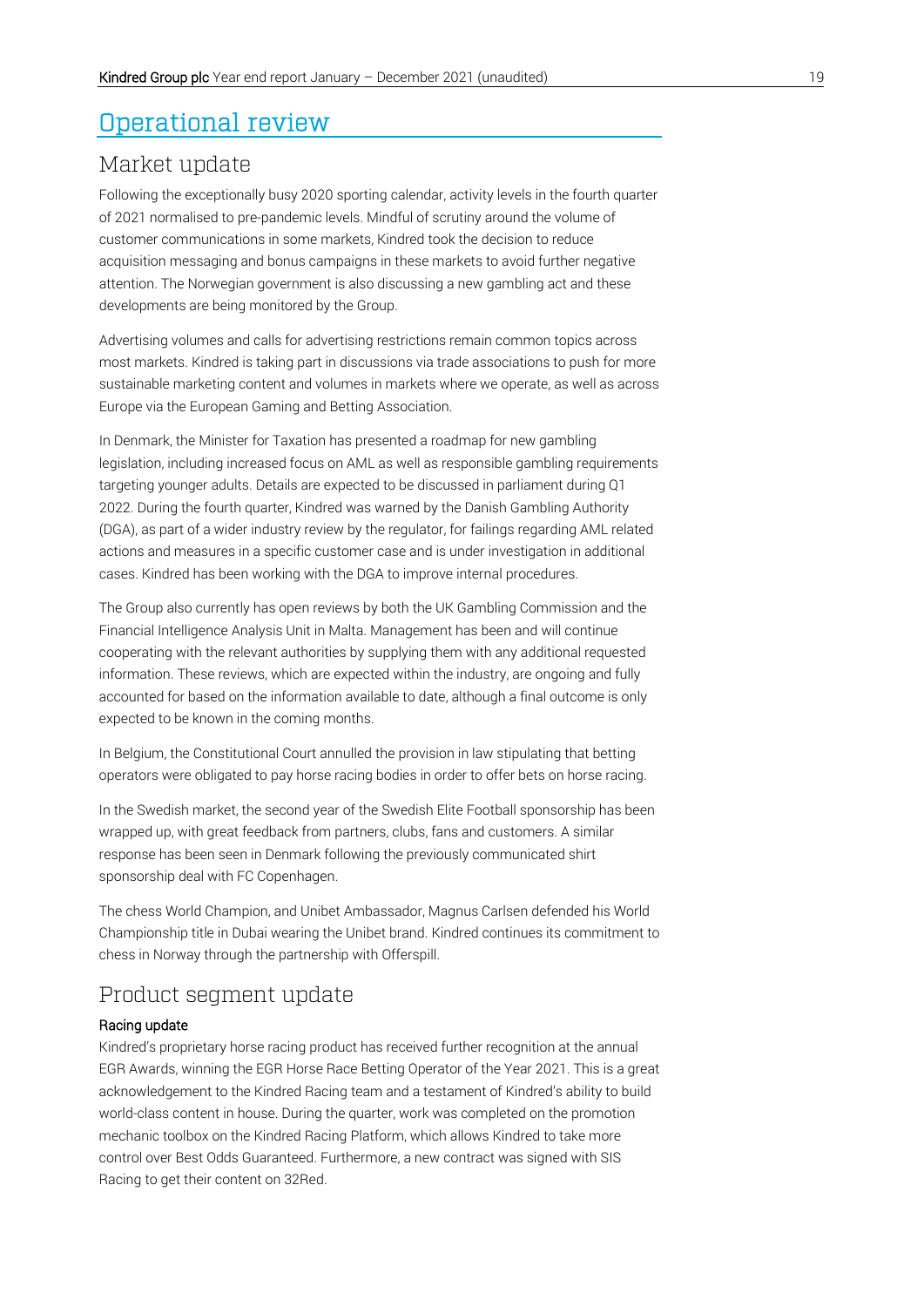#### Sportsbook update

Kindred's popular Betbuilder and Watch & Bet features were launched in France during the fourth quarter. This is an important new market launch considering Unibet's strong position in France and the reception from customers will be closely monitored. The Watch & Bet feature is now enabled on Ice Hockey, Basketball, Table Tennis and Darts, on top of Football and Tennis. Live sports visualisation is also an important customer experience improvement and the Unibet brand is now live in the US with Sportradar Live across all sports.

The BetShare feature introduced ahead of the Euro2020 tournament in June 2021 continues to show positive momentum, with the average number of times a player opens the BetShare tool per month nearly doubling since the Euros.

The sportsbook team also launched a new sportsbook lobby across all sports and markets except in the US and Canada where it is expected to launch in the first half of 2022. The first ever retail location has also been opened in Arizona.

#### Casino & Games update

During the quarter, Kindred launched twenty-two exclusive games, as well as branded versions of two popular live casino games 'Lightning Blackjack' and 'Lightning Roulette'. The Kindred team also continued to roll out the new casino and live casino lobbies in additional markets, providing a cleaner, faster, and easier way for players to navigate to their favourite games.

#### Poker update

Another important poker product delivery was achieved, being the re-design of the table user interface on both desktop, landscape, and portrait mode. This has been done to improve the visibility of the elements at the table and make for smoother game flow. Together with the table re-design the team released a completely new table chat feature, an important improvement as table talk is a big part of poker. To avoid free text becoming too emotional, Kindred's solution is based on a library of animated memes and emoticons.

#### Relax Gaming update

Kindred's newly acquired game provider, Relax Gaming, boasts over 3,000 games, a rise of over 1,000 games during 2021, and now distributes its content to over 150 operators.

During the fourth quarter, Relax Gaming signed 13 new operator agreements, showcasing continued high demand for its services. In addition, twelve games were launched on the Relax and Silver Bullet roadmap.

Relax Gaming also launched new titles including Cluster Tumble, a follow up to Temple Tumble, one of Relax's most successful games. The game also marks the first delivery from the new Stockholm studio that was set up in January 2021.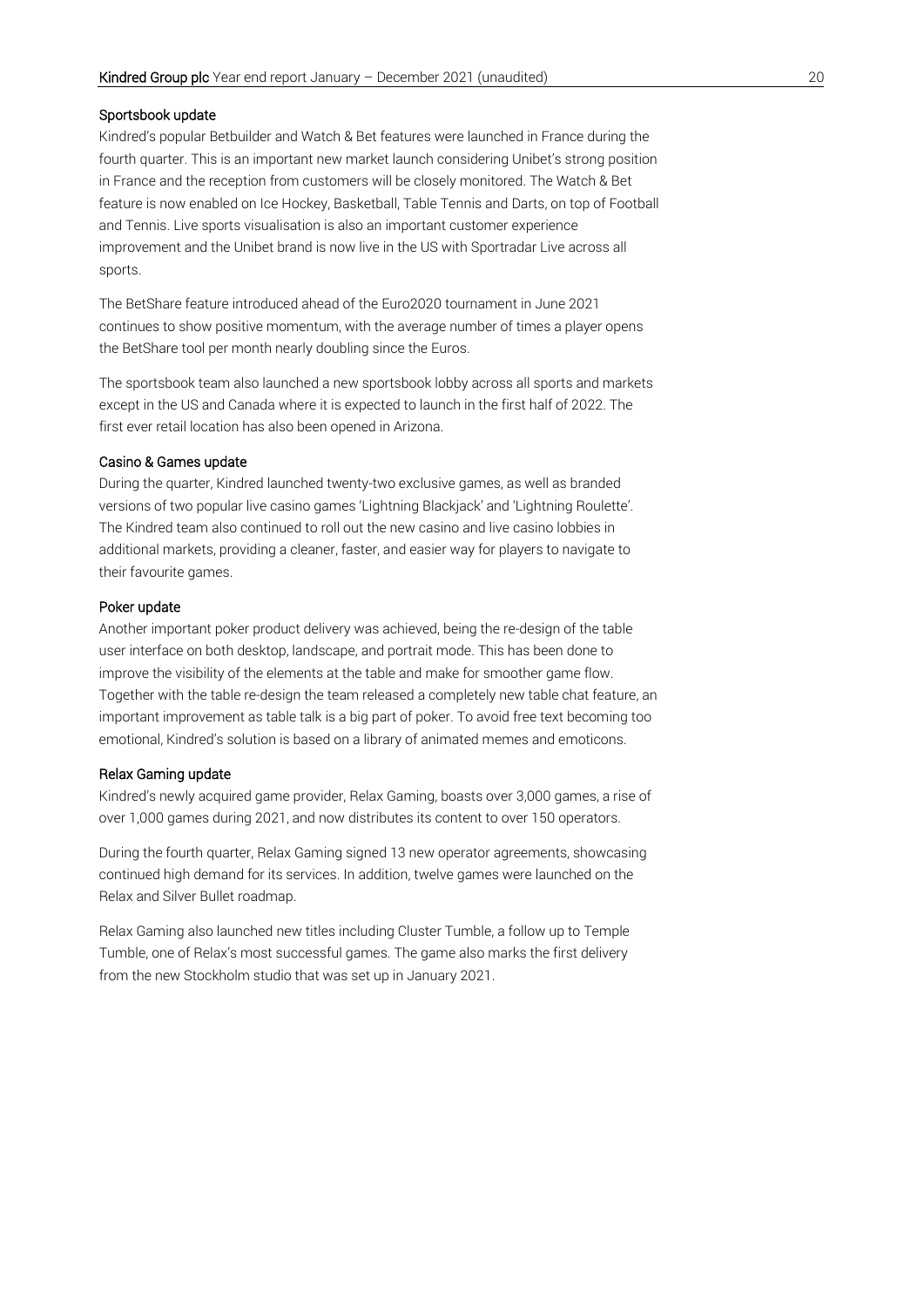## Sustainability

Kindred's "journey towards zero", which sets the ambition to have zero revenue from harmful gambling by the end of 2023, continues to be a focus area. During the fourth quarter a slight increase in revenue from harmful gambling has been reported, which is partly due to the holiday season being a sensitive time for some people, and partly due to Kindred ceasing activity in the Dutch market at the end of September.

In October, Kindred's Head of Responsible Gambling and Research, Maris Catania, together with her PhD tutor, Professor Mark Griffiths, published a peer-reviewed research paper that examines the application of DSM-5 criteria for gambling disorder to actual online gambling behaviour, the basis of Kindred's behavioural monitoring system. Since the data was published, Kindred has been invited by policy formers and regulators in several markets to discuss how the ambition can be achieved. More information can be found on www.kindredgroup.com/zero.

The appreciated collaboration with former NHL star Henrik Lundqvist, the 30/30 Fund, has after three successful years come to an end. Both Kindred and Henrik Lundqvist have been very happy with the collaboration and vocal ambassadors for the Fund. The Unibet team in Sweden have continued their engagement in the annual public service community project "Musikhjälpen". Additionally, Unibet has taken part in the campaign #nejtillnäthat focusing on stopping hatred and abuse on social platforms.

In Denmark, Kindred is planning a joint responsible gambling campaign with other operators to help raise awareness and understanding of a safe and sustainable gambling behaviour. The campaign is planned for Q1 2022.

The French team have as part of its sports engagement and partnerships launched a responsible gambling message on LED screens across stadiums in France, and in the UK the partnership with Women in Racing has been extended in order to support the second phase of the Racing home campaign to improve equality in the racing industry.

On 5 October, Kindred hosted the annual Sustainable Gambling Conference with over 800 registered participants and 25 expert speakers from inside and outside of the industry. Kindred sees great benefit in having experts, regulators, industry peers, investors, media representatives, researchers, and others discussing the key theme "safer gambling: a shared responsibility". Kindred also took part in the European Safer Gambling Week, organised by the EGBA, in November through various events, campaigns and communications across markets and brands.

# Other information

## Financial information

This report is unaudited. The financial information within this report has been presented in accordance with International Financial Reporting Standards as adopted by the European Union, except where otherwise stated. The accounting policies remain unchanged from the last published Annual Report and Accounts for the year ended 31 December 2020, except for the Group's policies surrounding revenues. Following the acquisition of Relax Gaming the Group's revenue policy now includes that in relation to its B2B revenues, as follows:

For B2B revenue from the sale of the Group's own content, the Group has concluded that it is a principal in these transactions and as such revenue is recognised as the gross amount of consideration received. This is recognised when the amounts of revenue can be reliably measured, and it is probable that future economic benefits will flow to the entity.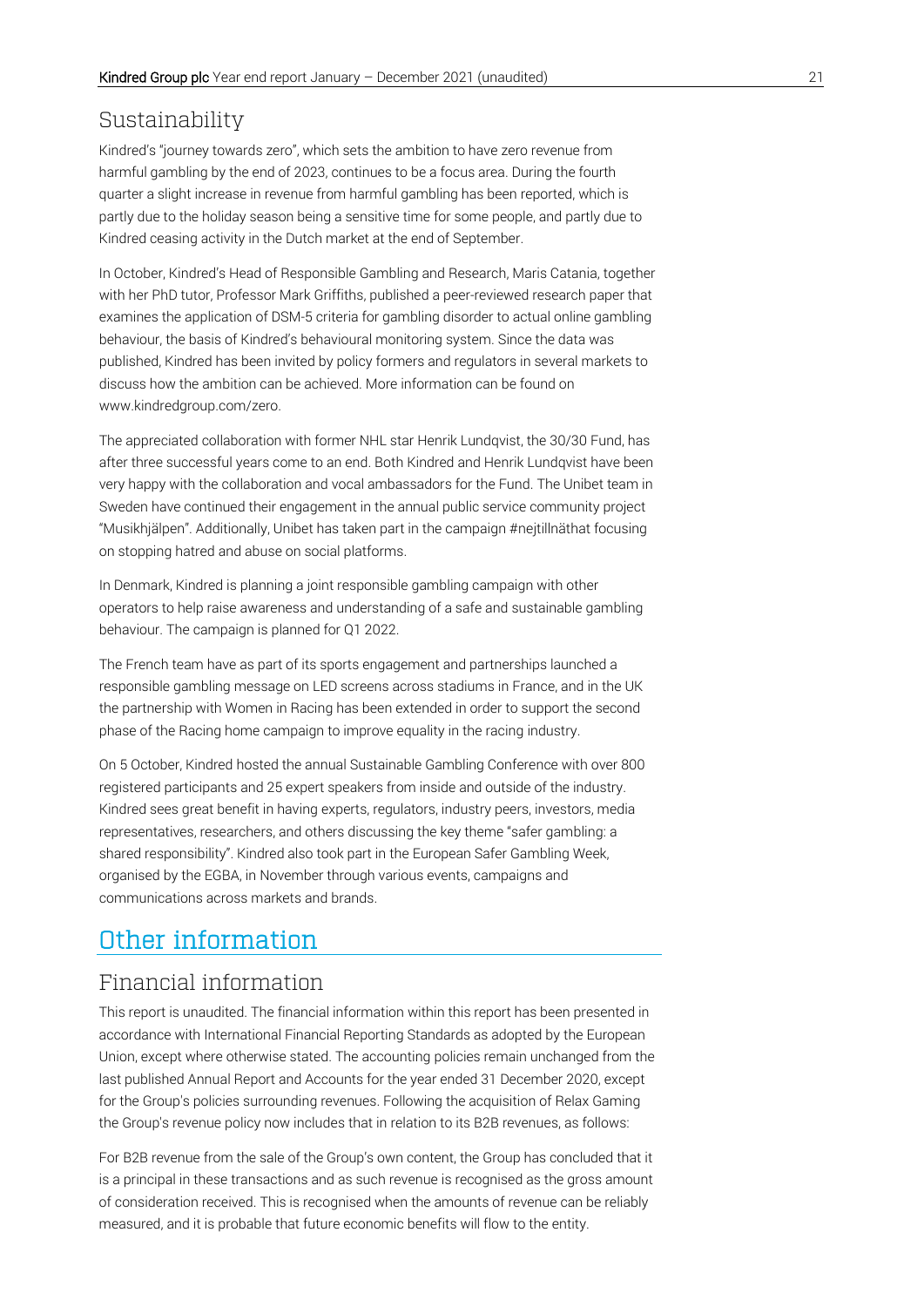B2B revenue that relates to the resale of third-party content is recognised when the Group satisfies its promise to arrange for the services to be provided by the supplier. As the Group is deemed to be an agent for the purpose of these transactions, amounts disclosed as revenue are net of returns, trade allowances, rebates and amounts collected on behalf of third parties.

Throughout the report where a comparative number is stated in brackets, this relates to the comparative of the period specified.

# Updates to financial information

As disclosed during the third quarter of 2021, the definition of underlying EBITDA has been updated in the fourth quarter, including all relevant comparatives. See page 29 where comparative underlying EBITDA figures have been presented for the past 12 quarters for ease of comparison.

The definition has been updated to exclude the newly created line item, "Other gains/(losses) - net" within items affecting comparability to enhance comparability between quarters. For comparative quarters this excluded line item was reported as foreign currency gain/(loss) on operating items. As a result of the Group entering into forward contracts during the quarter however, the Group has elected to merge this previously reported line item into this new line which will now also include fair value gains and losses on these derivative financial instruments.

During the fourth quarter of 2021, the following changes to the presentation of financial metrics and line items have been made, resulting from the acquisition of Relax Gaming on 1 October 2021:

- The Group is now disclosing revenues from both its existing B2C business and the newly acquired B2B operations of Relax Gaming in one single line item, "Revenue", on the face of the condensed consolidated income statement.
- Marketing as a percentage of Gross winnings revenue (reported on page 13) will continue to be reported for the Group's B2C business only, keeping this consistent with that previously reported. This will be calculated using the Group's B2C marketing costs as a percentage of the Group's B2C revenues, Gross winnings revenue.
- Salaries and other operating expenses, previously reported as a percentage of Gross winnings revenue (reported on page 13), are now being calculated as a percentage of the Group's total revenue, meaning the metric uses total expenses and total revenues from both the Group's B2B and B2C businesses.

During the fourth quarter of 2021, the following other changes to the presentation of line items have been made:

- Management incentive costs relating to acquisitions, previously recognised as a separate line item within items affecting comparability, have been merged into the line merger and acquisition costs within items affecting comparability.
- Amortisation of intangible assets, previously split into three separate lines on the condensed consolidated income statement, has been condensed into one single line item. Full detail of the movement in amortisation charges continues to be explained in the financial review.
- Impairment losses have been moved from administrative expenses to items affecting comparability to better reflect the one-off nature of the amounts.
- In the condensed consolidated balance sheet, the Group's jackpot liability has been reclassified from provisions to trade and other payables and the relevant comparatives have been updated.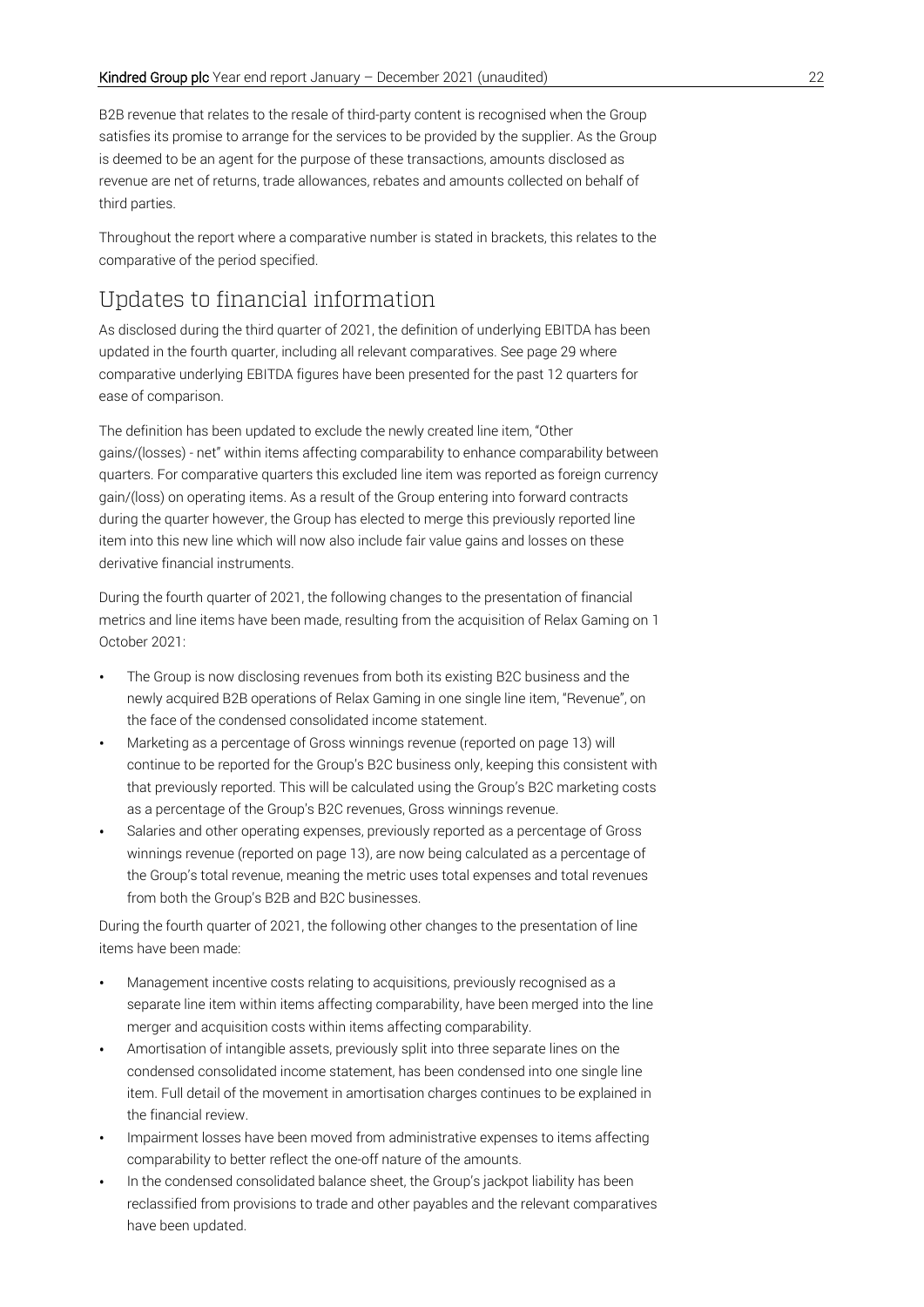During the first quarter of 2022, the Group will start to report organic growth to aid comparability of the numbers. For the avoidance of doubt, the term organic will refer to the reported number, excluding the impact of both acquisitions and currency fluctuations.

## Employees

The Kindred Group had 2,055 (1,564) employees at 31 December 2021, compared with 1,814 employees at 30 September 2021. The more significant increase in the quarter reflects new employees acquired from the acquisition of Relax Gaming. The number of consultants amounted to 169 (119) at 31 December 2021.

# Principal risks

The Kindred Group manages strategic, operational, financial, compliance and industry specific risks on a Group-wide basis. Further details of the Group's risk management and risks arising from the legal environment can be found on pages 25 to 27 and pages 70 to 71 of the Annual Report and Accounts for the year ended 31 December 2020 available from www.kindredgroup.com.

## Next AGM and Nomination Committee

The 2022 Annual General Meeting of Kindred Group plc will be held on 13 May 2022 in Stockholm. In view of the scheduled date for publishing the Notice of the Annual General Meeting, proposals have to be received by the Company and the Nomination Committee no later than 2 March 2022 in order to have sufficient time for including them in the Notice and the meeting's agenda. The Nomination Committee for the 2022 AGM consists of Thomas Gür, Veralda (chairperson), Peter Lundkvist, Tredje AP-fonden, Erik Sprinchorn, TIN Fonder, Helena Hagberg, Skandia and Evert Carlsson, chairman of the Board of Directors (co-opted member). The nomination committee can be contacted at the following address: Kindred Group plc, Level 6, The Centre, Tigne Point, Sliema, TPO 0001 Malta, or by email to: [nomination@kindredgroup.com.](mailto:nomination@kindredgroup.com)

## Annual Report and Sustainability Report

Kindred Group plc's combined Annual Report and Sustainability Report for the 2021 financial year will be available on its website, www.kindredgroup.com, from 15 March 2022.

The Board of Directors and the CEO certify that the interim report gives a fair reflection of the Group's operations, financial position and results of operations, and describes significant risks and uncertainties facing the Group.

Malta, 9 February 2022

#### Henrik Tjärnström CEO

*Kindred Group plc Registered in Malta. Company number C 39017. Level 6, The Centre, Tigne Point, Sliema, TPO 0001 Malta. Registered office: c/o Camilleri Preziosi, Level 2, Valletta Buildings, South Street, Valletta, VLT 1103, Malta.*

*The information in this report is such that Kindred Group plc is required to disclose under the EU Regulation of Market Abuse, MAR.*

*This document is the English original. In the event of any discrepancy between the original English document and the Swedish translation, the English original shall prevail.*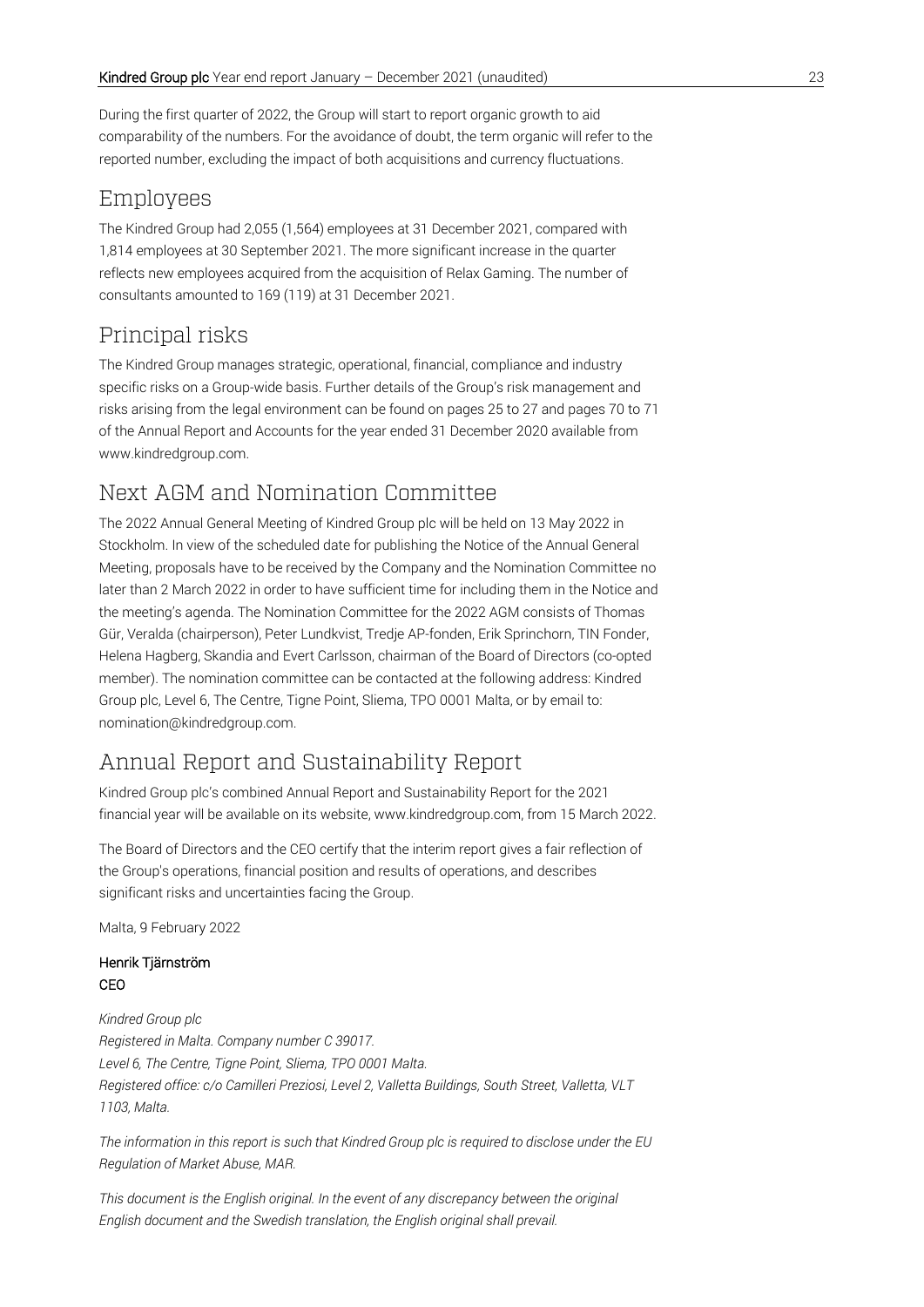# Condensed consolidated income statement

| GBP <sub>m</sub><br>2021<br>2020<br>2021<br>2020<br>Continuing operations:<br>244.9<br>364.7<br>1,259.6<br>1,130.2<br>Revenue<br>$-58.5$<br>$-75.4$<br>$-231.0$<br>Betting duties<br>$-255.3$<br>Marketing revenue share<br>$-10.6$<br>$-15.5$<br>$-52.0$<br>$-53.6$<br>$-38.4$<br>$-52.2$<br>$-198.7$<br>$-180.4$<br>Other cost of sales<br>Cost of sales<br>$-107.5$<br>$-506.0$<br>$-143.1$<br>$-465.0$<br>137.4<br>221.6<br>753.6<br>665.2<br>Gross profit<br>$-203.6$<br>Marketing costs<br>$-59.1$<br>$-60.9$<br>$-234.7$<br>Salaries<br>$-31.1$<br>$-27.2$<br>$-117.5$<br>$-109.7$<br>$-19.6$<br>$-15.3$<br>$-69.3$<br>$-63.7$<br>Other operating expenses<br>Depreciation of property, plant and equipment<br>$-3.8$<br>$-3.8$<br>$-14.8$<br>$-15.1$<br>$-2.9$<br>Depreciation of right-of-use assets<br>$-3.0$<br>$-11.1$<br>$-11.3$<br>Amortisation of intangible assets<br>$-7.7$<br>$-5.6$<br>$-23.0$<br>$-34.2$<br>$-235.7$<br>Total administrative expenses<br>$-65.2$<br>$-54.8$<br>$-234.0$<br>Underlying profit before items affecting comparability<br>13.1<br>105.9<br>283.2<br>227.6<br>Personnel restructuring costs<br>$-0.5$<br>$-2.0$<br>$-4.2$<br>$-1.0$<br>$-1.8$<br>$-5.8$<br>Merger and acquisition costs<br>$-0.1$<br>$-0.4$<br>Disputed regulatory sanction<br>4.2<br>$-8.0$<br>$\mathcal{L}$<br>Other gains/(losses) - net<br>$-1.7$<br>$-9.7$<br>$-0.2$<br>$-1.4$<br>Gain on remeasurement of previously held equity interest to fair<br>71.3<br>71.3<br>$\overline{\phantom{a}}$<br>÷.<br>value upon obtaining control<br>Impairment losses<br>$-3.9$<br>$-7.8$<br>342.2<br>80.4<br>99.7<br>205.8<br>Profit from operations<br>Finance costs<br>$-2.1$<br>$-1.4$<br>$-6.2$<br>$-6.2$<br>1.0<br>Finance income<br>0.6<br>0.1<br>0.4<br>Foreign currency loss on borrowings<br>$-0.4$<br>$-8.7$<br>$\overline{a}$<br>÷.<br>Share of (loss)/profit from associate<br>$-0.1$<br>0.7<br>1.4<br>1.8 |
|--------------------------------------------------------------------------------------------------------------------------------------------------------------------------------------------------------------------------------------------------------------------------------------------------------------------------------------------------------------------------------------------------------------------------------------------------------------------------------------------------------------------------------------------------------------------------------------------------------------------------------------------------------------------------------------------------------------------------------------------------------------------------------------------------------------------------------------------------------------------------------------------------------------------------------------------------------------------------------------------------------------------------------------------------------------------------------------------------------------------------------------------------------------------------------------------------------------------------------------------------------------------------------------------------------------------------------------------------------------------------------------------------------------------------------------------------------------------------------------------------------------------------------------------------------------------------------------------------------------------------------------------------------------------------------------------------------------------------------------------------------------------------------------------------------------------------------------------------------------------------------------------------------------------------------|
|                                                                                                                                                                                                                                                                                                                                                                                                                                                                                                                                                                                                                                                                                                                                                                                                                                                                                                                                                                                                                                                                                                                                                                                                                                                                                                                                                                                                                                                                                                                                                                                                                                                                                                                                                                                                                                                                                                                                |
|                                                                                                                                                                                                                                                                                                                                                                                                                                                                                                                                                                                                                                                                                                                                                                                                                                                                                                                                                                                                                                                                                                                                                                                                                                                                                                                                                                                                                                                                                                                                                                                                                                                                                                                                                                                                                                                                                                                                |
|                                                                                                                                                                                                                                                                                                                                                                                                                                                                                                                                                                                                                                                                                                                                                                                                                                                                                                                                                                                                                                                                                                                                                                                                                                                                                                                                                                                                                                                                                                                                                                                                                                                                                                                                                                                                                                                                                                                                |
|                                                                                                                                                                                                                                                                                                                                                                                                                                                                                                                                                                                                                                                                                                                                                                                                                                                                                                                                                                                                                                                                                                                                                                                                                                                                                                                                                                                                                                                                                                                                                                                                                                                                                                                                                                                                                                                                                                                                |
|                                                                                                                                                                                                                                                                                                                                                                                                                                                                                                                                                                                                                                                                                                                                                                                                                                                                                                                                                                                                                                                                                                                                                                                                                                                                                                                                                                                                                                                                                                                                                                                                                                                                                                                                                                                                                                                                                                                                |
|                                                                                                                                                                                                                                                                                                                                                                                                                                                                                                                                                                                                                                                                                                                                                                                                                                                                                                                                                                                                                                                                                                                                                                                                                                                                                                                                                                                                                                                                                                                                                                                                                                                                                                                                                                                                                                                                                                                                |
|                                                                                                                                                                                                                                                                                                                                                                                                                                                                                                                                                                                                                                                                                                                                                                                                                                                                                                                                                                                                                                                                                                                                                                                                                                                                                                                                                                                                                                                                                                                                                                                                                                                                                                                                                                                                                                                                                                                                |
|                                                                                                                                                                                                                                                                                                                                                                                                                                                                                                                                                                                                                                                                                                                                                                                                                                                                                                                                                                                                                                                                                                                                                                                                                                                                                                                                                                                                                                                                                                                                                                                                                                                                                                                                                                                                                                                                                                                                |
|                                                                                                                                                                                                                                                                                                                                                                                                                                                                                                                                                                                                                                                                                                                                                                                                                                                                                                                                                                                                                                                                                                                                                                                                                                                                                                                                                                                                                                                                                                                                                                                                                                                                                                                                                                                                                                                                                                                                |
|                                                                                                                                                                                                                                                                                                                                                                                                                                                                                                                                                                                                                                                                                                                                                                                                                                                                                                                                                                                                                                                                                                                                                                                                                                                                                                                                                                                                                                                                                                                                                                                                                                                                                                                                                                                                                                                                                                                                |
|                                                                                                                                                                                                                                                                                                                                                                                                                                                                                                                                                                                                                                                                                                                                                                                                                                                                                                                                                                                                                                                                                                                                                                                                                                                                                                                                                                                                                                                                                                                                                                                                                                                                                                                                                                                                                                                                                                                                |
|                                                                                                                                                                                                                                                                                                                                                                                                                                                                                                                                                                                                                                                                                                                                                                                                                                                                                                                                                                                                                                                                                                                                                                                                                                                                                                                                                                                                                                                                                                                                                                                                                                                                                                                                                                                                                                                                                                                                |
|                                                                                                                                                                                                                                                                                                                                                                                                                                                                                                                                                                                                                                                                                                                                                                                                                                                                                                                                                                                                                                                                                                                                                                                                                                                                                                                                                                                                                                                                                                                                                                                                                                                                                                                                                                                                                                                                                                                                |
|                                                                                                                                                                                                                                                                                                                                                                                                                                                                                                                                                                                                                                                                                                                                                                                                                                                                                                                                                                                                                                                                                                                                                                                                                                                                                                                                                                                                                                                                                                                                                                                                                                                                                                                                                                                                                                                                                                                                |
|                                                                                                                                                                                                                                                                                                                                                                                                                                                                                                                                                                                                                                                                                                                                                                                                                                                                                                                                                                                                                                                                                                                                                                                                                                                                                                                                                                                                                                                                                                                                                                                                                                                                                                                                                                                                                                                                                                                                |
|                                                                                                                                                                                                                                                                                                                                                                                                                                                                                                                                                                                                                                                                                                                                                                                                                                                                                                                                                                                                                                                                                                                                                                                                                                                                                                                                                                                                                                                                                                                                                                                                                                                                                                                                                                                                                                                                                                                                |
|                                                                                                                                                                                                                                                                                                                                                                                                                                                                                                                                                                                                                                                                                                                                                                                                                                                                                                                                                                                                                                                                                                                                                                                                                                                                                                                                                                                                                                                                                                                                                                                                                                                                                                                                                                                                                                                                                                                                |
|                                                                                                                                                                                                                                                                                                                                                                                                                                                                                                                                                                                                                                                                                                                                                                                                                                                                                                                                                                                                                                                                                                                                                                                                                                                                                                                                                                                                                                                                                                                                                                                                                                                                                                                                                                                                                                                                                                                                |
|                                                                                                                                                                                                                                                                                                                                                                                                                                                                                                                                                                                                                                                                                                                                                                                                                                                                                                                                                                                                                                                                                                                                                                                                                                                                                                                                                                                                                                                                                                                                                                                                                                                                                                                                                                                                                                                                                                                                |
|                                                                                                                                                                                                                                                                                                                                                                                                                                                                                                                                                                                                                                                                                                                                                                                                                                                                                                                                                                                                                                                                                                                                                                                                                                                                                                                                                                                                                                                                                                                                                                                                                                                                                                                                                                                                                                                                                                                                |
|                                                                                                                                                                                                                                                                                                                                                                                                                                                                                                                                                                                                                                                                                                                                                                                                                                                                                                                                                                                                                                                                                                                                                                                                                                                                                                                                                                                                                                                                                                                                                                                                                                                                                                                                                                                                                                                                                                                                |
|                                                                                                                                                                                                                                                                                                                                                                                                                                                                                                                                                                                                                                                                                                                                                                                                                                                                                                                                                                                                                                                                                                                                                                                                                                                                                                                                                                                                                                                                                                                                                                                                                                                                                                                                                                                                                                                                                                                                |
|                                                                                                                                                                                                                                                                                                                                                                                                                                                                                                                                                                                                                                                                                                                                                                                                                                                                                                                                                                                                                                                                                                                                                                                                                                                                                                                                                                                                                                                                                                                                                                                                                                                                                                                                                                                                                                                                                                                                |
|                                                                                                                                                                                                                                                                                                                                                                                                                                                                                                                                                                                                                                                                                                                                                                                                                                                                                                                                                                                                                                                                                                                                                                                                                                                                                                                                                                                                                                                                                                                                                                                                                                                                                                                                                                                                                                                                                                                                |
|                                                                                                                                                                                                                                                                                                                                                                                                                                                                                                                                                                                                                                                                                                                                                                                                                                                                                                                                                                                                                                                                                                                                                                                                                                                                                                                                                                                                                                                                                                                                                                                                                                                                                                                                                                                                                                                                                                                                |
|                                                                                                                                                                                                                                                                                                                                                                                                                                                                                                                                                                                                                                                                                                                                                                                                                                                                                                                                                                                                                                                                                                                                                                                                                                                                                                                                                                                                                                                                                                                                                                                                                                                                                                                                                                                                                                                                                                                                |
|                                                                                                                                                                                                                                                                                                                                                                                                                                                                                                                                                                                                                                                                                                                                                                                                                                                                                                                                                                                                                                                                                                                                                                                                                                                                                                                                                                                                                                                                                                                                                                                                                                                                                                                                                                                                                                                                                                                                |
|                                                                                                                                                                                                                                                                                                                                                                                                                                                                                                                                                                                                                                                                                                                                                                                                                                                                                                                                                                                                                                                                                                                                                                                                                                                                                                                                                                                                                                                                                                                                                                                                                                                                                                                                                                                                                                                                                                                                |
|                                                                                                                                                                                                                                                                                                                                                                                                                                                                                                                                                                                                                                                                                                                                                                                                                                                                                                                                                                                                                                                                                                                                                                                                                                                                                                                                                                                                                                                                                                                                                                                                                                                                                                                                                                                                                                                                                                                                |
| 338.4<br>Profit before tax<br>78.8<br>98.7<br>193.1                                                                                                                                                                                                                                                                                                                                                                                                                                                                                                                                                                                                                                                                                                                                                                                                                                                                                                                                                                                                                                                                                                                                                                                                                                                                                                                                                                                                                                                                                                                                                                                                                                                                                                                                                                                                                                                                            |
| $-13.8$<br>$-43.1$<br>$-27.9$<br>$-3.8$<br>Income tax expense                                                                                                                                                                                                                                                                                                                                                                                                                                                                                                                                                                                                                                                                                                                                                                                                                                                                                                                                                                                                                                                                                                                                                                                                                                                                                                                                                                                                                                                                                                                                                                                                                                                                                                                                                                                                                                                                  |
| 295.3<br>Profit after tax<br>75.0<br>84.9<br>165.2                                                                                                                                                                                                                                                                                                                                                                                                                                                                                                                                                                                                                                                                                                                                                                                                                                                                                                                                                                                                                                                                                                                                                                                                                                                                                                                                                                                                                                                                                                                                                                                                                                                                                                                                                                                                                                                                             |
|                                                                                                                                                                                                                                                                                                                                                                                                                                                                                                                                                                                                                                                                                                                                                                                                                                                                                                                                                                                                                                                                                                                                                                                                                                                                                                                                                                                                                                                                                                                                                                                                                                                                                                                                                                                                                                                                                                                                |
| Profit is attributable to:                                                                                                                                                                                                                                                                                                                                                                                                                                                                                                                                                                                                                                                                                                                                                                                                                                                                                                                                                                                                                                                                                                                                                                                                                                                                                                                                                                                                                                                                                                                                                                                                                                                                                                                                                                                                                                                                                                     |
| Owners of Kindred Group plc<br>75.0<br>295.3<br>165.2<br>84.9                                                                                                                                                                                                                                                                                                                                                                                                                                                                                                                                                                                                                                                                                                                                                                                                                                                                                                                                                                                                                                                                                                                                                                                                                                                                                                                                                                                                                                                                                                                                                                                                                                                                                                                                                                                                                                                                  |
| Non-controlling interests                                                                                                                                                                                                                                                                                                                                                                                                                                                                                                                                                                                                                                                                                                                                                                                                                                                                                                                                                                                                                                                                                                                                                                                                                                                                                                                                                                                                                                                                                                                                                                                                                                                                                                                                                                                                                                                                                                      |
| <b>Total profit</b><br>75.0<br>84.9<br>295.3<br>165.2                                                                                                                                                                                                                                                                                                                                                                                                                                                                                                                                                                                                                                                                                                                                                                                                                                                                                                                                                                                                                                                                                                                                                                                                                                                                                                                                                                                                                                                                                                                                                                                                                                                                                                                                                                                                                                                                          |
| Earnings per share (GBP)<br>0.33<br>0.37<br>1.31<br>0.73                                                                                                                                                                                                                                                                                                                                                                                                                                                                                                                                                                                                                                                                                                                                                                                                                                                                                                                                                                                                                                                                                                                                                                                                                                                                                                                                                                                                                                                                                                                                                                                                                                                                                                                                                                                                                                                                       |
| Diluted earnings per share (GBP)<br>0.33<br>0.37<br>1.30<br>0.72                                                                                                                                                                                                                                                                                                                                                                                                                                                                                                                                                                                                                                                                                                                                                                                                                                                                                                                                                                                                                                                                                                                                                                                                                                                                                                                                                                                                                                                                                                                                                                                                                                                                                                                                                                                                                                                               |

Certain presentational changes have been made to the condensed consolidated income statement, and in some cases the relevant comparatives updated accordingly. See page 22 for further detail.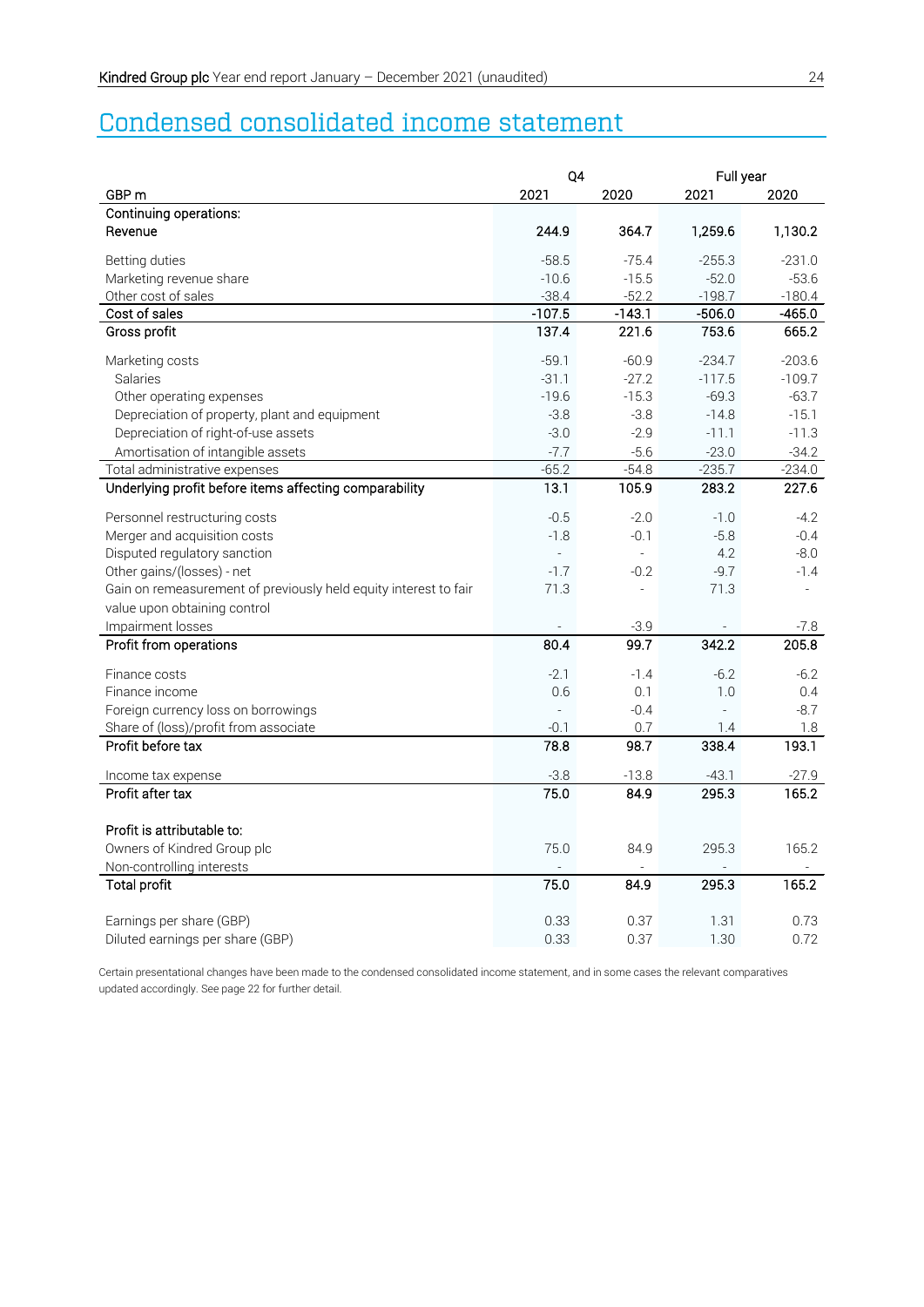# Condensed consolidated statement of comprehensive income

|                                                  | Q4      |        |         | Full year |  |
|--------------------------------------------------|---------|--------|---------|-----------|--|
| GBP <sub>m</sub>                                 | 2021    | 2020   | 2021    | 2020      |  |
| Profit after tax                                 | 75.0    | 84.9   | 295.3   | 165.2     |  |
|                                                  |         |        |         |           |  |
| Other comprehensive income                       |         |        |         |           |  |
| Currency translation adjustments taken to equity | $-12.3$ | $-2.5$ | $-18.0$ | 9.2       |  |
| Gains on net investment hedge                    | 2.2     |        | 6.4     |           |  |
| Total comprehensive income for the period        | 64.9    | 82.4   | 283.7   | 174.4     |  |
|                                                  |         |        |         |           |  |
| Total comprehensive income for the period        |         |        |         |           |  |
| is attributable to:                              |         |        |         |           |  |
| Owners of Kindred Group plc                      | 65.0    | 82.4   | 283.8   | 174.4     |  |
| Non-controlling interests                        | $-0.1$  |        | $-0.1$  |           |  |
| Total comprehensive income for the period        | 64.9    | 82.4   | 283.7   | 174.4     |  |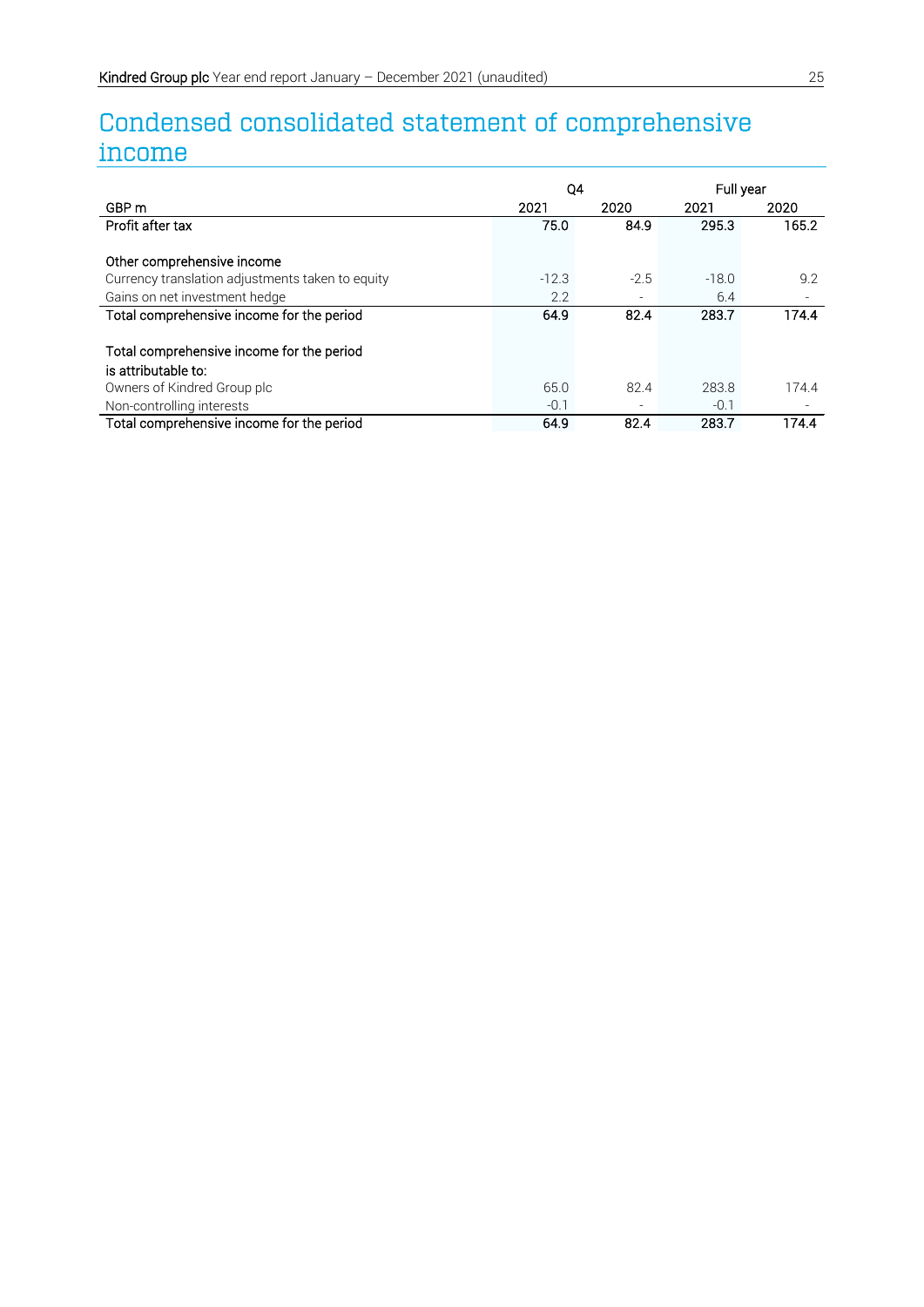# Condensed consolidated balance sheet

| GBP <sub>m</sub>                                                  | 31 Dec<br>2021 | 31 Dec<br>2020 |
|-------------------------------------------------------------------|----------------|----------------|
| Assets                                                            |                |                |
| Non-current assets                                                |                |                |
| Goodwill                                                          | 428.5          | 273.9          |
| Other intangible assets                                           | 255.3          | 148.7          |
| Investment in associate                                           |                | 3.6            |
| Property, plant and equipment                                     | 23.7           | 28.4           |
| Right-of-use assets                                               | 53.7           | 61.3           |
| Deferred tax assets                                               | 27.4           | 28.4           |
| Convertible bond                                                  | 6.4            | 6.9            |
| Other non-current assets                                          | 3.1            | 2.3            |
|                                                                   | 798.1          | 553.5          |
| <b>Current assets</b>                                             |                |                |
| Trade and other receivables                                       | 52.3           | 46.9           |
| Financial assets at fair value through profit and loss            | 0.1            |                |
| Taxation recoverable                                              | 96.4           | 91.4           |
| Cash and cash equivalents                                         | 270.6<br>419.4 | 300.5<br>438.8 |
| <b>Total assets</b>                                               | 1,217.5        | 992.3          |
|                                                                   |                |                |
| <b>Equity and liabilities</b>                                     |                |                |
| Capital and reserves                                              |                |                |
| Share capital                                                     | 0.1            | 0.1            |
| Share premium                                                     | 81.5           | 81.5           |
| Currency translation reserve                                      | 5.7            | 17.2           |
| Reorganisation reserve                                            | $-42.9$        | $-42.9$        |
| Retained earnings                                                 | 514.9          | 356.2          |
| Total equity attributable to the owners                           | 559.3          | 412.1          |
| Non-controlling interest                                          | 5.9            |                |
| <b>Total equity</b>                                               | 565.2          | 412.1          |
| Non-current liabilities                                           |                |                |
| Borrowings                                                        | 111.6          | 118.3          |
| Lease liabilities                                                 | 43.5           | 50.2           |
| Provisions                                                        | 2.3            | 0.6            |
| Other financial liabilities at fair value through profit and loss | 38.3           |                |
| Deferred tax liabilities                                          | 22.4           | 5.3            |
| <b>Current liabilities</b>                                        | 218.1          | 174.4          |
| Lease liabilities                                                 | 11.9           | 12.1           |
| Trade and other payables                                          | 162.2          | 166.3          |
| Provisions                                                        | 11.1           | 17.0           |
| Customer balances                                                 | 72.0           | 77.5           |
| Deferred income                                                   | 4.8            | 5.4            |
| Other financial liabilities at fair value through profit and loss | 41.1           |                |
| Tax liabilities                                                   | 131.1          | 127.5          |
|                                                                   | 434.2          | 405.8          |
| <b>Total liabilities</b>                                          | 652.3          | 580.2          |
| Total equity and liabilities                                      | 1,217.5        | 992.3          |

Certain presentational changes have been made to the condensed consolidated balance sheet, and in some cases the relevant comparatives updated accordingly. See page 22 for further detail.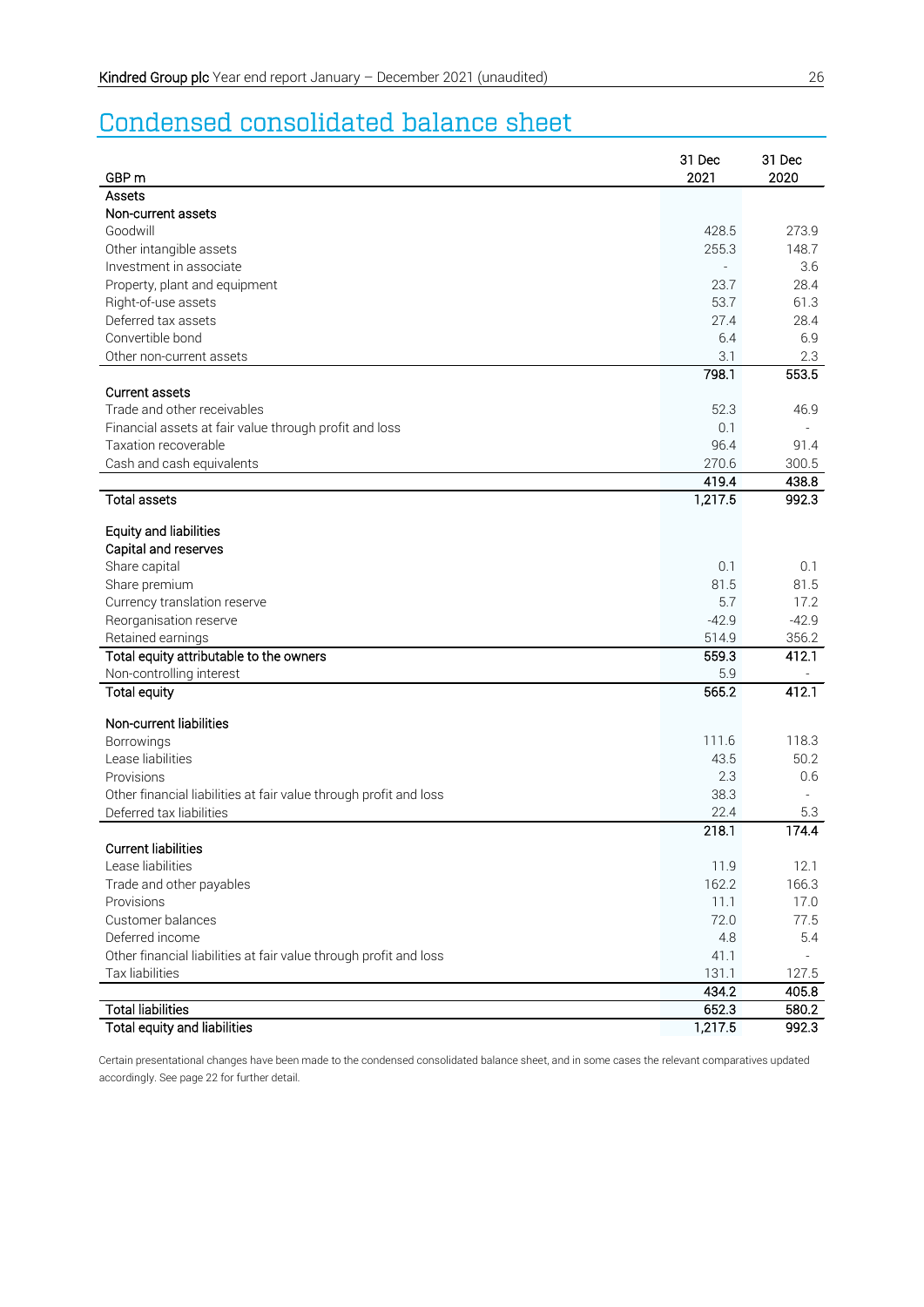# Condensed consolidated statement of changes in equity

|                                                        | Q4      |        | Full year |        |
|--------------------------------------------------------|---------|--------|-----------|--------|
| GBP <sub>m</sub>                                       | 2021    | 2020   | 2021      | 2020   |
| Opening balance of total equity at beginning of period | 551.2   | 329.2  | 412.1     | 234.0  |
|                                                        |         |        |           |        |
| Comprehensive income                                   |         |        |           |        |
| Profit for the period                                  | 75.0    | 84.9   | 295.3     | 165.2  |
| Other comprehensive income:                            |         |        |           |        |
| Currency translation adjustments taken to equity       | $-12.3$ | $-2.5$ | $-18.0$   | 9.2    |
| Gains on net investment hedge                          | 2.2     |        | 6.4       |        |
| Total comprehensive income                             | 64.9    | 82.4   | 283.7     | 174.4  |
|                                                        |         |        |           |        |
| <b>Transactions with owners</b>                        |         |        |           |        |
| Share awards - value of employee services              | 1.9     | 0.1    | 1.1       | 0.2    |
| Equity-settled employee benefit plan                   | $-0.3$  | 0.4    | $-7.2$    | 1.8    |
| Treasury share purchases                               | $-21.5$ |        | $-66.4$   | $\sim$ |
| Disposal / utilisation of treasury shares              |         |        | 10.4      | 1.7    |
| Non-controlling interests on acquisition of subsidiary | 6.0     |        | 6.0       |        |
| Dividend paid                                          | $-37.0$ |        | $-74.5$   |        |
| Total transactions with owners                         | $-50.9$ | 0.5    | $-130.6$  | 3.7    |
|                                                        |         |        |           |        |
| Closing balance of total equity at end of period       | 565.2   | 412.1  | 565.2     | 412.1  |
|                                                        |         |        |           |        |
| Equity is attributable to:                             |         |        |           |        |
| Owners of Kindred Group plc                            | 559.3   | 412.1  | 559.3     | 412.1  |
| Non-controlling interests                              | 5.9     |        | 5.9       |        |
| <b>Total equity</b>                                    | 565.2   | 412.1  | 565.2     | 412.1  |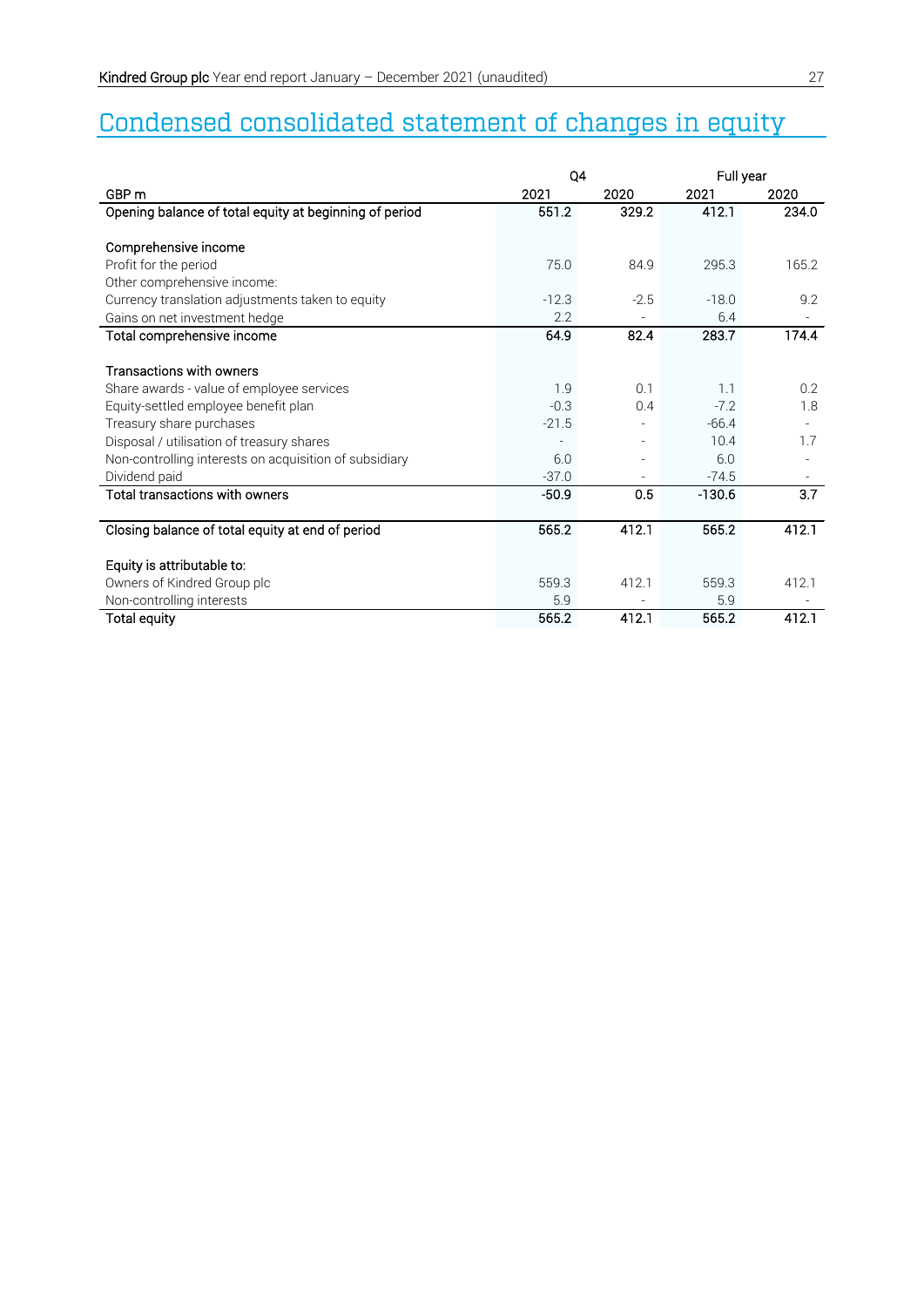# Condensed consolidated cash flow statement

|                                                            | Q4              |                              | Full year                |                          |  |  |
|------------------------------------------------------------|-----------------|------------------------------|--------------------------|--------------------------|--|--|
| GBP <sub>m</sub>                                           | 2021            | 2020                         | 2021                     | 2020                     |  |  |
| Operating activities                                       |                 |                              |                          |                          |  |  |
| Profit from operations                                     | 80.4            | 99.7                         | 342.2                    | 205.8                    |  |  |
| Adjustments for:                                           |                 |                              |                          |                          |  |  |
| Depreciation of property, plant and equipment              | 3.8             | 3.8                          | 14.8                     | 15.1                     |  |  |
| Depreciation of right-of-use assets                        | 3.0             | 2.9                          | 11.1                     | 11.3                     |  |  |
| Amortisation of intangible assets                          | 7.7             | 5.6                          | 23.0                     | 34.2                     |  |  |
| Impairment losses recognised in the period                 | $\overline{a}$  | 3.9                          | $\overline{\phantom{a}}$ | 7.8                      |  |  |
| Loss on disposal of intangible assets                      | 0.2             | L,                           | 0.2                      | 0.2                      |  |  |
| Fair value adjustments                                     | $-70.3$         |                              | $-70.3$                  |                          |  |  |
| Foreign exchange gain on dividend                          | 0.5             | $\qquad \qquad \blacksquare$ | 0.6                      | $\overline{\phantom{a}}$ |  |  |
| Share-based payments                                       | 1.9             | 0.2                          | 3.0                      | 1.9                      |  |  |
| Equity-settled employee benefit plan                       | $-0.3$          | 0.4                          | 1.3                      | 1.8                      |  |  |
| Operating cash flows before movements in working capital   | 26.9            | 116.5                        | 325.9                    | 278.1                    |  |  |
| Decrease/(increase) in trade and other receivables         | 24.1            | 3.9                          | 2.4                      | $-1.3$                   |  |  |
| (Decrease)/increase in trade and other payables, including | $-25.8$         | 8.0                          | $-12.1$                  | 51.0                     |  |  |
| customer balances and provisions                           |                 |                              |                          |                          |  |  |
| Cash flows from operating activities                       | 25.2            | 128.4                        | 316.2                    | 327.8                    |  |  |
|                                                            |                 |                              |                          |                          |  |  |
| Net income taxes paid                                      | $-12.0$         | $-4.5$                       | $-33.9$                  | $-11.7$                  |  |  |
| Net cash generated from operating activities               | 13.2            | 123.9                        | 282.3                    | 316.1                    |  |  |
| Investing activities                                       |                 |                              |                          |                          |  |  |
| Acquisition of subsidiaries, net of cash acquired          | $-71.4$         |                              | $-97.0$                  |                          |  |  |
| Interest received                                          | ÷,              |                              | 0.2                      | 0.4                      |  |  |
| Purchases of property, plant and equipment                 | $-2.7$          | $-2.1$                       | $-10.6$                  | $-5.2$                   |  |  |
| Development and acquisition costs of intangible assets     | $-8.7$          | $-5.0$                       | $-34.4$                  | $-20.7$                  |  |  |
| Net cash used in investing activities                      | $-82.8$         | $-7.1$                       | $-141.8$                 | $-25.5$                  |  |  |
|                                                            |                 |                              |                          |                          |  |  |
| Financing activities                                       |                 |                              |                          |                          |  |  |
| Interest paid                                              | $-1.6$          | $-1.2$                       | $-4.3$                   | $-4.9$                   |  |  |
| Interest paid on lease liabilities                         | $-0.3$          | $-0.4$                       | $-1.3$                   | $-1.3$                   |  |  |
| Repayment of lease liabilities                             | $-2.3$          | $-2.9$                       | $-10.4$                  | $-11.3$                  |  |  |
| Dividend paid                                              | $-37.0$         | $\overline{a}$               | $-74.5$                  |                          |  |  |
| Treasury share purchases                                   | $-21.6$         |                              | $-66.5$                  |                          |  |  |
| Proceeds from borrowings                                   | 113.7           |                              | 133.7                    |                          |  |  |
| Repayment of borrowings                                    | $-113.7$        | $-17.0$                      | $-133.7$                 | $-115.1$                 |  |  |
| Net cash used in financing activities                      | $-62.8$         | $-21.5$                      | $-157.0$                 | $-132.6$                 |  |  |
| Net (decrease)/increase in cash and cash equivalents       | $-132.4$        | 95.3                         | $-16.5$                  | 158.0                    |  |  |
| Cash and cash equivalents at beginning of period           | 409.0           | 207.8                        | 300.5                    | 137.8                    |  |  |
|                                                            |                 |                              |                          |                          |  |  |
| Effect of foreign exchange rate changes                    | $-6.0$<br>270.6 | $-2.6$                       | $-13.4$                  | 4.7                      |  |  |
| Cash and cash equivalents at end of period                 |                 | 300.5                        | 270.6                    | 300.5                    |  |  |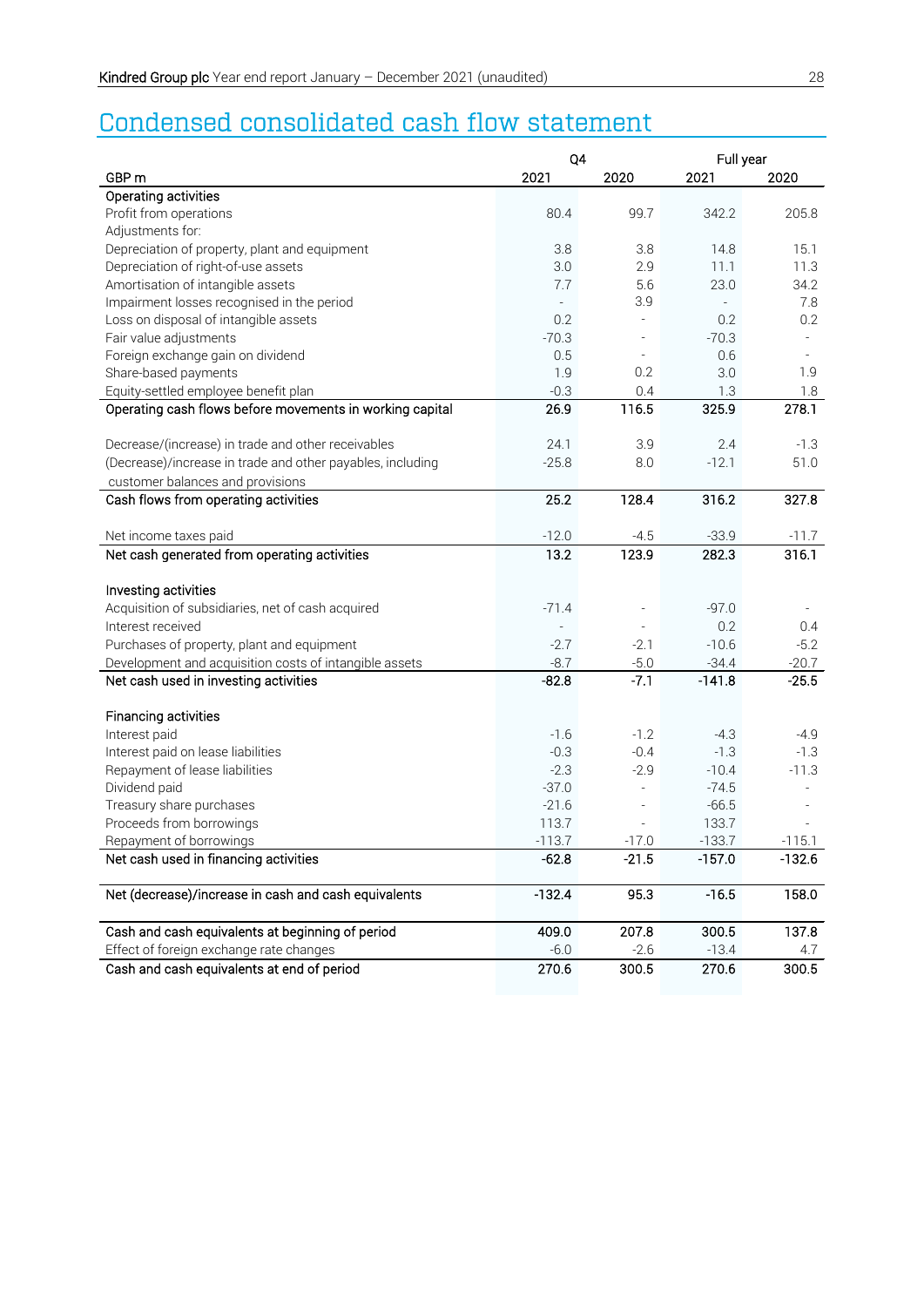# Appendix

## Alternative performance measures

The Group presents alternative performance measures because they provide owners and investors with additional information about the performance of the business which the Directors consider to be valuable. Alternative performance measures reported by the Group are not defined terms under IFRS and may therefore not be comparable with similarly-titled measures reported by other companies.

The below table reconciles the Group's alternative performance measures relating to the condensed consolidated balance sheet to the most directly comparable measures reported in accordance with IFRS. Refer to pages 14 and 15 for corresponding reconciliations of underlying EBITDA and EBITDA respectively, and page 18 for a corresponding reconciliation of free cash flow.

## Condensed consolidated balance sheet measures

| GBP m                     | 31 Dec<br>2021 | 31 Dec<br>2020 |
|---------------------------|----------------|----------------|
| Cash and cash equivalents | 270.6          | 300.5          |
| Customer balances         | $-72.0$        | $-77.5$        |
| Unrestricted cash         | 198.6          | 223.0          |
| Less: Borrowings          | $-111.6$       | $-118.3$       |
| Net cash                  | 87.0           | 104.7          |
|                           |                |                |

# Change to definition of underlying EBITDA

During the fourth quarter of 2021, the definition of underlying EBITDA has been updated to exclude the previously reported foreign currency gain/(loss) on operating items (now reported in the condensed consolidated income statement as part of the line other gains/(losses) – net). As the Group operates internationally, its results are naturally impacted by currency fluctuations which can be volatile between quarters. The Group believes this update will enhance comparability between quarters for users of the condensed consolidated financial statements.

To help users understand the impact on comparative numbers, underlying EBITDA numbers for the last 12 quarters have been presented in the table below:

|                                   |         | 2021    |         |         |         | 2020    |         |         |         | 2019    |         |         |  |
|-----------------------------------|---------|---------|---------|---------|---------|---------|---------|---------|---------|---------|---------|---------|--|
|                                   | Q4      | Q3      | Q2      | Q1      | Q4      | Q3      | Q2      | Q1      | Q4      | Q3      | Q2      | Q1      |  |
| Gross profit                      | 137.4   | 185.0   | 220.9   | 210.3   | 221.6   | 163.0   | 139.9   | 140.7   | 130.0   | 129.0   | 129.3   | 120.3   |  |
|                                   |         |         |         |         |         |         |         |         |         |         |         |         |  |
| Marketing costs                   | $-59.1$ | $-55.1$ | $-61.6$ | $-58.9$ | $-60.9$ | $-46.1$ | $-44.2$ | $-52.4$ | $-55.3$ | $-48.8$ | $-53.2$ | $-53.6$ |  |
| Salaries                          | $-31.1$ | $-28.4$ | $-29.2$ | $-28.8$ | $-27.2$ | $-26.3$ | $-29.7$ | $-26.5$ | $-24.9$ | $-24.4$ | $-23.9$ | $-22.8$ |  |
| Other operating expenses          | $-19.6$ | $-16.7$ | $-16.4$ | $-16.6$ | $-15.3$ | $-14.8$ | $-16.1$ | $-17.5$ | $-18.7$ | $-20.1$ | $-18.9$ | $-16.0$ |  |
| Underlying EBITDA -               | 27.6    | 84.8    | 113.7   | 106.0   | 118.2   | 75.8    | 49.9    | 44.3    | 31.1    | 35.7    | 33.3    | 27.9    |  |
| updated definition                |         |         |         |         |         |         |         |         |         |         |         |         |  |
|                                   |         |         |         |         |         |         |         |         |         |         |         |         |  |
| Underlying EBITDA as              | 27.6    | 84.2    | 114.3   | 98.0    | 118.0   | 74.6    | 51.7    | 42.5    | 30.7    | 37.3    | 30.9    | 31.1    |  |
| previously reported               |         |         |         |         |         |         |         |         |         |         |         |         |  |
|                                   |         |         |         |         |         |         |         |         |         |         |         |         |  |
| Difference to previously reported | 0.0     | 0.6     | $-0.6$  | 8.0     | 0.2     | 1.2     | $-7.8$  | 1.8     | 0.4     | $-7.6$  | 2.4     | $-3.2$  |  |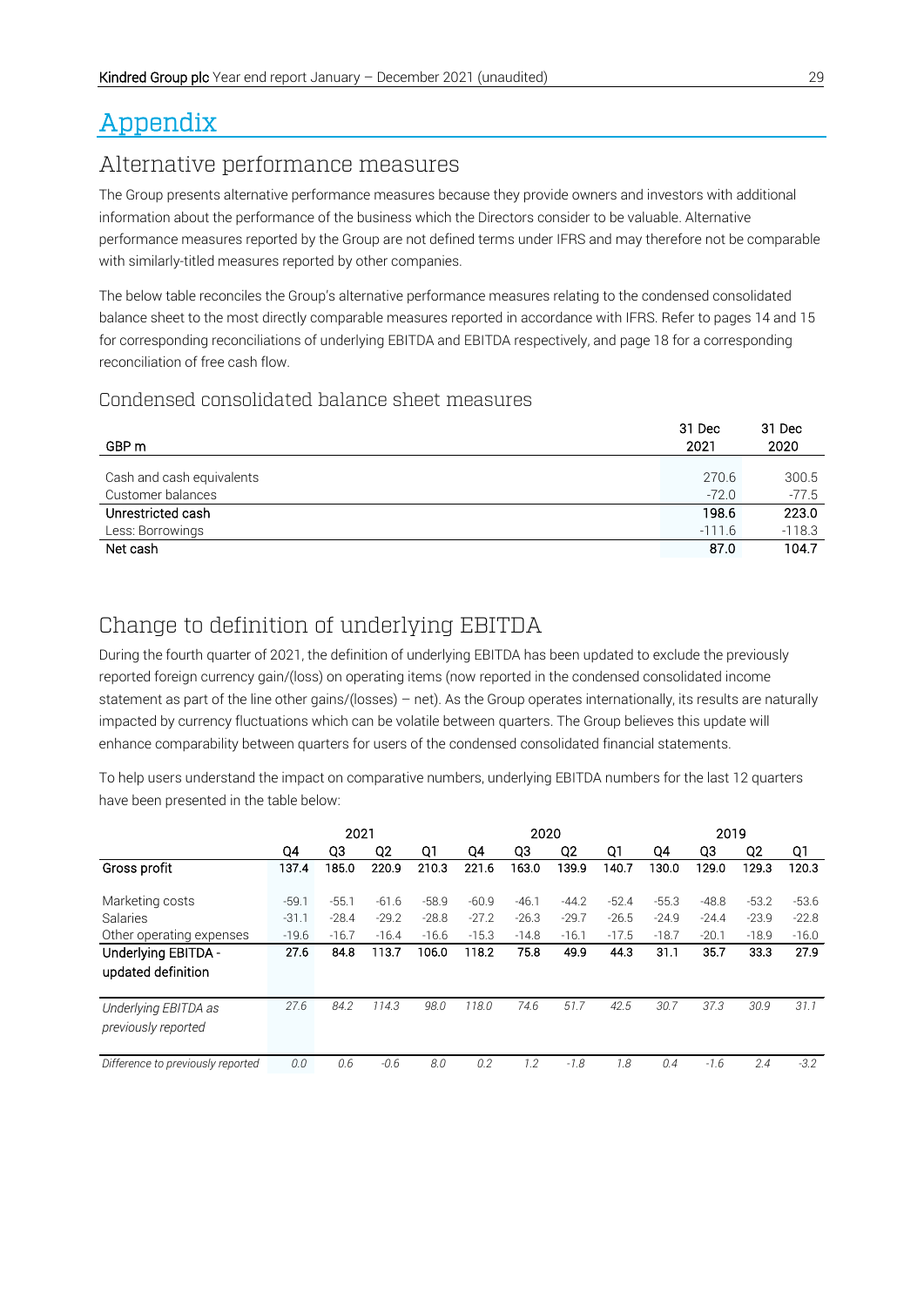# Key ratios

|                                                           | Q4          |             |                         | Full year   |  |  |
|-----------------------------------------------------------|-------------|-------------|-------------------------|-------------|--|--|
|                                                           | 2021        | 2020        | 2021                    | 2020        |  |  |
| Gross winnings revenue from locally regulated markets (%) | 77%         | 61%         | 62%                     | 61%         |  |  |
| B2C marketing as a % of Gross winnings revenue (%)        | 29%         | 21%         | 23%                     | 23%         |  |  |
| Return on average equity, annualised (%)                  | 58%         | 108%        | 67%                     | 63%         |  |  |
| Underlying EBITDA margin (%)                              | 11%         | 32%         | 26%                     | 25%         |  |  |
| Net cash / EBITDA, rolling 12-month basis                 | 0.22        | 0.38        | 0.22                    | 0.38        |  |  |
| Cash conversion (%)                                       | 28%         | 94%         | 70%                     | 93%         |  |  |
| Free cash flow per share (GBP)                            | 0.03        | 0.49        | 1.02                    | 1.18        |  |  |
| Earnings per share (GBP)                                  | 0.33        | 0.37        | 1.31                    | 0.73        |  |  |
| Diluted earnings per share (GBP)                          | 0.33        | 0.37        | 1.30                    | 0.72        |  |  |
| Employees at period end                                   | 2.055       | 1.564       | 2.055                   | 1,564       |  |  |
| Number of shares at period end <sup>1</sup>               | 230.126.200 | 230,126,200 | 230.126.200             | 230.126.200 |  |  |
| Diluted number of shares at period end                    | 231.405.713 | 232.089.717 | 231,405,713             | 232.089.717 |  |  |
| Weighted average number of outstanding shares             | 224.023.122 | 227,154,842 | 226,149,236             | 227.023.775 |  |  |
| Weighted average number of diluted outstanding            | 225.308.341 | 229,176,216 | 227,767,325 229,084,006 |             |  |  |

<sup>1</sup> At 31 December 2021 the total issued shares were 230,126,200. Of these, 7,486,839 shares are held by the Group as a result of previous repurchase programmes.

# FX rates and constant currency impact

| Balance sheet rates: | 31 Dec | 31 Dec | <b>YoY Delta</b> |
|----------------------|--------|--------|------------------|
| Rate to GBP          | 2021   | 2020   |                  |
| <b>AUD</b>           | 1.858  | 1.768  | $-5.1%$          |
| <b>DKK</b>           | 8.850  | 8.277  | $-6.9%$          |
| <b>EUR</b>           | 1.190  | 1.112  | $-7.0\%$         |
| <b>NOK</b>           | 11.887 | 11.646 | $-2.1%$          |
| <b>SEK</b>           | 12.199 | 11.161 | $-9.3%$          |
| <b>USD</b>           | 1.348  | 1.365  | 1.2%             |
|                      |        |        |                  |

#### Income statement averages for the quarter:

| Rate to GBP |        | Avg Q4 2021 Avg Q4 2020 YoY Delta |         |
|-------------|--------|-----------------------------------|---------|
| <b>AUD</b>  | 1.851  | 1.806                             | $-2.5%$ |
| <b>DKK</b>  | 8.772  | 8.241                             | $-6.4%$ |
| <b>EUR</b>  | 1.179  | 1.107                             | $-6.5%$ |
| <b>NOK</b>  | 11.765 | 11.904                            | 1.2%    |
| <b>SEK</b>  | 11.946 | 11.364                            | $-5.1%$ |
| <b>USD</b>  | 1.349  | 1.321                             | $-2.1%$ |
|             |        |                                   |         |

Based on the Group's results calculated in constant currency, the estimated foreign exchange impact on the results for the fourth quarter of 2021 is as follows:

| GBP <sub>m</sub>                         | Q4<br>2021 |
|------------------------------------------|------------|
| Revenue                                  | $-10.6$    |
| Cost of sales / Operating expenses       | 8.4        |
| Foreign currency loss on operating items | $-0.7$     |
| <b>EBITDA</b>                            | $-2.9$     |
| Foreign exchange gain on dividend        | 0.5        |
| Other items below EBITDA                 | 0.1        |
| Profit after tax                         | $-2.3$     |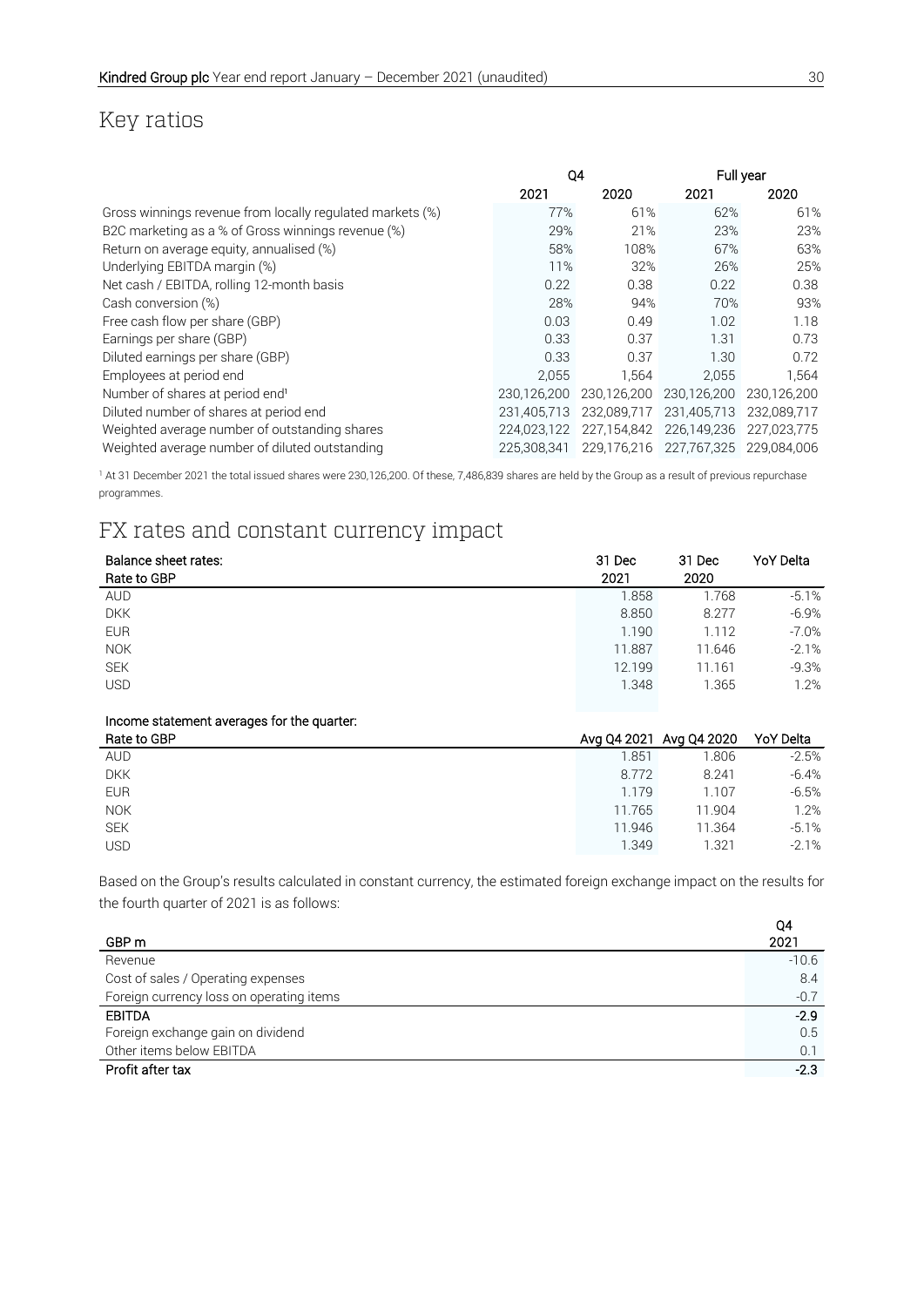# Operating segmental analysis

*These tables are for information only and do not form part of the condensed consolidated financial statements.*

The tables below split the Group's total revenue, cost of sales and gross profit between its B2C business, Kindred Group (excluding Relax Gaming), and its newly acquired B2B business, Relax Gaming. The numbers for each of these segments are inclusive of intercompany transactions, which for total Kindred Group numbers are eliminated in the column entitled eliminations.

#### Q4 2021

| GBP m                        | Kindred Group<br>(B2C excluding<br>Relax Gaming) | Relax Gaming<br>(B2B)    | Eliminations   | Total    |
|------------------------------|--------------------------------------------------|--------------------------|----------------|----------|
| Gross winnings revenue (B2C) | 240.5                                            | $\overline{\phantom{0}}$ |                | 240.5    |
| Other revenue (B2B)          | $\overline{\phantom{a}}$                         | 6.5                      | $-2.1$         | 4.4      |
| Total revenue                | 240.5                                            | 6.5                      | $-2.1$         | 244.9    |
| Cost of sales                | $-109.2$                                         | $-0.4$                   | 2.1            | $-107.5$ |
| Gross profit                 | 131.3                                            | 6.1                      | $\blacksquare$ | 137.4    |

#### FY 2021

| GBP m                        | Kindred Group<br>(B2C excluding<br>Relax Gaming) | Relax Gaming<br>(B2B) | Eliminations | Total    |
|------------------------------|--------------------------------------------------|-----------------------|--------------|----------|
| Gross winnings revenue (B2C) | 1,255.2                                          |                       |              | 1,255.2  |
| Other revenue (B2B)          | $\overline{\phantom{a}}$                         | 6.5                   | $-2.1$       | 4.4      |
| Total revenue                | 1,255.2                                          | 6.5                   | $-2.1$       | 1,259.6  |
| Cost of sales                | $-507.7$                                         | $-0.4$                | 2.1          | $-506.0$ |
| Gross profit                 | 747.5                                            | 6.1                   |              | 753.6    |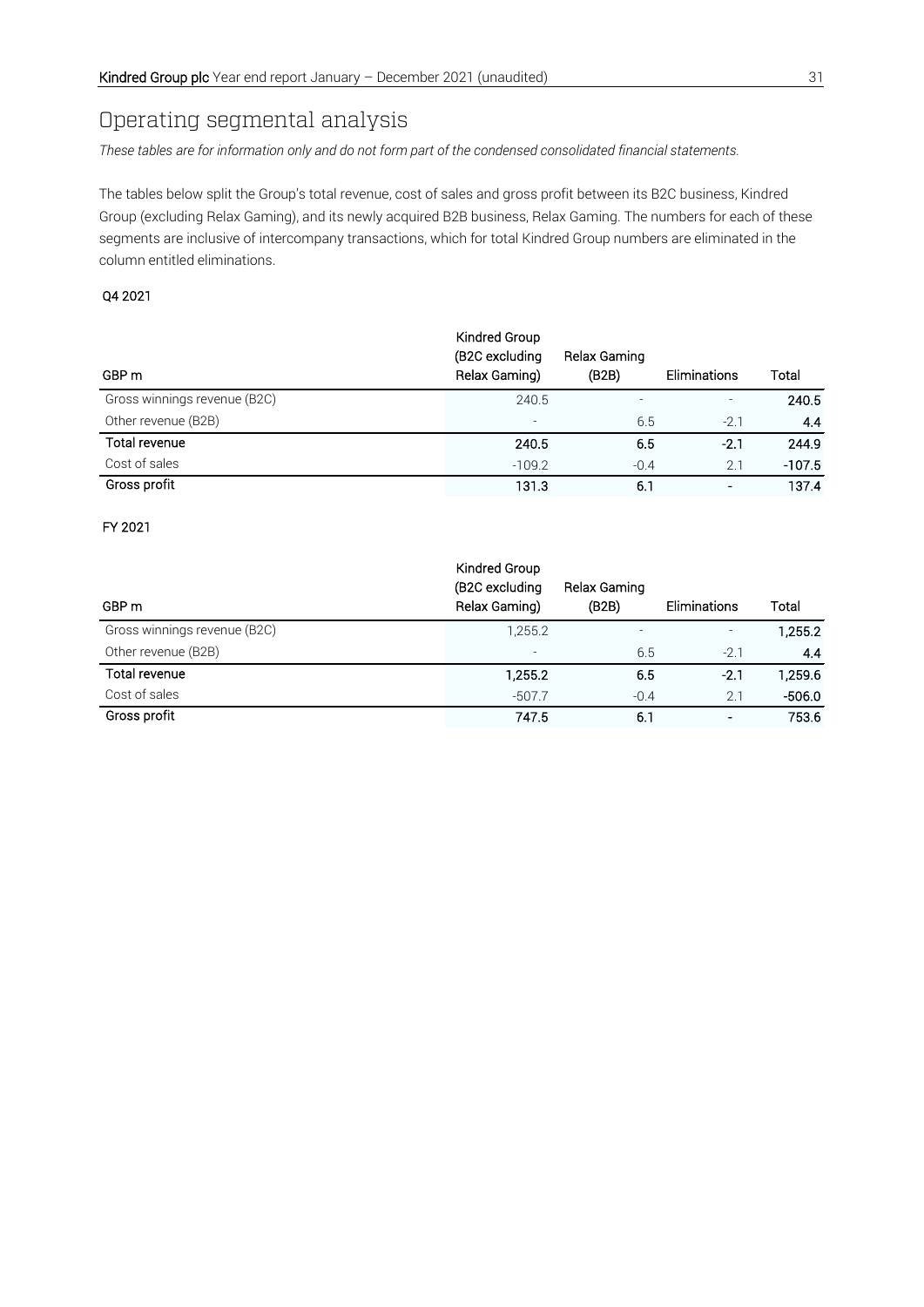# Non-Statutory Analysis of Gross Winnings Revenue (B2C)

*These tables are for information only and do not form part of the condensed consolidated financial statements.*

|                                           |            | 2021      |                |           |            | 2020      |                |            | 2021      | 2020      |
|-------------------------------------------|------------|-----------|----------------|-----------|------------|-----------|----------------|------------|-----------|-----------|
| <b>SPORTS BETTING BY REGION</b>           | Q4         | Q3        | Q <sub>2</sub> | Q1        | Q4         | Q3        | Q <sub>2</sub> | Q1         | <b>FY</b> | <b>FY</b> |
| Gross winnings revenue (GBP m)            |            |           |                |           |            |           |                |            |           |           |
| Western Europe                            | 60.1       | 77.6      | 119.4          | 114.2     | 122.6      | 80.3      | 43.1           | 84.1       | 371.3     | 330.1     |
| Nordics                                   | 23.8       | 23.7      | 31.9           | 28.1      | 33.0       | 24.4      | 13.9           | 24.5       | 107.5     | 95.8      |
| Central, Eastern and Southern Europe      | 8.3        | 8.5       | 11.1           | 11.0      | 13.1       | 10.2      | 5.7            | 10.1       | 38.9      | 39.1      |
| Other                                     | 8.9        | 6.1       | 8.1            | 6.4       | 8.5        | 6.0       | 4.8            | 3.8        | 29.5      | 23.1      |
| Total                                     | 101.1      | 115.9     | 170.5          | 159.7     | 177.2      | 120.9     | 67.5           | 122.5      | 547.2     | 488.1     |
| Quarterly Year-on-Year & Year-on-Year     |            |           |                |           |            |           |                |            |           |           |
| growth (%)                                |            |           |                |           |            |           |                |            |           |           |
| Western Europe                            | $-51%$     | $-3%$     | 177%           | 36%       | 63%        | 8%        | $-42%$         | 11%        | 12%       | 10%       |
| Nordics                                   | $-28%$     | $-3%$     | 129%           | 15%       | 53%        | 10%       | $-42%$         | 28%        | 12%       | 10%       |
| Central, Eastern and Southern Europe      | $-37%$     | $-17%$    | 95%            | 9%        | 34%        | 2%        | $-35%$         | 22%        | $-1%$     | 6%        |
| Other                                     | 5%         | 2%        | 69%            | 68%       | 98%        | 122%      | 153%           | 23%        | 28%       | 93%       |
| Total                                     | $-43%$     | $-4%$     | 153%           | 30%       | 60%        | 11%       | $-38%$         | 15%        | 12%       | 12%       |
| <b>OTHER PRODUCT SEGMENTS -</b>           |            | 2021      |                |           |            | 2020      |                |            | 2021      | 2020      |
| <b>CASINO, POKER &amp; OTHER GAMES BY</b> | Q4         | QЗ        | Q <sub>2</sub> | Q1        | Q4         | Q3        | Q <sub>2</sub> | Q1         | FY        | <b>FY</b> |
| Gross winnings revenue (GBP m)            |            |           |                |           |            |           |                |            |           |           |
| Western Europe                            | 62.8       | 112.0     | 125.6          | 126.7     | 115.7      | 93.0      | 97.8           | 68.8       | 427.1     | 375.3     |
| Nordics                                   | 51.0       | 46.1      | 43.5           | 39.7      | 42.3       | 41.6      | 45.8           | 42.7       | 180.3     | 172.4     |
| Central, Eastern and Southern Europe      | 19.3       | 17.1      | 17.2           | 18.0      | 20.2       | 15.2      | 15.6           | 11.7       | 71.6      | 62.7      |
| Other                                     | 6.3        | 7.3       | 6.9            | 8.5       | 9.3        | 10.0      | 8.4            | 4.0        | 29.0      | 31.7      |
| Total                                     | 139.4      | 182.5     | 193.2          | 192.9     | 187.5      | 159.8     | 167.6          | 127.2      | 708.0     | 642.1     |
| Quarterly Year-on-Year & Year-on-Year     |            |           |                |           |            |           |                |            |           |           |
| growth (%)                                |            |           |                |           |            |           |                |            |           |           |
| Western Europe                            | $-46%$     | 20%       | 28%            | 84%       | 65%        | 54%       | 59%            | 9%         | 14%       | 47%       |
| Nordics                                   | 21%        | 11%       | $-5%$          | $-7%$     | 2%         | $-6%$     | 6%             | $0\%$      | 5%        | $0\%$     |
| Central, Eastern and Southern Europe      | $-4%$      | 13%       | 10%            | 54%       | 73%        | 52%       | 50%            | 17%        | 14%       | 49%       |
| Other                                     | $-32%$     | $-27%$    | $-18%$         | 113%      | 288%       | 456%      | 367%           | 135%       | $-9%$     | 312%      |
| Total                                     | -26%       | 14%       | 15%            | 52%       | 49%        | 37%       | 43%            | 8%         | 10%       | 35%       |
|                                           |            |           |                |           |            |           |                |            |           |           |
| <b>TOTAL BY REGION</b>                    |            | 2021      |                |           |            | 2020      |                |            | 2021      | 2020      |
|                                           | Q4         | <u>QЗ</u> | Q <sub>2</sub> | Q1        | Q4         | Q3        | Q <sub>2</sub> | Q1         | <b>FY</b> | <b>FY</b> |
| Gross winnings revenue (GBP m)            |            |           |                |           |            |           |                |            |           |           |
| Western Europe                            | 122.9      | 189.6     | 245.0          | 240.9     | 238.3      | 173.3     | 140.9          | 152.9      | 798.4     | 705.4     |
| Nordics                                   | 74.8       | 69.8      | 75.4           | 67.8      | 75.3       | 66.0      | 59.7           | 67.2       | 287.8     | 268.2     |
| Central, Eastern and Southern Europe      | 27.6       | 25.6      | 28.3           | 29.0      | 33.3       | 25.4      | 21.3           | 21.8       | 110.5     | 101.8     |
| Other                                     | 15.2       | 13.4      | 15.0           | 14.9      | 17.8       | 16.0      | 132            | 7.8        | 58.5      | 54.8      |
| Total                                     | 240.5      | 298.4     | 363.7          | 352.6     | 364.7      | 280.7     | 235.1          | 249.7      | 1,255.2   | 1,130.2   |
| Share of total (%)                        |            |           |                |           |            |           |                |            |           |           |
| Western Europe<br>Nordics                 | 51%<br>31% | 64%       | 67%            | 69%       | 65%<br>21% | 62%       | 60%<br>25%     | 61%<br>27% | 63%       | 62%       |
| Central, Eastern and Southern Europe      | 12%        | 23%<br>9% | 21%<br>8%      | 19%<br>8% | 9%         | 23%<br>9% | 9%             | 9%         | 23%<br>9% | 24%<br>9% |
| Other                                     | 6%         | 4%        | 4%             | 4%        | 5%         | 6%        | 6%             | 3%         | 5%        | $5\%$     |
| Quarterly Year-on-Year & Year-on-Year     |            |           |                |           |            |           |                |            |           |           |
| growth (%)                                |            |           |                |           |            |           |                |            |           |           |
| Western Europe                            | $-48%$     | 9%        | 74%            | 58%       | 64%        | 28%       | 4%             | 10%        | 13%       | 27%       |
| Nordics                                   | $-1%$      | 6%        | 26%            | 1%        | 20%        | $-1%$     | $-11%$         | 9%         | 7%        | $4\%$     |
| Central, Eastern and Southern Europe      | $-17%$     | 1%        | 33%            | 33%       | 55%        | 27%       | 11%            | 19%        | 9%        | 29%       |
| Other                                     | $-15%$     | $-16%$    | 14%            | 91%       | 166%       | 256%      | 257%           | 63%        | 7%        | 178%      |
| Total                                     | $-34%$     | 6%        | 55%            | 41%       | 54%        | 24%       | 4%             | 11%        | 11%       | 24%       |

#### Gross winnings revenue by region (based on country of residence of customer)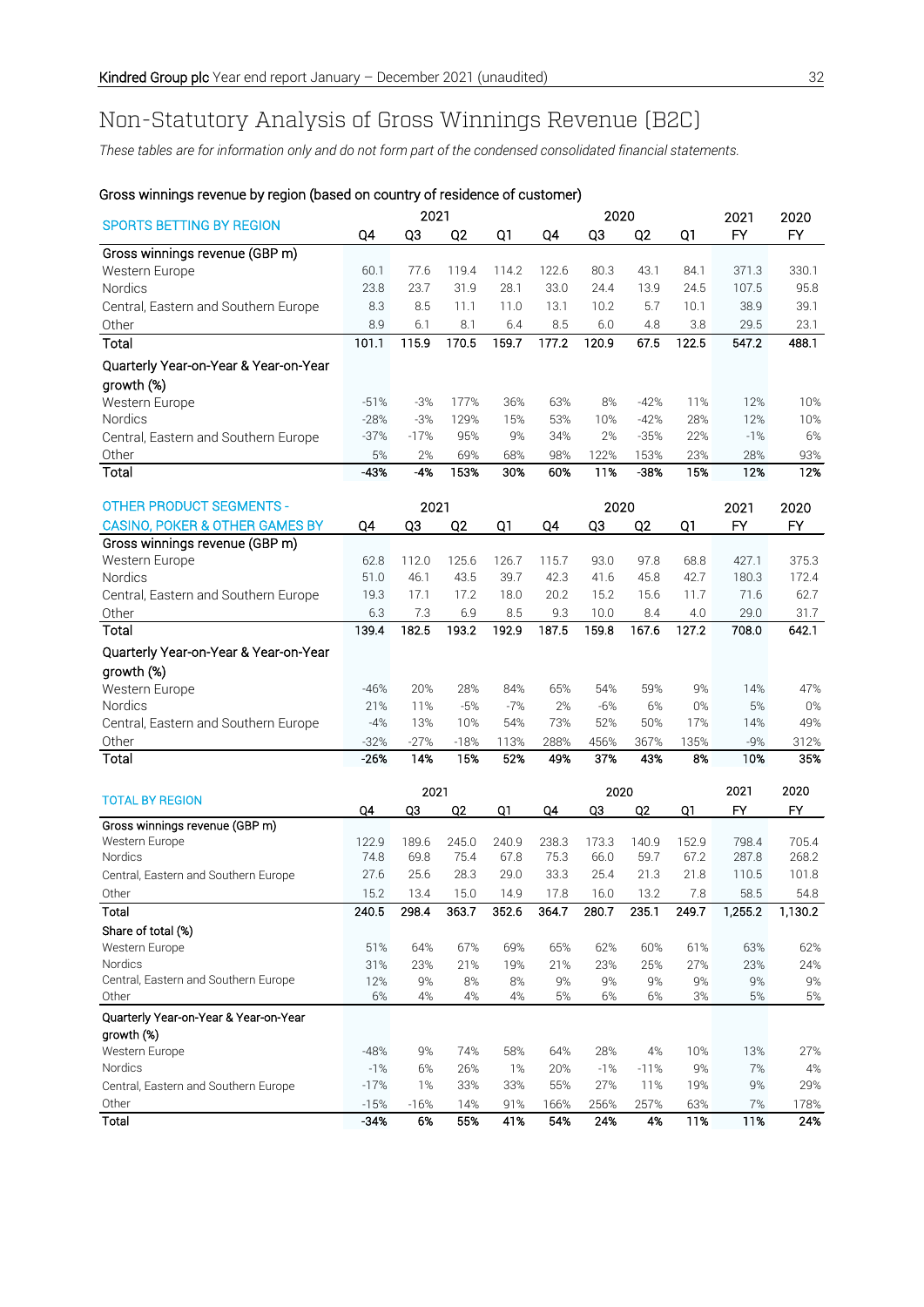# Non-Statutory Analysis of Gross Winnings Revenue (B2C)

*These tables are for information only and do not form part of the condensed consolidated financial statements.*

#### Gross winnings revenue by product segment

|                                   |        | 2021  |                |       |       | 2020  |                |       | 2021    | 2020    |
|-----------------------------------|--------|-------|----------------|-------|-------|-------|----------------|-------|---------|---------|
| <b>TOTAL BY PRODUCT SEGMENT</b>   | Q4     | QЗ    | Q <sub>2</sub> | Q1    | Q4    | Q3    | Q <sub>2</sub> | Q1    | FY      | FY      |
| Gross winnings revenue (GBP m)    |        |       |                |       |       |       |                |       |         |         |
| Sports betting                    | 101.1  | 115.9 | 170.5          | 159.7 | 177.2 | 120.9 | 67.5           | 122.5 | 547.2   | 488.1   |
| Casino & games                    | 127.3  | 168.3 | 177.2          | 175.9 | 170.7 | 145.0 | 150.4          | 112.9 | 648.7   | 579.0   |
| Poker                             | 7.2    | 6.9   | 7.5            | 9.2   | 8.9   | 6.8   | 9.7            | 7.5   | 30.8    | 32.9    |
| Other                             | 4.9    | 7.3   | 8.5            | 7.8   | 7.9   | 8.0   | 7.5            | 6.8   | 28.5    | 30.2    |
| Total                             | 240.5  | 298.4 | 363.7          | 352.6 | 364.7 | 280.7 | 235.1          | 249.7 | 1,255.2 | 1,130.2 |
| Share of total (%)                |        |       |                |       |       |       |                |       |         |         |
| Sports betting                    | 42%    | 39%   | 47%            | 45%   | 49%   | 43%   | 29%            | 49%   | 44%     | 43%     |
| Casino & games                    | 53%    | 57%   | 49%            | 50%   | 47%   | 52%   | 64%            | 45%   | 52%     | 51%     |
| Poker                             | 3%     | 2%    | 2%             | 3%    | 2%    | 2%    | 4%             | 3%    | 2%      | 3%      |
| Other                             | 2%     | 2%    | 2%             | 2%    | 2%    | 3%    | 3%             | 3%    | 2%      | 3%      |
| Quarterly Year-on-Year & Year-on- |        |       |                |       |       |       |                |       |         |         |
| Year growth (%)                   |        |       |                |       |       |       |                |       |         |         |
| Sports betting                    | $-43%$ | $-4%$ | 153%           | 30%   | 60%   | 11%   | $-38%$         | 15%   | 12%     | 12%     |
| Casino & games                    | $-25%$ | 16%   | 18%            | 56%   | 52%   | 38%   | 42%            | 6%    | 12%     | 35%     |
| Poker                             | $-19%$ | 1%    | $-23%$         | 23%   | 53%   | 31%   | 111%           | 32%   | $-6%$   | 54%     |
| Other                             | $-38%$ | $-9%$ | 13%            | 15%   | 7%    | 19%   | 6%             | 24%   | $-6%$   | 13%     |
| Total                             | $-34%$ | 6%    | 55%            | 41%   | 54%   | 24%   | 4%             | 11%   | 11%     | 24%     |

#### Sports betting margins

|                                         |         | 2021    |         |         | 2020    |         |                |         | 2021    | 2020    |
|-----------------------------------------|---------|---------|---------|---------|---------|---------|----------------|---------|---------|---------|
| Gross winnings revenue (GBP m)          | Q4      | Q3      | Q2      | Q1      | Q4      | Q3      | Q <sub>2</sub> | Q1      | FY      | FY      |
| Sports betting stakes (GBP m)           | 1.194.1 | 1,334.9 | 1,594.3 | 1,707.2 | 1,771.4 | .476.1  | 780.2          | 1,143.4 | 5,830.5 | 5,171.1 |
| Sports betting Gross winnings           |         |         |         |         |         |         |                |         |         |         |
| Live betting (GBP m)                    | 52.9    | 64.9    | 82.3    | 79.1    | 89.7    | 71.2    | 33.5           | 58.6    | 279.2   | 253.0   |
| Live betting margin (%)                 | 8.8%    | 9.0%    | 10.1%   | 9.1%    | 9.7%    | 9.1%    | 7.3%           | 8.9%    | 9.3%    | 8.9%    |
| Live betting share (%)                  | 45.9%   | 47.9%   | 42.0%   | 42.8%   | 44.3%   | 50.2%   | 43.3%          | 42.2%   | 44.2%   | 45.1%   |
| Pre-game betting (GBP m)                | 62.4    | 70.5    | 113.6   | 105.8   | 112.7   | 70.5    | 43.8           | 80.4    | 352.3   | 307.4   |
| Pre-game betting margin (%)             | 10.6%   | 11.5%   | 14.6%   | 12.7%   | 13.4%   | 10.1%   | 13.7%          | 16.6%   | 12.5%   | 13.1%   |
| Pre-game betting share (%)              | 54.1%   | 52.1%   | 58.0%   | 57.2%   | 55.7%   | 49.8%   | 56.7%          | 57.8%   | 55.8%   | 54.9%   |
| Total before free bets (GBP m)          | 115.3   | 135.4   | 195.9   | 184.9   | 202.4   | 141.7   | 77.3           | 139.0   | 631.5   | 560.4   |
| Sports betting margin - before free     | 9.7%    | 10.1%   | 12.3%   | 10.8%   | 11.4%   | 9.6%    | 9.9%           | 12.2%   | 10.8%   | 10.8%   |
| bets $(\%)$                             |         |         |         |         |         |         |                |         |         |         |
| Free bets (GBP m)                       | $-14.3$ | $-19.5$ | $-25.4$ | $-25.2$ | $-25.2$ | $-20.8$ | $-9.8$         | $-16.5$ | $-84.4$ | $-72.3$ |
| Total after free bets (GBP m)           | 101.0   | 115.9   | 170.5   | 159.7   | 177.2   | 120.9   | 67.5           | 122.5   | 547.1   | 488.1   |
| Sports betting margin - after free bets | 8.5%    | 8.7%    | 10.7%   | 9.4%    | 10.0%   | 8.2%    | 8.7%           | 10.7%   | 9.4%    | 9.4%    |
| $(\%)$                                  |         |         |         |         |         |         |                |         |         |         |

#### Total margin across all product segments

|                                                                                         | 2021 |      |      |      | 2020    |    |                |      | 2021 | 2020 |
|-----------------------------------------------------------------------------------------|------|------|------|------|---------|----|----------------|------|------|------|
|                                                                                         | O4   | O3   | Q2   | Q1   | Q4      | Q3 | Q <sub>2</sub> | Q1   | FY.  | FΥ   |
| Total margin all product segments -<br>$\sim$ $\sim$ $\sim$ $\sim$ $\sim$ $\sim$ $\sim$ | 5.2% | 4.8% | 5.3% | 4.8% | $5.2\%$ |    | 4.7% 4.2%      | 5.3% | 5.0% | 4.9% |

before free bets (%)<sup>1</sup>

<sup>1</sup> Includes sports betting and casino & games but excludes poker rakes and other revenues